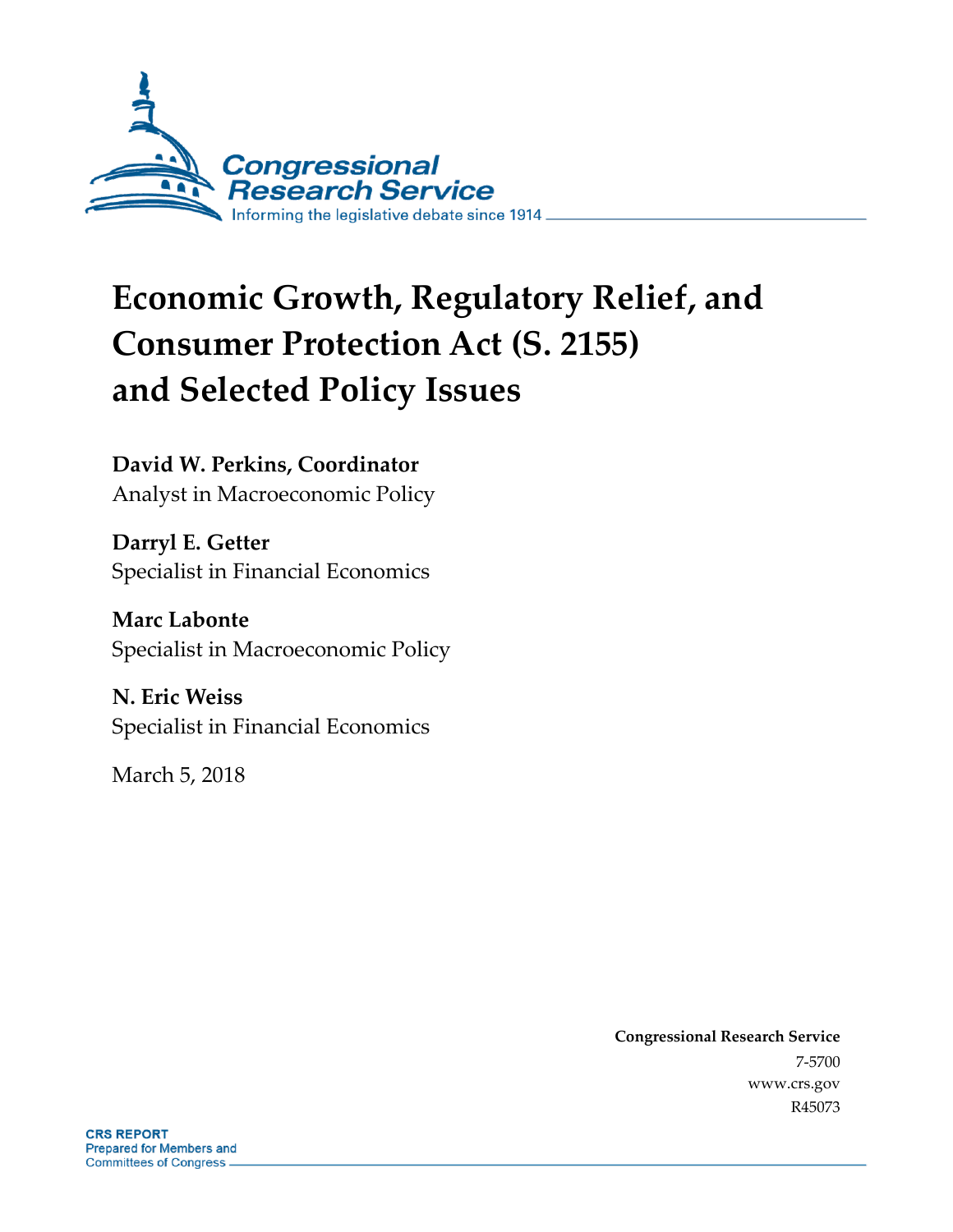## **Summary**

Some observers assert the financial crisis of 2007-2009 revealed that excessive risk had built up in the financial system, and that weaknesses in regulation contributed to that buildup and the resultant instability. In response, Congress passed the Dodd-Frank Wall Street Reform and Consumer Protection Act (P.L. 111-203; the Dodd-Frank Act), and regulators strengthened rules under existing authority. Following this broad overhaul of financial regulation, some observers argue certain changes are an overcorrection, resulting in unduly burdensome regulation.

The Economic Growth, Regulatory Relief, and Consumer Protection Act (S. 2155) was reported by the Senate Committee on Banking, Housing, and Urban Affairs on December 18, 2017. S. 2155 would modify Dodd-Frank provisions, such as the Volcker Rule (a ban on proprietary trading and certain relationships with investment funds), the *qualified mortgage* criteria under the Ability-to-Repay Rule, and enhanced regulation for large banks; provide smaller banks with an "off ramp" from Basel III capital requirements—standards agreed to by national bank regulators as part of an international bank regulatory framework; and make other changes to the regulatory system. Most changes proposed by S. 2155 as reported can be grouped into one of four issue areas: (1) mortgage lending, (2) regulatory relief for "community" banks, (3) credit reporting, and (4) regulatory relief for large banks.

Title I of S. 2155 aims to relax or provide exemptions to certain mortgage lending rules. For example, it would create a new compliance option for mortgages originated and held by banks and credit unions with less than \$10 billion in assets to be considered qualified mortgages for the purposes of the Ability-to-Repay Rule. In addition, depositories that originated few mortgages would be exempt from certain reporting requirements. Certain mortgages under \$400,000 would be exempt from certain appraisal requirements.

A number of Title II provisions are intended to provide regulatory relief to community banks. For example, banks with under \$10 billion in assets would be exempt from the Volcker Rule and from existing risk-based capital ratio and leverage ratio requirements, provided they meet a *Community Bank Leverage Ratio*. Banks under \$5 billion would face reduced reporting requirements. The asset-size threshold at which banks become subject to less frequent examination and at which bank holding companies become exempt from the same capital requirements as depository subsidiaries (known as the "Collins Amendment") would be raised from \$1 billion to \$3 billion.

Title III provisions would subject credit reporting agencies (CRAs) to additional requirements, including requirements to generally provide fraud alerts for consumer files for at least a year and to allow consumers to place security freezes on their credit reports. In addition, CRAs would have to exclude certain defaulted private student loan debt from consumers' credit reports and certain medical debt from veterans' credit reports.

Title IV would alter the criteria used to determine which banks are subject to *enhanced prudential regulation*, releasing certain banks from the regime. Banks designated as *globally systemically important banks* and banks with more than \$250 billion in assets would still be automatically subjected to enhanced regulation. Banks with between \$100 billion and \$250 billion in assets would be subject only to supervisory stress tests, and the Fed would have discretion to apply other individual enhanced prudential provisions to these banks. Banks with assets between \$50 billion and \$100 billion would no longer be subject to enhanced regulation, except for the risk committee requirement. In addition, leverage requirements would be relaxed for large custody banks, and certain municipal bonds would be allowed to count toward large banks' liquidity requirements.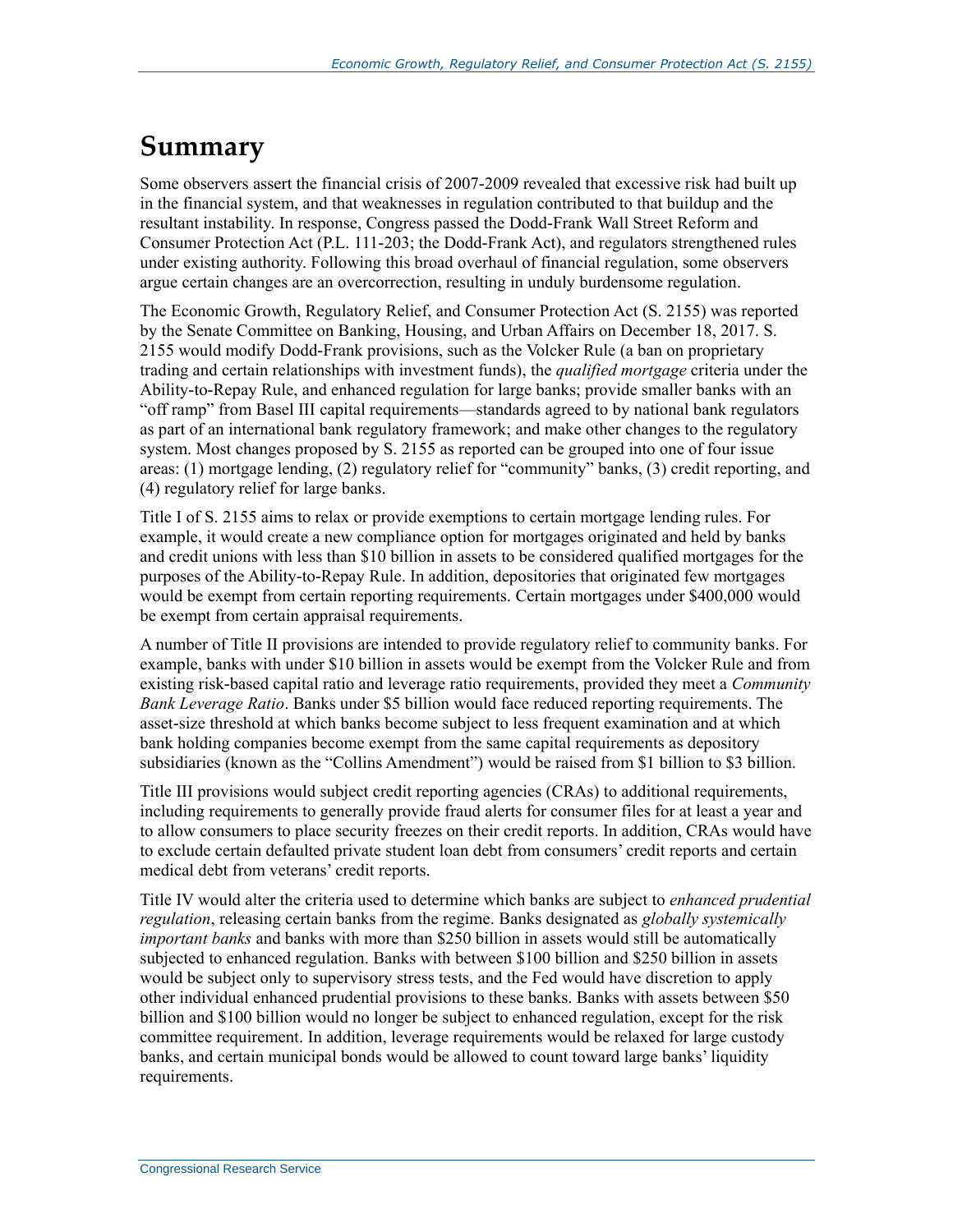Proponents of S. 2155 assert it would provide necessary and targeted regulatory relief, foster economic growth, and provide increased consumer protections. Opponents of the bill argue it would needlessly pare back important Dodd-Frank protections to the benefit of large and profitable banks.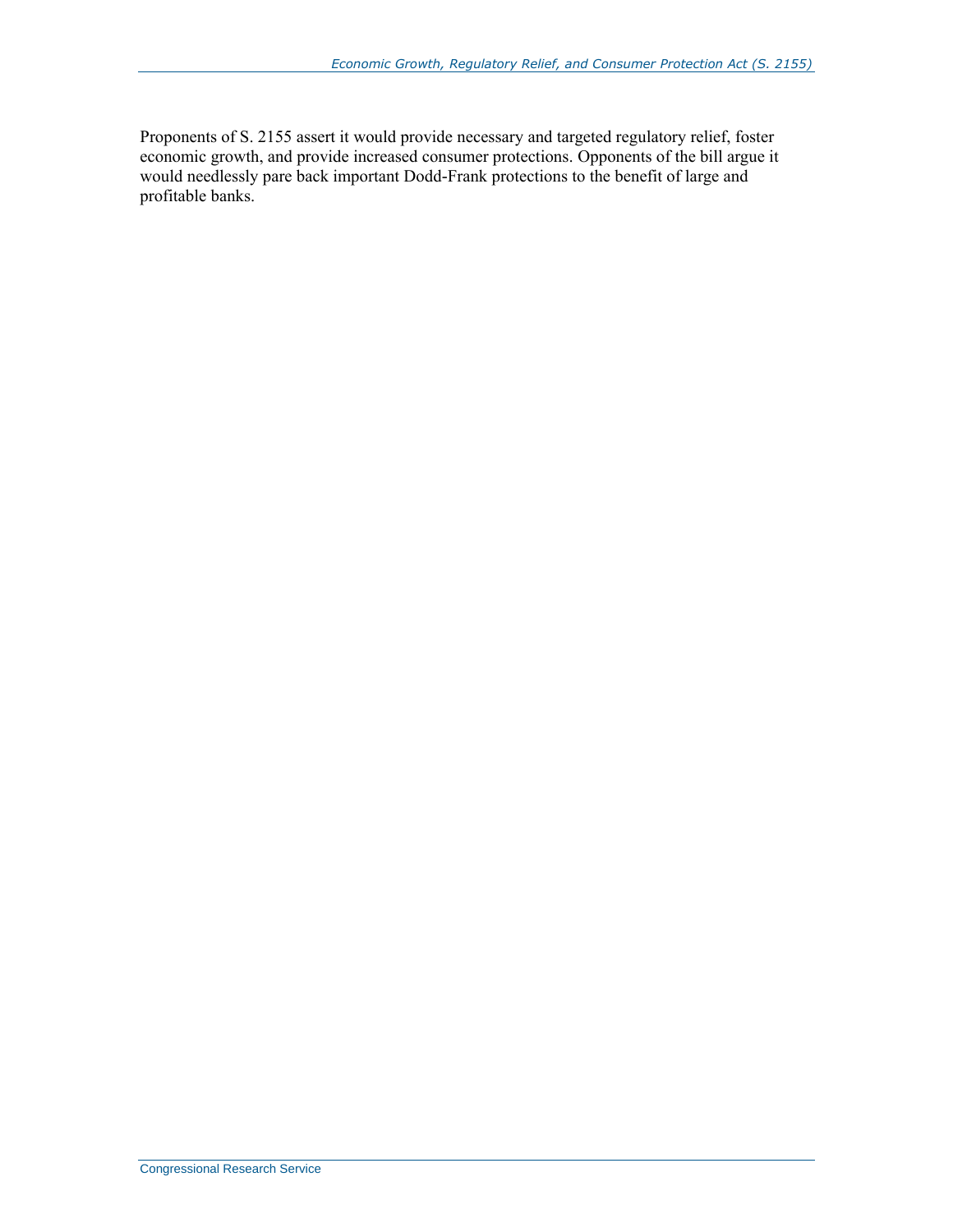## **Contents**

| Section 109-Escrow Requirements Relating to Certain Consumer                  |  |
|-------------------------------------------------------------------------------|--|
|                                                                               |  |
| Section 110—Waiting Period Requirement for Lower-Rate Mortgage11              |  |
|                                                                               |  |
|                                                                               |  |
|                                                                               |  |
|                                                                               |  |
| Section 202-Allowing More Banks to Accept Reciprocal Deposits  15             |  |
|                                                                               |  |
|                                                                               |  |
| Section 206-Allowing Thrifts to Opt-In to National Bank Regulatory Regime 18  |  |
| Section 207-Small Bank Holding Company Policy Statement Threshold 18          |  |
|                                                                               |  |
|                                                                               |  |
|                                                                               |  |
|                                                                               |  |
|                                                                               |  |
|                                                                               |  |
|                                                                               |  |
|                                                                               |  |
|                                                                               |  |
|                                                                               |  |
| Section 401—Enhanced Prudential Regulation and the \$50 Billion Threshold  26 |  |
| Section 402-Custody Banks and the Supplementary Leverage Ratio  30            |  |
|                                                                               |  |
|                                                                               |  |

### **Figures**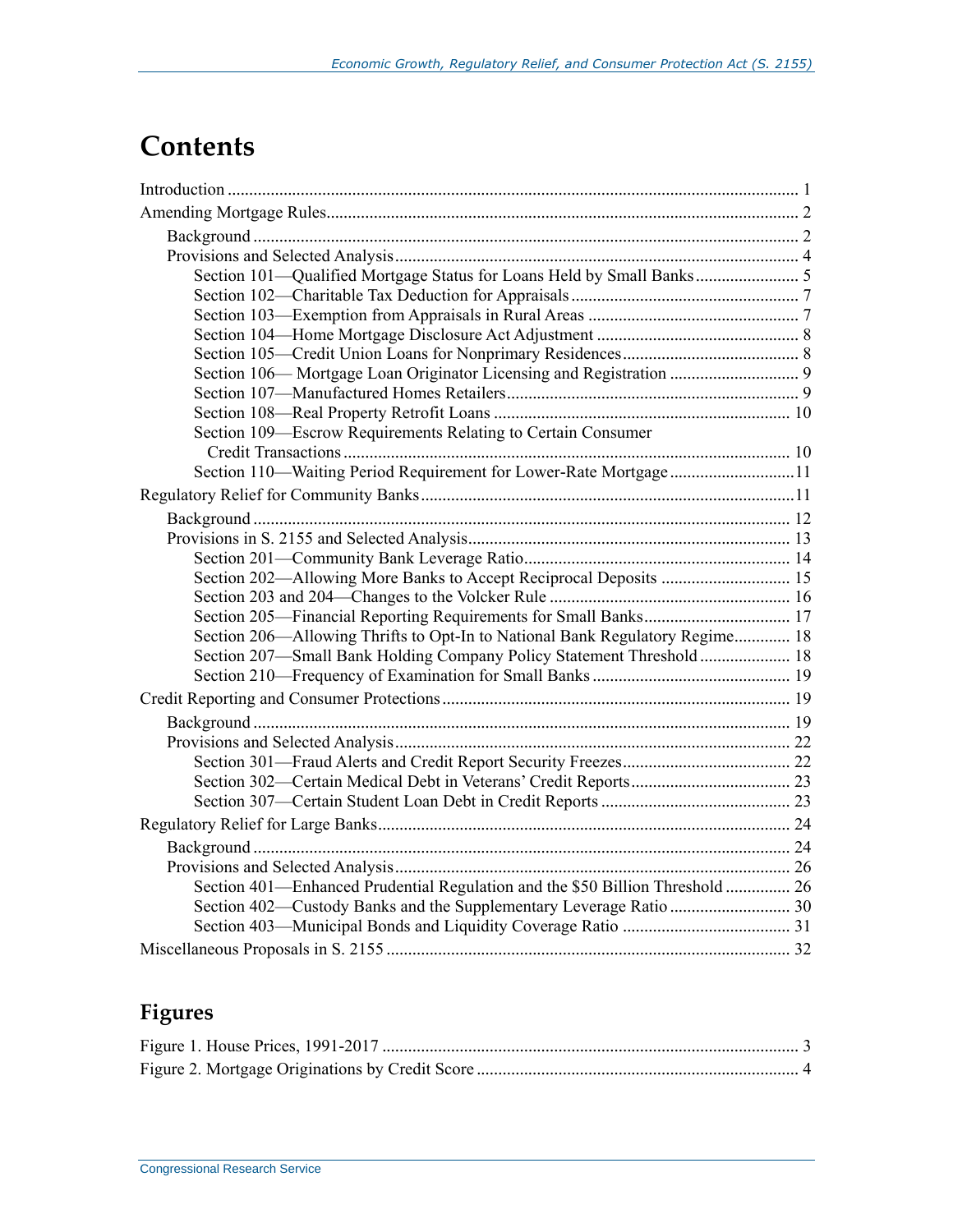### **Tables**

## **Appendixes**

### **Contacts**

|--|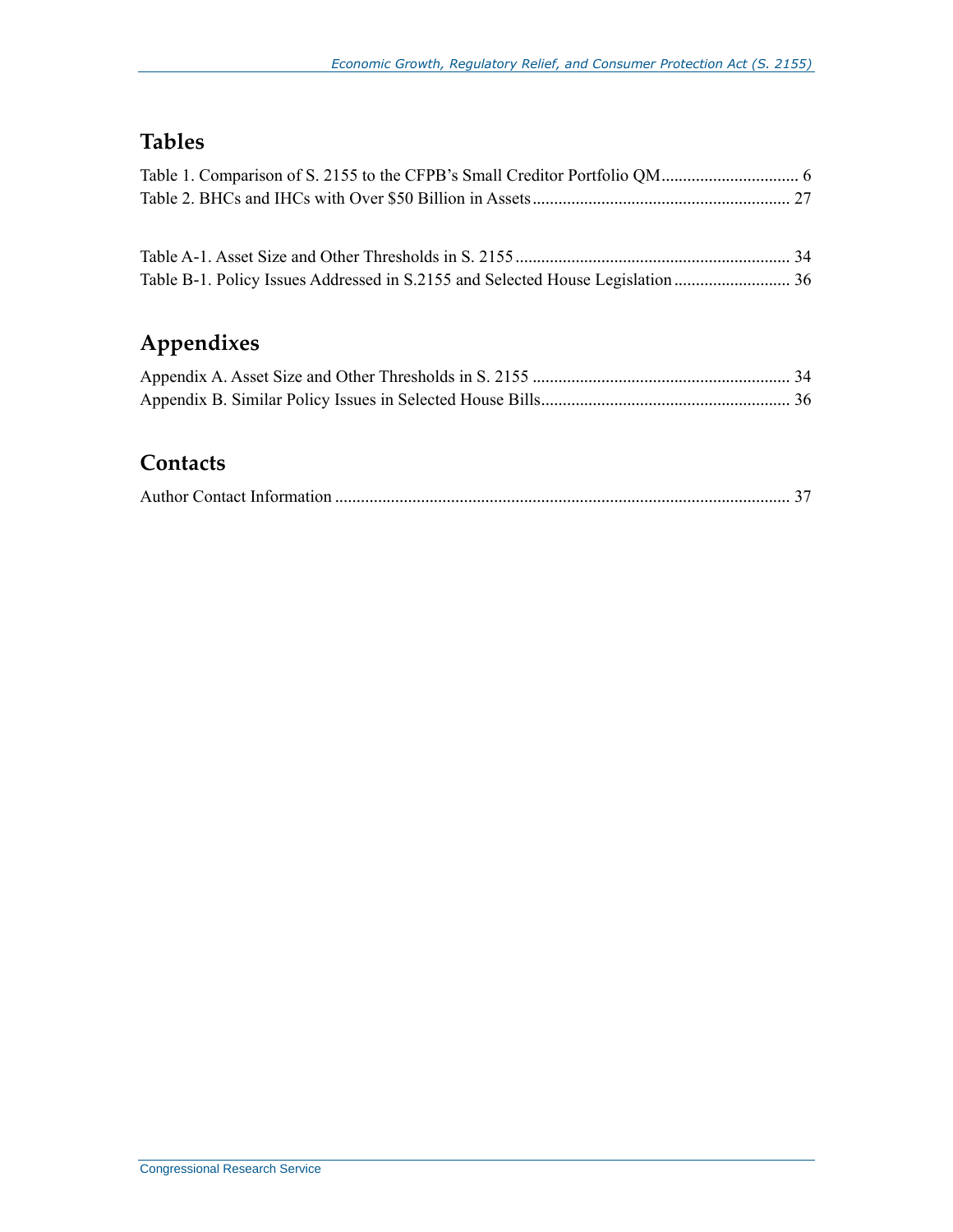## **Introduction**

The Economic Growth, Regulatory Relief, and Consumer Protection Act (S. 2155) was reported by the Senate Committee on Banking, Housing, and Urban Affairs on December 18, 2017. The bill is a broad proposal; its five titles would alter certain aspects of the regulation of banks, mortgage lending, and credit reporting agencies. Many of the provisions can be categorized as providing regulatory relief to banks. Others are designed to relax mortgage lending rules and provide additional protections to consumers related to credit reporting.

Some [S. 2155](http://www.congress.gov/cgi-lis/bdquery/z?d115:S.2155:) provisions would amend the Dodd-Frank Wall Street Reform and Consumer Protection Act (P.L. 111-203; Dodd-Frank Act), regulatory reform legislation enacted following the 2007-2009 financial crisis that initiated the largest change to the financial regulatory system since at least  $1999<sup>1</sup>$  Other provisions would amend certain rules implemented by bank regulators in accordance with the Basel III Accords—the international bank regulation standards-setting agreement—under existing authorities. Finally, other provisions would address long-standing or more recent issues not directly related to Dodd-Frank or Basel III.

Proponents of the bill assert it would provide targeted financial regulatory relief that would eliminate a number of unduly burdensome regulations, foster economic growth, and strengthen consumer protections.<sup>2</sup> Opponents of the bill argue it needlessly pares back important Dodd-Frank safeguards and protections to the benefit of large and profitable banks.<sup>3</sup>

In addition to [S. 2155,](http://www.congress.gov/cgi-lis/bdquery/z?d115:S.2155:) the House and the Administration have also proposed wide-ranging financial regulatory relief plans. In terms of the policy areas addressed, some of the changes proposed in S. 2155 are similar to those proposed in the Financial CHOICE Act [\(H.R. 10;](http://www.congress.gov/cgi-lis/bdquery/z?d115:H.R.10:) FCA), which passed the House on June 8,  $2017<sup>4</sup>$  However, the two bills generally differ in the scope and degree of proposed regulatory relief. The FCA calls for widespread changes to the regulatory framework across the entire financial system, whereas S. 2155 is more focused on the banking industry, mortgages, and credit reporting. Likewise, many of the provisions found in [S. 2155](http://www.congress.gov/cgi-lis/bdquery/z?d115:S.2155:) parallel regulatory relief recommendations made in the Treasury Department's series of reports pursuant to Executive Order 13772, particularly the first report on banks and credit unions.<sup>5</sup> The Treasury reports are more wide-ranging than S. 2155, however, and more focused on changes that can be made by regulators without congressional action.

This report summarizes [S. 2155](http://www.congress.gov/cgi-lis/bdquery/z?d115:S.2155:) and highlights major policy proposals of the bill, as reported by committee. Most changes proposed by S. 2155, as reported, can be grouped into one of four issue areas: (1) mortgage lending, (2) regulatory relief for community banks, (3) credit reporting, and (4) regulatory relief for large banks. The report provides background on each policy area,

<sup>&</sup>lt;sup>1</sup> For more information, see CRS Report R41350, *The Dodd-Frank Wall Street Reform and Consumer Protection Act: Background and Summary*, coordinated by Baird Webel.

<sup>&</sup>lt;sup>2</sup> Senate Committee on Banking, Housing, and Urban Affairs, "Senators Announce Agreement on Economic Growth Legislation," majority press release, November 13, 2017, at https://www.banking.senate.gov/public/index.cfm/ republican-press-releases.

<sup>&</sup>lt;sup>3</sup> Senate Committee on Banking, Housing, and Urban Affairs, "Brown Opposes Legislation to Roll Back Dodd-Frank Protections," minority press release, November 13, 2017, at https://www.banking.senate.gov/public/index.cfm/ democratic-press-releases.

<sup>4</sup> For more information, see CRS Report R44839, *The Financial CHOICE Act in the 115th Congress: Selected Policy Issues*, by Marc Labonte et al.

<sup>5</sup> U.S. Department of Treasury, *A Financial System That Creates Opportunities: Banks and Credit Unions*, June 2017, at https://www.treasury.gov/press-center/press-releases/Documents/A%20Financial%20System.pdf. For a summary, see CRS Insight IN10720, *First Treasury Report on Regulatory Relief: Depository Institutions*, by David W. Perkins.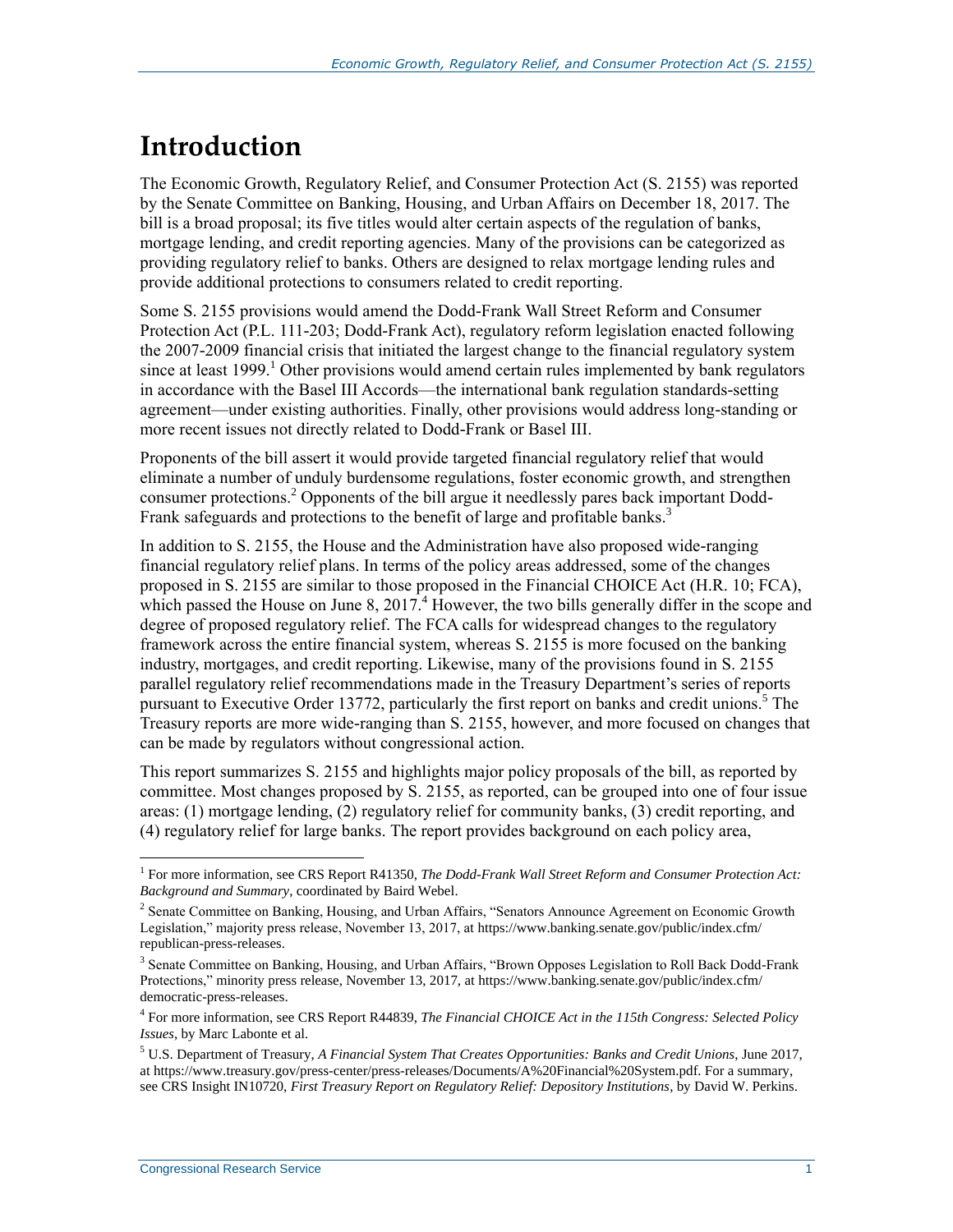describes the [S. 2155](http://www.congress.gov/cgi-lis/bdquery/z?d115:S.2155:) provisions that make changes in these areas, and examines the prominent policy issues related to those changes. In its final section, this report also provides an overview of provisions that do not necessarily relate directly to these four topics. This report also includes a contact list of CRS experts on topics addressed by S. 2155, and in **[Appendix A](#page-38-0)** it summarizes various exemption thresholds created or raised by [S. 2155.](http://www.congress.gov/cgi-lis/bdquery/z?d115:S.2155:)

## **Amending Mortgage Rules**

Title I of S. 2155 is intended to reduce the regulatory burden involved in mortgage lending and to expand credit availability, especially in certain market segments. Following the financial crisis, in which lax mortgage standards are believed by certain observers to have played a role, new mortgage regulations were implemented and some existing regulations were strengthened. Some analysts are now concerned that certain new and long-standing regulations unduly impede the mortgage process and unnecessarily restrict the availability of mortgages. To address these concerns, several provisions in [S. 2155](http://www.congress.gov/cgi-lis/bdquery/z?d115:S.2155:) are designed to relax mortgage rules, including by providing relief to small lenders and easing rules related to specific mortgage types or markets. Other analysts argue that market developments have contributed to a tightening of mortgage credit and, though some changes to regulations may be desirable, the current regulatory structure generally provides important consumer protections.

### **Background<sup>6</sup>**

The bursting of the housing bubble in 2007 precipitated the December 2007-June 2009 recession and a financial panic in September 2008. As shown in **[Figure 1](#page-7-0)**, house prices rose significantly during the early 2000s before peaking in 2007 and then falling for several years. House prices did not return to their peak levels until the end of 2015. The decrease in house prices reduced household wealth and resulted in a surge in foreclosures. This had negative effects on homeowners and contributed to the financial crisis by straining the balance sheets of financial firms that held nonperforming mortgage products.

<sup>6</sup> For more information, see CRS In Focus IF10126, *Introduction to Financial Services: The Housing Finance System*, by Katie Jones and N. Eric Weiss.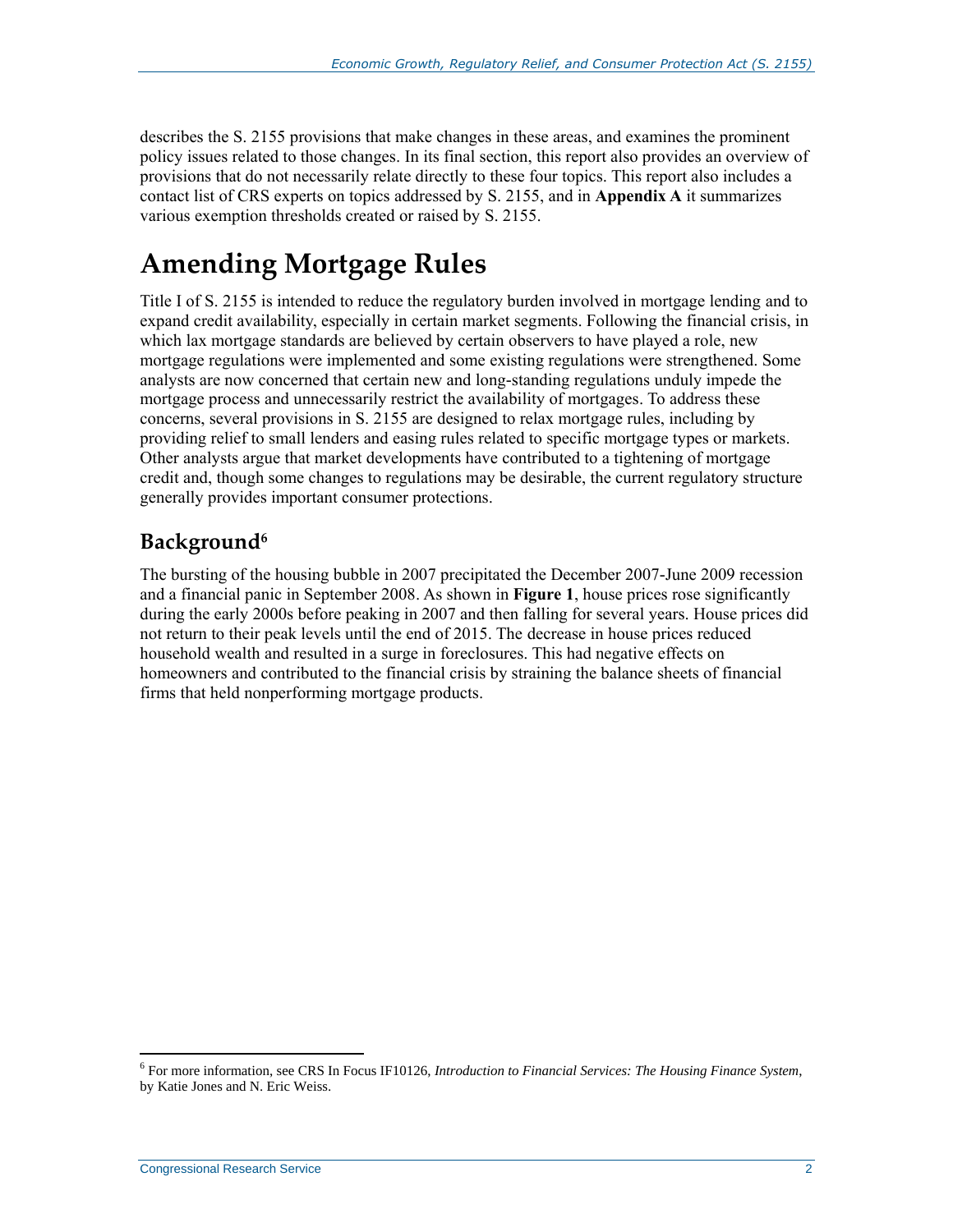<span id="page-7-0"></span>

**Figure 1. House Prices, 1991-2017**

**Source:** Figure created by CRS using data from the Federal Housing Finance Agency House Price Index (Seasonally Adjusted Purchase-Only Index).

**Note:** January 1991 is set to 100 for this index.

Many factors contributed to the housing bubble and its collapse, and there is significant debate about the underlying causes even a decade later. Many observers, however, point to relaxed mortgage underwriting standards, an expansion of nontraditional mortgage products, and misaligned incentives among various participants as underlying causes.

Mortgage lending has long been subject to regulations intended to protect homeowners and to prevent risky loans, but the issues evident in the financial crisis spurred calls for reform. The Dodd-Frank Act made a number of changes to the mortgage system, including establishing the Consumer Financial Protection Bureau (CFPB)—which consolidated many existing authorities and established new authorities, some of which pertained to the mortgage market—and creating numerous consumer protections in Dodd-Frank's Title XIV, which was called the Mortgage Reform and Anti-Predatory Lending Act.

A long-standing issue in the regulation of mortgages and other consumer financial services is the perceived trade-off between protecting consumers and ensuring that the providers of financial goods and services are not unduly burdened. If regulation intended to protect consumers increases the cost of providing a financial product, a company may reduce how much of that product it is willing to provide, and may provide it more selectively. Those who still receive the product may benefit from the enhanced disclosure or added legal protections of the regulation, but that benefit may result in a higher price for the product.

Some policymakers generally believe that the postcrisis mortgage rules have struck the appropriate balance between protecting consumers and ensuring that credit availability is not restricted due to overly burdensome regulations. They contend that the regulations are intended to prevent those unable to repay their loans from receiving credit and have been appropriately tailored to ensure that those who can repay are able to receive credit.

Critics counter that some rules have imposed compliance costs on lenders of all sizes, resulting in less credit available to consumers and restricting the types of products available to them. Some assert this is especially true for certain types of mortgages, such as mortgages for homes in rural areas or for manufactured housing. They further argue that the rules for certain types of lenders, usually small lenders, are unduly burdensome.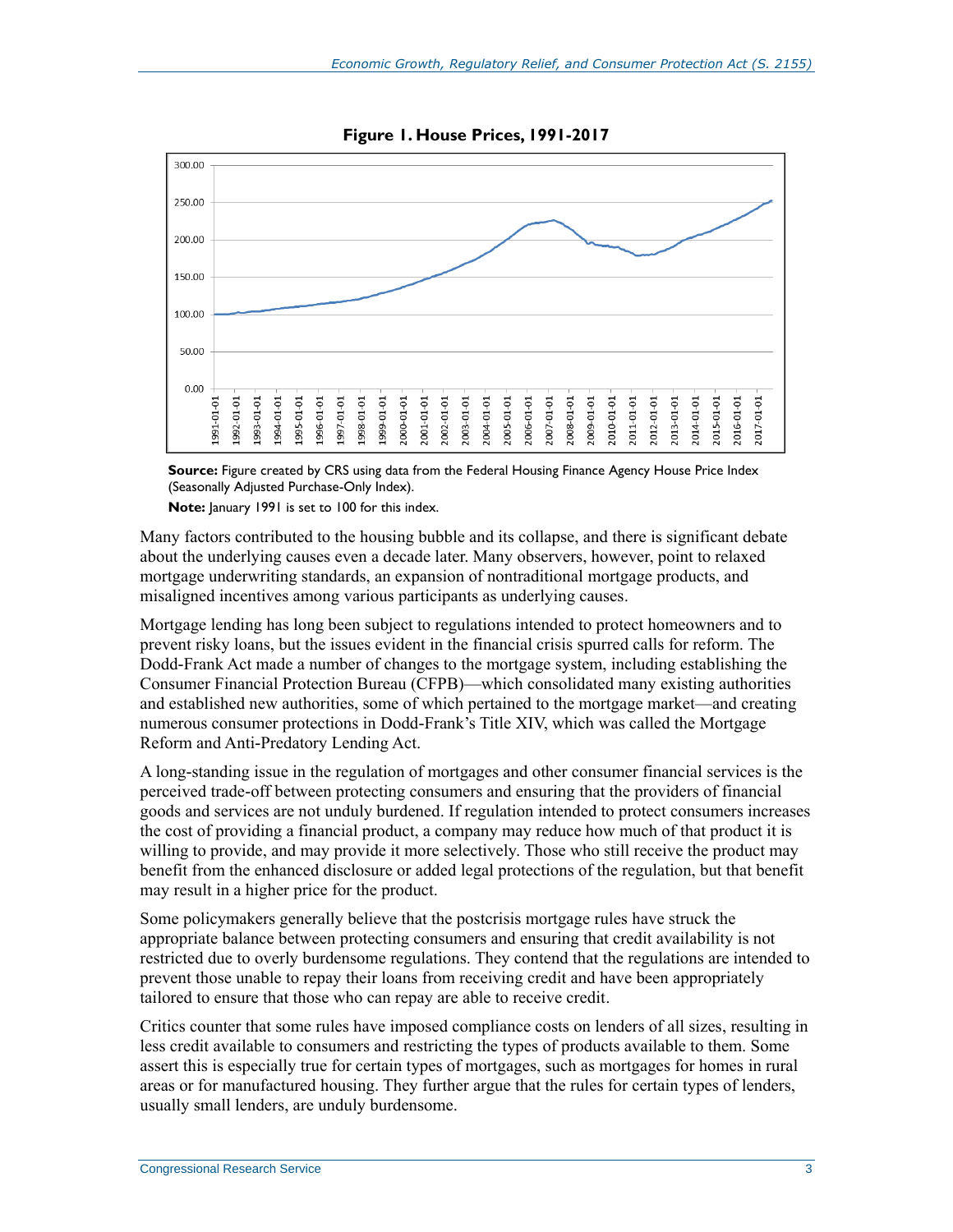No consensus exists on whether or to what degree mortgage rules have unduly restricted the availability of mortgages, in part because it is difficult to isolate the effects of rules and the effects of broader economic and market forces. A variety of experts and organizations attempt to measure the availability of mortgage credit, and although their methods vary, it is generally agreed that mortgage credit is tighter than it was in the years prior to the housing bubble and subsequent housing market turmoil. However, whether this should be interpreted as a desirable correction to precrisis excesses or an unnecessary restriction on credit availability is subject to debate.

**[Figure 2](#page-8-0)** shows two ways credit has tightened: the number of new mortgage originations has decreased since the peak of the mortgage bubble, and borrowers' credit scores have generally increased. In addition to regulatory changes, economic conditions could be affecting both the supply of homes on the market and demand for those homes, and demographic trends may also be playing a role.<sup>7</sup> As a result of this uncertainty, striking the right balance of credit access and risk management continues to be the subject of ongoing debate.

<span id="page-8-0"></span>

**Figure 2. Mortgage Originations by Credit Score**

**Source:** Federal Reserve Bank of New York, *Quarterly Report on Household Debt and Credit*, *2017 Q3*, p. 6, at https://www.newyorkfed.org/medialibrary/interactives/householdcredit/data/pdf/HHDC\_2017Q3.pdf.

### **Provisions and Selected Analysis**

Title I contains 10 sections that would amend various laws that affect relatively small segments of the nation's mortgage market. Some sections pertain to consumer protection, and are generally intended to relax consumer protections in areas and markets in which the costs of these regulations are high relative to the rest of the mortgage market. In some cases, the bill would remove perceived regulatory barriers to the efficient functioning of specific segments of the mortgage market. Other provisions balance safety and soundness concerns with concerns about access to credit.

 $\overline{a}$ 7 For example, see Joint Center for Housing Studies, *The State of the Nation's Housing 2015*, pp. 8-9.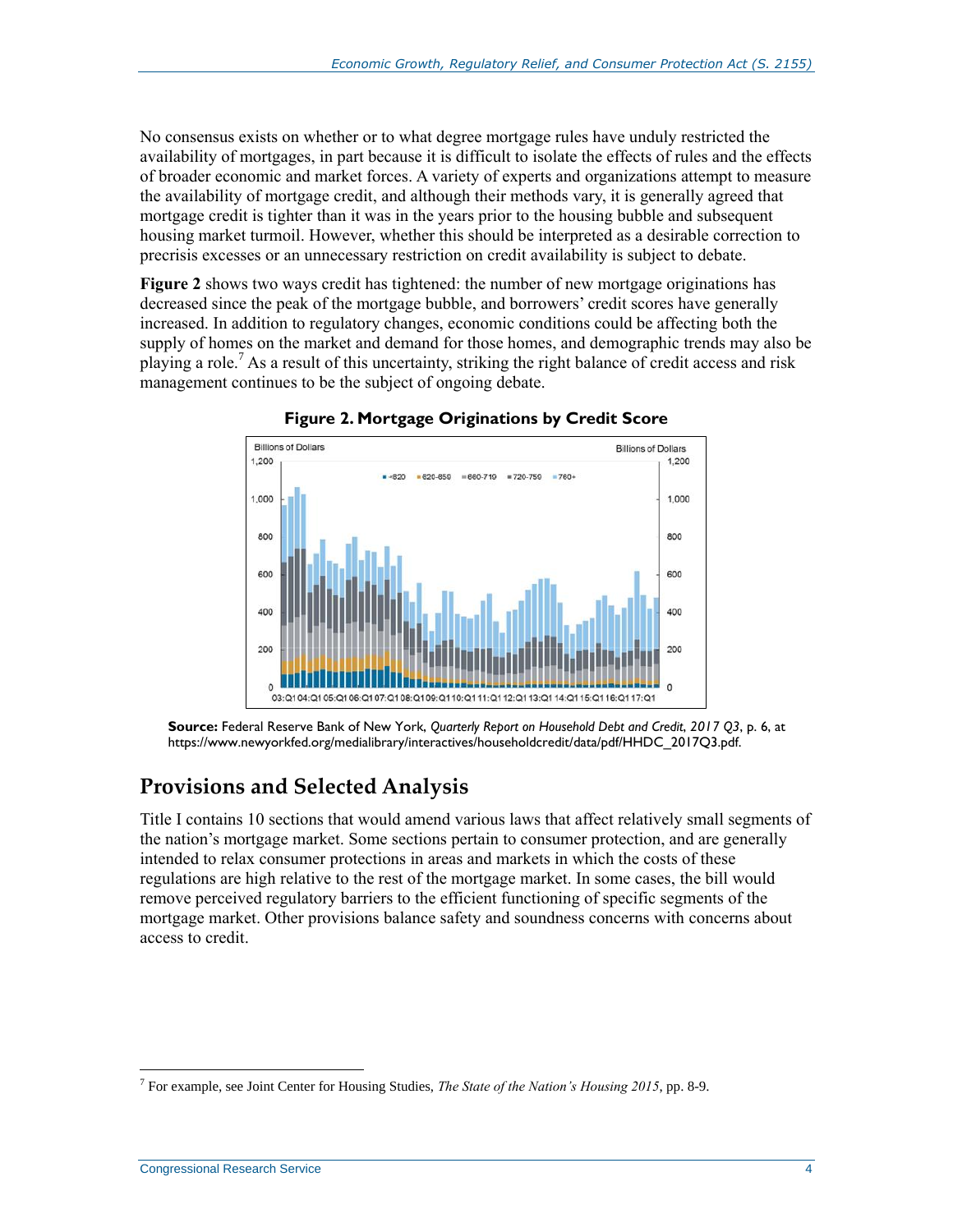#### **Section 101—Qualified Mortgage Status for Loans Held by Small Banks**

#### *Provision*

Section 101 would create a new qualified mortgage (QM) compliance option for mortgages that depositories with less than \$10 billion in assets originate and hold in portfolio. To be eligible, the lender would have to consider and document a borrower's debts, incomes, and other financial resources, and the loan would have to satisfy certain product-feature requirements.

#### *Analysis*

Title XIV of the Dodd-Frank Act established the ability-to-repay (ATR) requirement to address problematic market practices and policy failures that some policymakers believe fueled the housing bubble that precipitated the financial crisis. Under the ATR requirement, a lender must determine based on documented and verified information that, at the time a mortgage is made, the borrower has the ability to repay the loan. Lenders that fail to comply with the ATR rule could be subject to legal liability, such as the payment of certain statutory damages.<sup>8</sup>

The CFPB issued regulations in January 2013 implementing the ATR requirement. A lender can comply with the ATR requirement in different ways, one of which is by originating a QM. When a lender originates a QM, it is presumed to have complied with the ATR requirement, which consequently reduces the lender's potential legal liability for its residential mortgage lending activities. The definition of a QM, therefore, is important to a lender seeking to minimize the *legal risk* of its residential mortgage lending activities, specifically its compliance with the statutory ATR requirement.

The Dodd-Frank Act provides a general definition of a QM, but also authorizes CFPB to issue "regulations that revise, add to, or subtract from" the general statutory definition.<sup>9</sup> The CFPBissued QM regulations establish a *Standard QM* that meets all of the underwriting and productfeature requirements outlined in the Dodd-Frank Act. However, the QM regulations also establish several additional categories of QMs, one of which is the *Small Creditor Portfolio QM,* which provide lenders the same presumption of compliance with the ATR requirement as the Standard QM. Compared to the Standard QM compliance option, the Small Creditor Portfolio QM has less prescriptive underwriting requirements. It is intended to reduce the regulatory burden of the ATR requirement for certain small lenders.

A mortgage can qualify as a Small Creditor Portfolio QM if three broad sets of criteria are satisfied.<sup>10</sup> First, the loan must be held in the originating lender's portfolio for at least three years (subject to several exceptions). Second, the loan must be held by a *small creditor*, which is defined as a lender that originated 2,000 or fewer mortgages in the previous year and has less than \$2 billion in assets. Third, the loan must meet the underwriting and product-feature requirements for a Standard QM except for the debt-to-income ratio.

Some argue that the QM definition has led to an unnecessary constriction of credit and has been unduly burdensome for lenders. In particular, critics argue that not all of the lender and

<sup>8</sup> Consumer Financial Protection Bureau (CFPB), "Ability-to-Repay and Qualified Mortgage Standards Under the Truth in Lending Act," 78 *Federal Register* 6416, January 30, 2013, at https://www.gpo.gov/fdsys/pkg/FR-2013-01-30/ pdf/2013-00736.pdf.

<sup>&</sup>lt;sup>9</sup> 15 U.S.C. §1639c.

 $10$  12 C.F.R.  $$1026.43$ .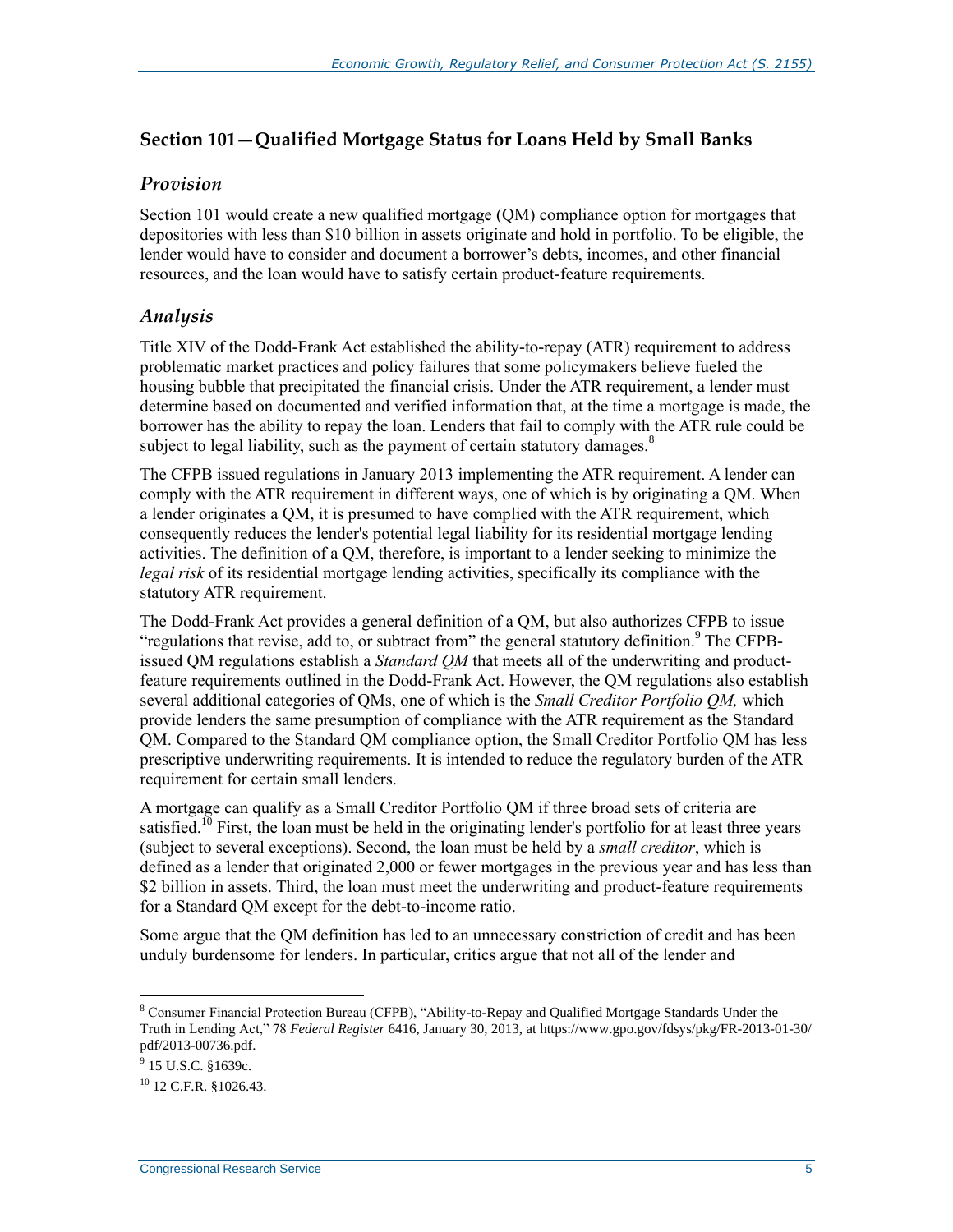underwriting requirements included in the Small Creditor Portfolio QM are essential to ensuring that a lender will verify a borrower's ability to repay, and instead argue that holding the loan in portfolio is sufficient to encourage thorough underwriting.<sup>11</sup>

By keeping the loan in portfolio, lenders have added incentive to consider whether the borrower will be able to repay the loan. Keeping the loan in portfolio means that the lender retains the default risk and could be exposed to losses if the borrower does not repay. This retained risk, the argument goes, would encourage small creditors to provide additional scrutiny during the underwriting process, even in the absence of a legal requirement to do so. The expanded portfolio option would, according to supporters, spur lenders to offer more mortgages and it would reduce the burden associated with the more prescriptive underwriting standards of the existing QM options. The less prescriptive standards could most benefit creditworthy borrowers with atypical financial situations, such as self-employed individuals or seasonal employees, who may have a difficult time conforming to the existing standards.

As summarized in **[Table 1](#page-10-0)**, [S. 2155](http://www.congress.gov/cgi-lis/bdquery/z?d115:S.2155:) would create a new compliance option for lenders who keep a mortgage in portfolio in addition to the existing Small Creditor Portfolio QM. Compared to the CFPB's Small Creditor Portfolio QM, S. 2155 would allow larger lenders to use the portfolio compliance option (raising the asset threshold from \$2 billion to \$10 billion and eliminating the origination limits) but would limit the new option to insured depositories (banks and credit unions) rather than for both depository and nondepository lenders. The portfolio option under [S.](http://www.congress.gov/cgi-lis/bdquery/z?d115:S.2155:)  [2155](http://www.congress.gov/cgi-lis/bdquery/z?d115:S.2155:) would have more restrictive portfolio requirements, requiring lenders to hold the loan in portfolio for the life of the loan (with certain exceptions) rather than for just three years. S. 2155 would have more relaxed loan criteria, however. Lenders would have to comply with some product-feature restrictions, but those restrictions would be less stringent than under the current compliance option. In addition, [S. 2155](http://www.congress.gov/cgi-lis/bdquery/z?d115:S.2155:) would relax underwriting criteria, requiring lenders to consider and document a borrower's debts, incomes, and other financial resources in accordance with less prescriptive guidance than is currently required.

<span id="page-10-0"></span>

|                               | <b>CFPB's Small Creditor Portfolio QM</b>                                                                                                                                               | S. 2155                                                                                                                                                |
|-------------------------------|-----------------------------------------------------------------------------------------------------------------------------------------------------------------------------------------|--------------------------------------------------------------------------------------------------------------------------------------------------------|
| <b>Portfolio Requirements</b> | Mortgage must be held in portfolio for<br>three years. It may be transferred to<br>another small lender and retain QM status.                                                           | Mortgage must be held in portfolio by<br>the originator. It may be transferred<br>and retain QM status under certain<br>limited circumstances.         |
| <b>Lender Restrictions</b>    | Limited to small lenders (depositories and<br>nondepositories) with less than \$2 billion<br>in assets and fewer than 2,000 originations<br>a year (excluding those held in portfolio). | Limited to small insured depositories<br>(banks and credit unions) with less than<br>\$10 billion in assets.                                           |
| <b>Loan Criteria</b>          | Loan must satisfy the underwriting and<br>product feature requirements of the<br>Standard QM Option, with the exception<br>of the Standard QM Option's DTI<br>requirement.              | Loan must satisfy fewer product-feature<br>restrictions and less prescriptive<br>underwriting guidance than the CFPB's<br>Small Creditor Portfolio QM. |

| Table 1. Comparison of S. 2155 to the CFPB's Small Creditor Portfolio QM |  |
|--------------------------------------------------------------------------|--|
|--------------------------------------------------------------------------|--|

**Source:** Table created by the Congressional Research Service.

<sup>&</sup>lt;sup>11</sup> For example, see Rep. Andy Barr, "Barr Introduces Legislation to Help Homebuyers, Prevent Bailouts," press release, February 27, 2015, at https://barr.house.gov/media-center/press-releases/barr-introduces-legislation-to-helphomebuyers-prevent-bailouts.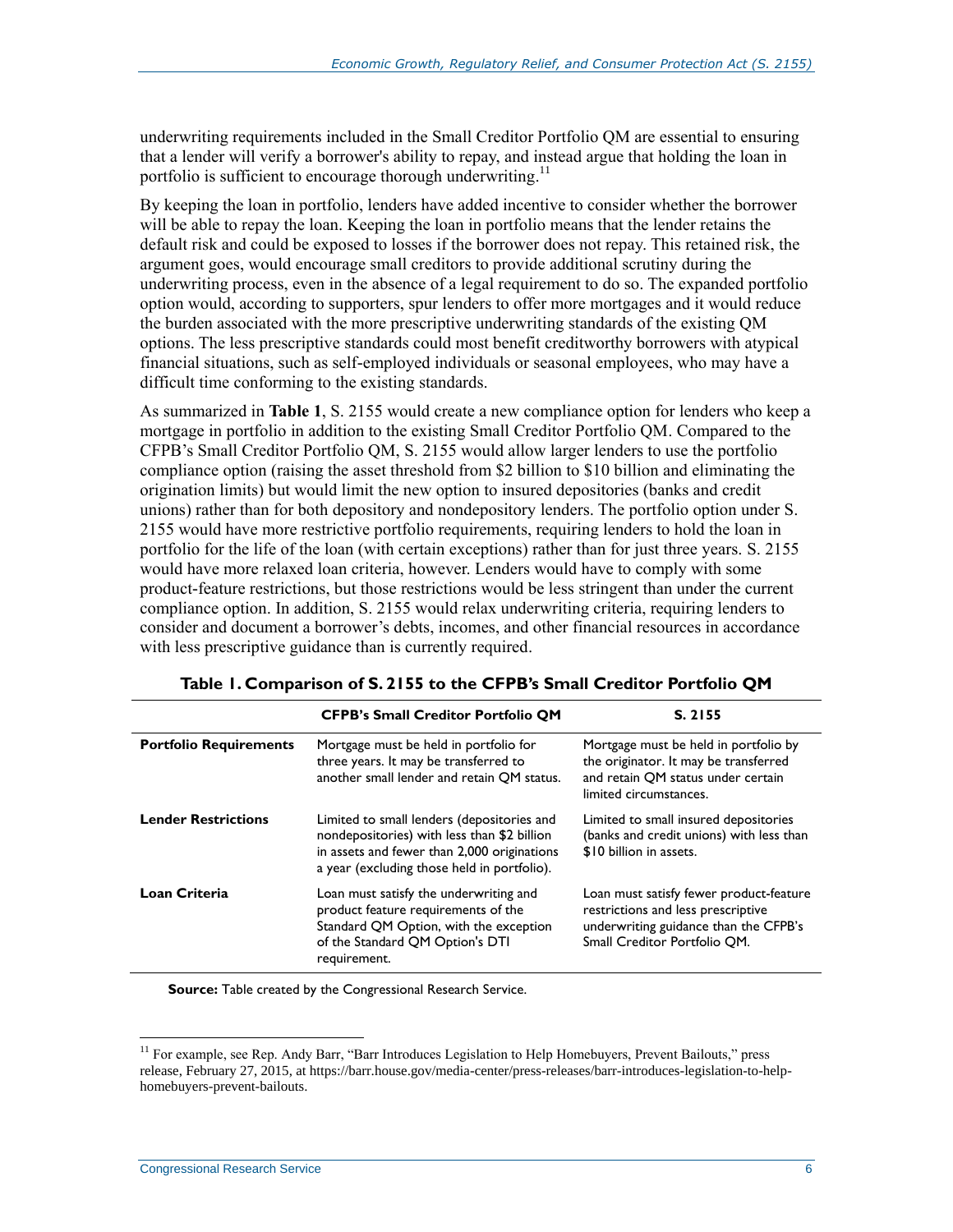**Notes:** QM = qualified mortgage. DTI = debt-to-income ratio. CFPB Small Creditor Portfolio QM refers to compliance option currently available in 12 C.F.R. §1026.43.

Although supporters of the expanded portfolio QM option in [S. 2155](http://www.congress.gov/cgi-lis/bdquery/z?d115:S.2155:) argue that the new compliance option would expand credit availability and appropriately align the incentives of the borrower and lender, critics of the proposal counter that the incentives of holding the loan in portfolio are insufficient to protect consumers and that the existing protections in the rule are needed to ensure that the hardships caused by the housing crisis are not repeated.

#### **Section 102—Charitable Tax Deduction for Appraisals**

Under current law,  $^{12}$  appraisers who meet certain criteria (such as an appraiser who is not an employee of the mortgage loan originator) are required to be compensated at a rate that is customary and reasonable for appraisal services in the market in which the appraised property is located. During the buildup of the housing bubble and its subsequent bust, house prices rose quickly and then fell steeply in many parts of the country, causing some policymakers to question the accuracy of the appraisals that supported the mortgage loans during the housing bubble, and the independence of the appraisers. The customary-and-reasonable fee requirement in current law is intended to help ensure that appraisers are acting with appropriate independence and not in the interest of the lender, seller, borrower, or other interested party. However, some have argued that the requirement for appraisers to receive a customary and reasonable fee has made it difficult for them to donate their services to certain charitable organizations. Section 102 would allow appraisers to donate their appraisal services to a charitable organization eligible to receive taxdeductible charitable contributions, such as Habitat for Humanity, by clarifying that a donated appraisal service to a charitable organization would not be in violation of the customary-andreasonable fee requirement.

#### **Section 103—Exemption from Appraisals in Rural Areas**

#### *Provision*

The Dodd-Frank Act strengthened appraisal requirements after concerns were raised about the role that inaccurate appraisals played in the housing crisis. In recent years, there have been reports of shortages of qualified appraisers, especially in rural areas.<sup>13</sup> Section 103 would waive the general requirement for independent home appraisals for federally related mortgages in rural areas where the lender has contacted three state-licensed or state-certified appraisers who could not complete an appraisal in "a reasonable amount of time."<sup>14</sup> An originator who makes a loan without an appraisal could sell the mortgage only under certain circumstances, such as bankruptcy.

<sup>&</sup>lt;sup>12</sup> 15 U.S.C. §1639e.

<sup>13</sup> For example, see Federal Reserve System, FDIC, NCUA, OCC, *Interagency Advisory on the Availability of Appraisers*, May 31, 2017, at https://www.occ.gov/news-issuances/news-releases/2017/nr-ia-2017-60a.pdf.

<sup>&</sup>lt;sup>14</sup> For more on the regulation of real estate appraisers, see CRS Report RS22953, Regulation of Real Estate Appraisers, by N. Eric Weiss.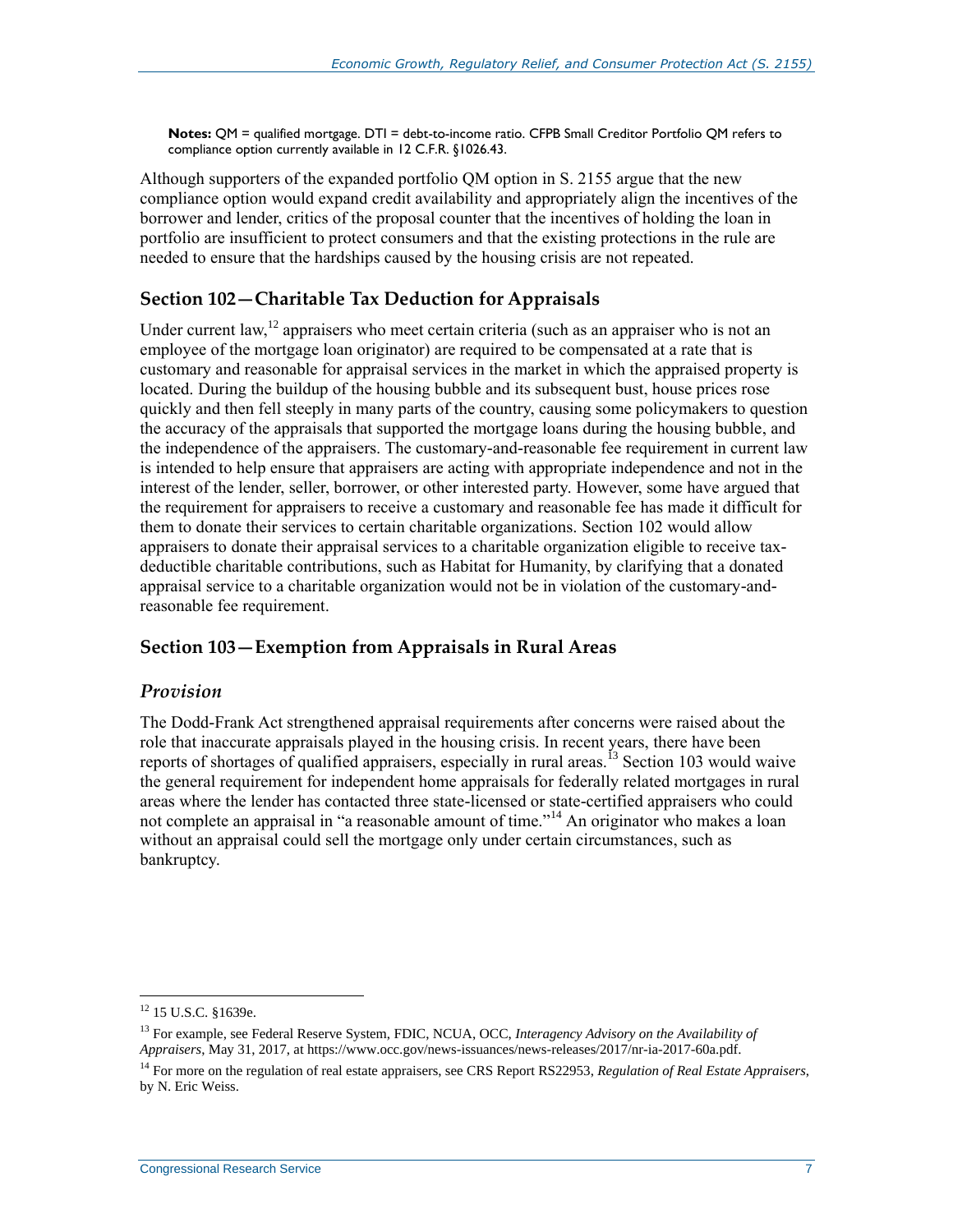#### **Section 104—Home Mortgage Disclosure Act Adjustment**

#### *Provision*

Section 104 would exempt banks and credit unions from certain Home Mortgage and Disclosure Act (P.L. 94-200; HMDA) reporting requirements—generally new requirements implemented by the Dodd-Frank Act<sup>15</sup>—if they originated fewer than 500 closed-end mortgage loans in each of the preceding two years and fewer than 500 open-end lines of credit in each of the preceding two years. HMDA, which was originally enacted in 1975, requires most lenders to report data on their mortgage business so that the data can be used to assist (1) "in determining whether financial institutions are serving the housing needs of their communities"; (2) "public officials in distributing public-sector investments so as to attract private investment to areas where it is needed"; and (3) "in identifying possible discriminatory lending patterns."<sup>16</sup> Currently, depository lenders have to comply with the HMDA reporting requirements if they have \$44 million or more of assets, originated at least 25 home purchase loans in each of the previous two years, and satisfied other criteria.<sup>17</sup> The changes proposed by Section 104 would exempt more depository lenders from certain HMDA requirements.

#### **Section 105—Credit Union Loans for Nonprimary Residences**

#### *Provision*

Section 105 would exclude from the definition of a *member business loan* a loan made by a credit union for a single-family home that is not an individual's primary residence.<sup>18</sup> Credit unions face certain restrictions on the type and volume of loans that they can originate. One such restriction relates to member business loans. A member business loan "means any loan, line of credit, or letter of credit, the proceeds of which will be used for a commercial, corporate or other business investment property or venture, or agricultural purpose," with some exceptions.<sup>19</sup> The aggregate amount of member business loans made by a credit union must be the lesser of 1.75 times the credit union's actual net worth, or 1.75 times the minimum net worth amount required to be well capitalized. A loan for a single-family home that is a primary residence is not considered a member business loan, but a similar loan for a nonprimary residence, such as an investment property or vacation home, is considered a member business loan. Section 105 would modify the definition such that nonprimary residence transactions would be excluded from the member business loan definition.

 $\overline{a}$ <sup>15</sup> Regulation pursuant to Section 1094 of Dodd-Frank was fully effective on January 1, 2018. See Bureau of Consumer Financial Protection, "Home Mortgage Disclosure (Regulation C)," 80 Federal Register 208, October 28, 2015.

<sup>&</sup>lt;sup>16</sup> FFIEC, "HMDA: Background and Purpose," at https://www.ffiec.gov/hmda/history.htm.

<sup>17</sup> Asset threshold is adjusted annually for inflation. 12 C.F.R. §1003.2 *Financial Institution*(1). In addition, nondepository lenders must comply if they have \$10 million or more in assets or originated 100 or more home purchase loans. See 12 C.F.R. §1003.2 *Financial Institution*(2).

<sup>18</sup> For more on member business loans, see CRS Report R43167, *Policy Issues Related to Credit Union Lending*, by Darryl E. Getter.

<sup>19</sup> 12 U.S.C. §1757a.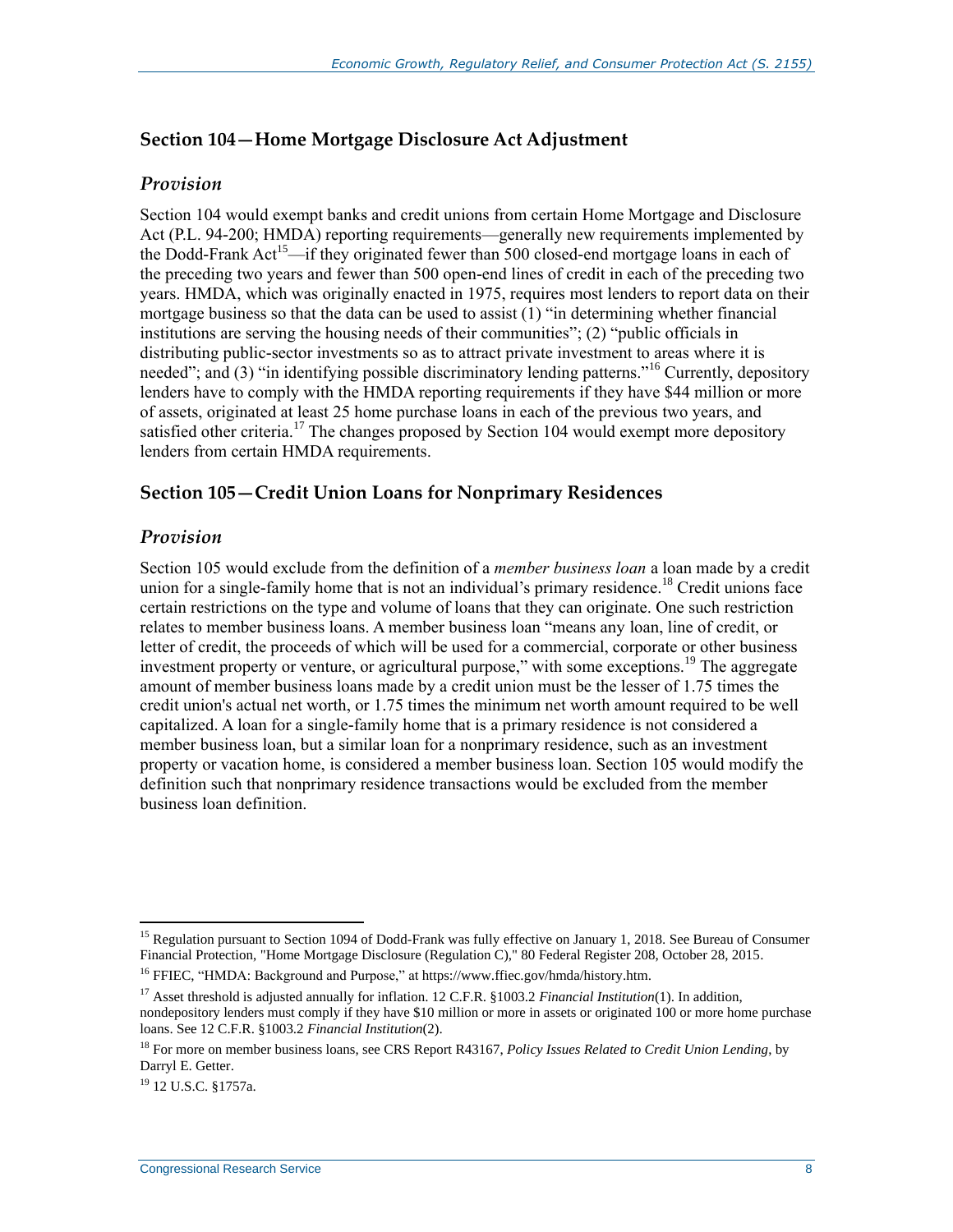#### **Section 106— Mortgage Loan Originator Licensing and Registration**

#### *Provision*

Section 106 would allow certain state-licensed mortgage loan originators (MLOs) who are licensed in one state to temporarily work in another state while waiting licensing approval in the new state. It also would grant MLOs who move from a depository institution (where loan officers do not need to be state licensed) to a nondepository institution (where they do need to be state licensed) a grace period to complete the necessary licensing.

Under the Secure and Fair Enforcement for Mortgage Licensing Act of 2008 [\(P.L. 110-289;](http://www.congress.gov/cgi-lis/bdquery/R?d110:FLD002:@1(110+289)) SAFE Act),<sup>20</sup> MLOs who work for a bank must register with the National Mortgage Licensing System and Registry (NMLS), and those working for a nonbank mortgage lender must be licensed and registered in their state. Supporters of the original 2008 legislation argued that without registration and licensing, unscrupulous or incompetent MLOs may be able to move from job to job to escape the consequences of their actions. For MLOs at nonbank lenders, the process of becoming licensed and registered in a state can be time intensive, involving criminal background checks and prelicensing education. This may be problematic, in particular for individuals moving (1) from a bank lender to a nonbank lender, or (2) from a nonbank lender in one state to a nonbank lender in another state. To address transition issues, Section 106 would provide grace periods to allow individuals who are transferring positions in the situations mentioned above (and meet other performance criteria, such as not having previously had his or her license revoked or suspended) to become appropriately licensed and registered.

#### **Section 107—Manufactured Homes Retailers**

#### *Provision*

In response to problems in the mortgage market when the housing bubble burst, the SAFE Act and the Dodd-Frank Act established new requirements for mortgage originators' licensing, registration, compensation, and training, among other practices. A mortgage originator is someone who, among other things, "(i) takes a residential mortgage loan application; (ii) assists a consumer in obtaining or applying to obtain a residential mortgage loan; or (iii) offers or negotiates terms of a residential mortgage loan." <sup>21</sup> The current definition used in implementing the regulation excludes employees of manufactured-home retailers under certain circumstances, such as "if they do not take a consumer credit application, offer or negotiate credit terms, or advise a consumer on credit terms."<sup>22</sup> Section 107 would expand the exception such that retailers of manufactured homes or their employees would not be considered mortgage originators unless they received more compensation for a sale that included a loan than for a sale that did not include a loan and if they provided certain disclosures about their affiliation to other creditors.

 $20$  12 U.S.C. §5106.

 $21$  15 U.S.C. §1602(cc). The definition of mortgage originator has multiple exemptions, such as for those who perform primarily clerical or administrative tasks in support of a mortgage originator or those who engage in certain forms of seller financing.

<sup>22</sup> CFPB, *Manufactured-Housing Consumer Finance in the United States*, September 2014, p. 51, at http://files.consumerfinance.gov/f/201409\_cfpb\_report\_manufactured-housing.pdf.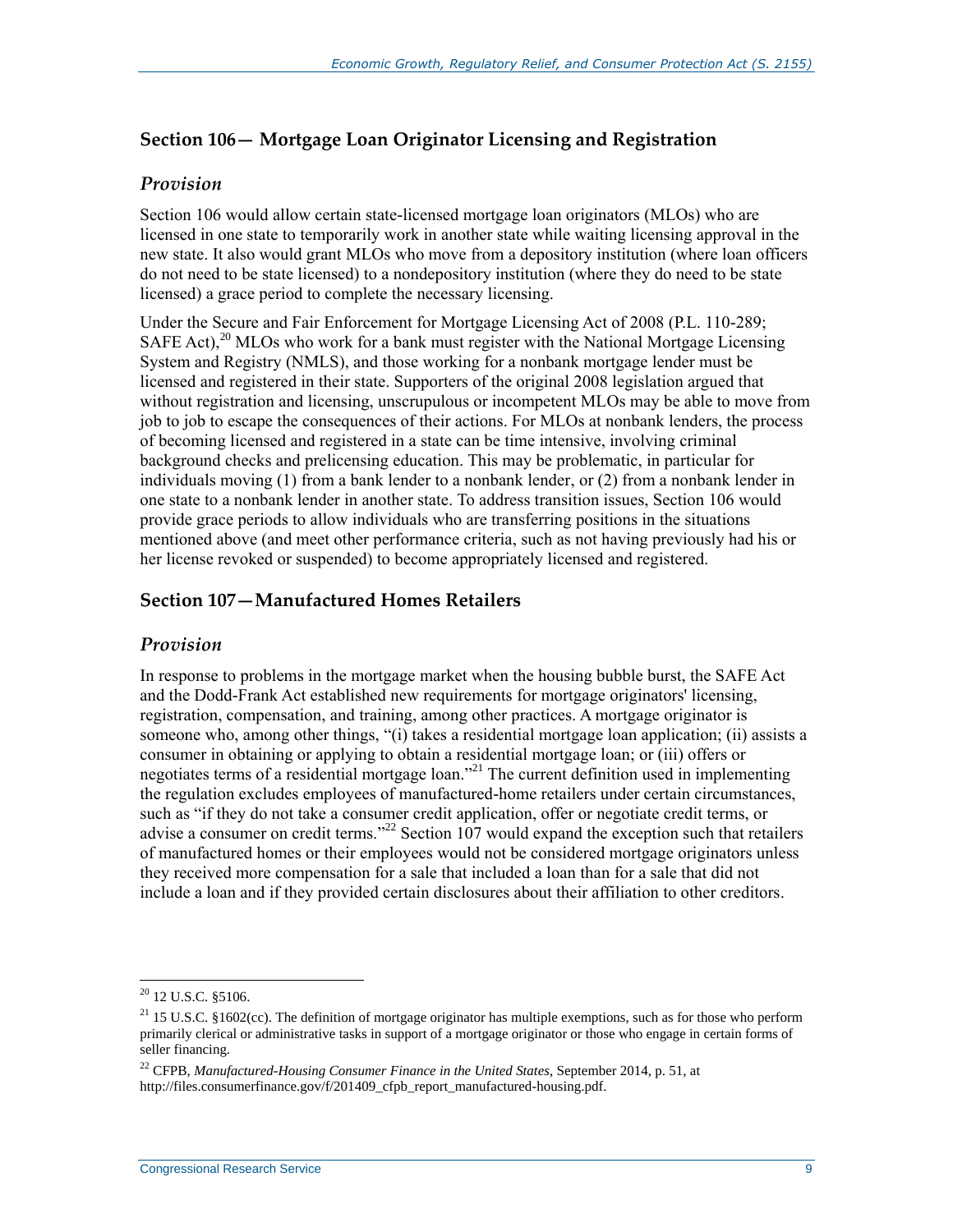#### **Section 108—Real Property Retrofit Loans**

#### *Provision*

Section 108 would require that the CFPB issue regulations such that creditors would be required to assess a borrower's ability to repay a home improvement loan that is financed through a property lien and included in real property tax payments.

Some states have encouraged retrofitting homes through Property Assessed Clean Energy (PACE) financing programs which allow state and local governments to issue bonds and use the funds raised to finance residential, commercial, or industrial energy efficiency and renewable energy projects. The proceeds from PACE bonds are lent to property owners, who use the funds to invest in energy efficiency upgrades or renewable energy property. The loans are added to property tax bills through special assessments and paid off over time. PACE programs offer an alternative to traditional loans and repayments.

Some observers have expressed concerns that PACE loans could lead to mortgage defaults, as PACE loans often have relatively high interest rates compared to home-purchase loans.<sup>23</sup> To address this issue, Section 108 would extend consumer protections from the ability-to-repay requirement to PACE loans. A creditor would be required to verify that a borrower has the ability to repay the loan prior to extending the financing.

#### **Section 109—Escrow Requirements Relating to Certain Consumer Credit Transactions**

#### *Provision*

 $\overline{a}$ 

Section 109 would exempt any loan made by a bank or credit union from certain escrow requirements if the institution has assets of \$10 billion or less, originated fewer than 1,000 mortgage loans in the preceding year, and meets certain other criteria.

An escrow account is an account that a "mortgage lender may set up to pay certain recurring property-related expenses ... such as property taxes and homeowner's insurance."<sup>24</sup> Maintaining escrow accounts for borrowers is an additional cost to banks and may be especially costly for smaller lenders.

An escrow account is not required by statute for all types of mortgages, but higher-priced mortgage loans have been required to maintain an escrow account for at least one year pursuant to a regulation that was implemented before the Dodd-Frank Act.<sup>25</sup> The Dodd-Frank Act, among other things, extended the amount of time an escrow account for a higher-priced mortgage loan

<sup>23</sup> For example, see Kirsten Grind, "More Borrowers Are Defaulting on Their 'Green' PACE Loans," *Wall Street Journal*, August 15, 2017, at https://www.wsj.com/articles/more-borrowers-are-defaulting-on-their-green-pace-loans-1502789401.

<sup>&</sup>lt;sup>24</sup> CFPB, "What Is an Escrow or Impound Account?" at http://www.consumerfinance.gov/askcfpb/140/what-is-anescrow-or-impound-account.html.

<sup>&</sup>lt;sup>25</sup> A higher-priced mortgage loan is a loan with an APR "that exceeds an 'average prime offer rate' for a comparable transaction by 1.5 or more percentage points for transactions secured by a first lien, or by 3.5 or more percentage points for transactions secured by a subordinate lien." CFPB, "Escrow Requirements Under the Truth in Lending Act (Regulation Z)," 78 *Federal Register* 4726, January 22, 2013. If the first lien is a jumbo mortgage (above the conforming loan limit for Fannie Mae and Freddie Mac), then it is considered a higher-priced mortgage loan if its APR is 2.5 percentage points or more above the average prime offer rate.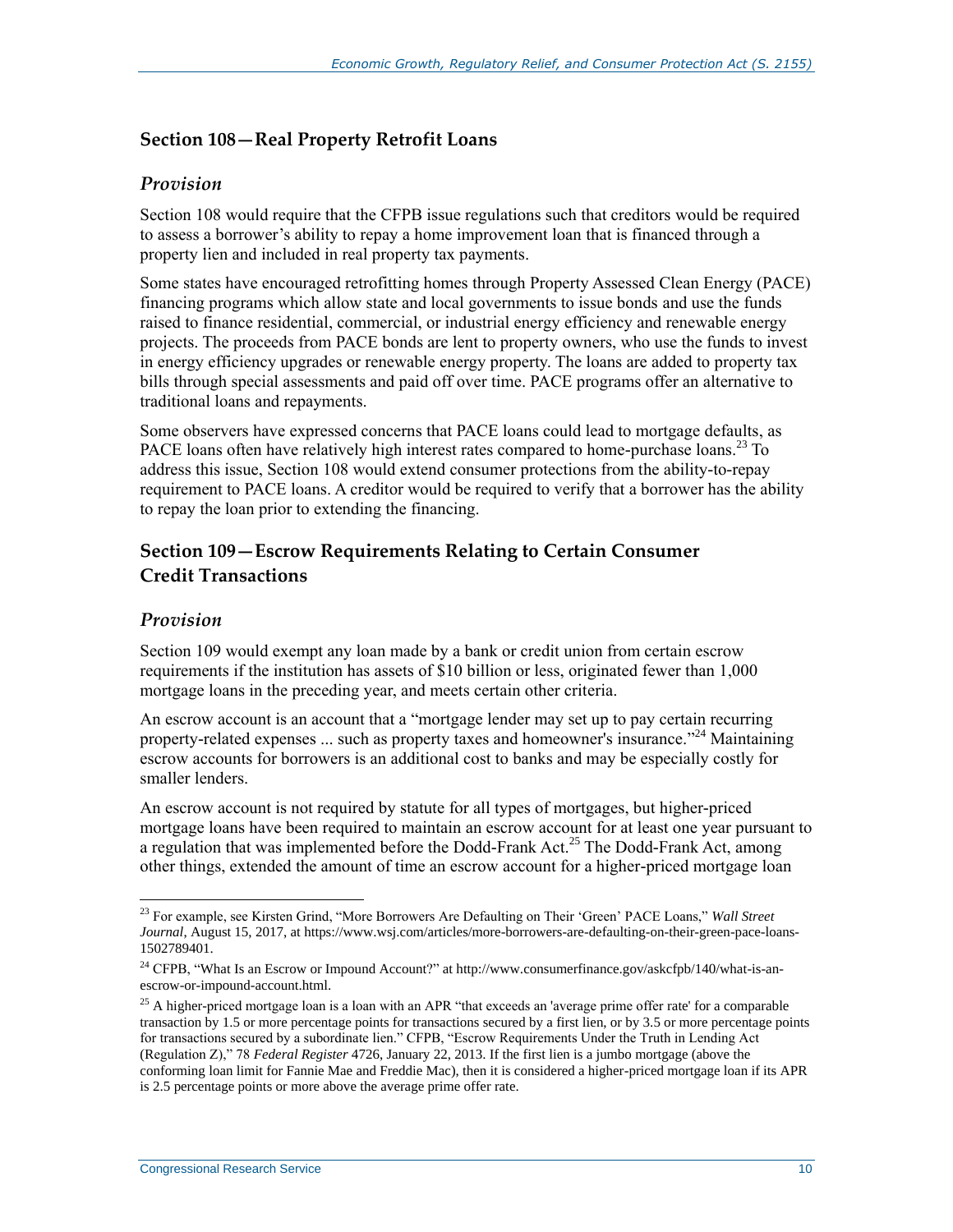must be maintained from one year to five years, although the escrow account can be terminated after five years only if certain conditions are met. It also provided additional disclosure requirements.<sup>26</sup>

The Dodd-Frank Act gave the CFPB the discretion to exempt from certain escrow requirements lenders operating in rural areas if the lenders satisfied certain conditions.<sup>27</sup> The CFPB's escrow rule included exemptions from escrow requirements for lenders that (1) operate in rural or underserved areas; (2) extend 2,000 mortgages or fewer; (3) have less than \$2 billion in total assets; and (4) do not escrow for any mortgage they service (with some exceptions).<sup>28</sup> Additionally, a lender that satisfies the above criteria must intend to hold the loan in its portfolio to be exempt from the escrow requirement for that loan. Section 109 would expand the exemption such that a bank or credit union also would be exempt from maintaining an escrow account for a mortgage as long as it has assets of \$10 billion or less, originated fewer than 1,000 mortgage loans in the preceding year, and met certain other criteria.

#### **Section 110—Waiting Period Requirement for Lower-Rate Mortgage**

#### *Provision*

The Dodd-Frank Act directed the CFPB to combine mortgage disclosures required under the Truth in Lending Act (P.L. 90-321; TILA) and Real Estate Settlement Procedures Act (P.L. 93- 533; RESPA) into a TILA-RESPA Integrated Disclosure (TRID) form. On November 20, 2013, the CFPB issued the TRID final rule that would require lenders to use the streamlined disclosure forms. Under current law,<sup>29</sup> a borrower must receive the disclosures at least three days before the closing of the mortgage. After receiving their required disclosures, borrowers have in some cases been offered new mortgage terms by their lender, which requires new disclosures and potentially delays their mortgage closing. Section 110 would waive the three-day waiting period between a consumer receiving a mortgage disclosure and closing on the mortgage if a consumer receives an amended disclosure that results in the consumer receiving a lower mortgage interest rate.

Section 110 would also express the sense of Congress that the CFPB should provide additional guidance on certain aspects of the final rule, such as whether lenders receive a safe harbor from liability if they use model disclosures published by the CFPB that do not reflect regulatory changes issued after the model forms were published.

## **Regulatory Relief for Community Banks**

Title II of [S. 2155](http://www.congress.gov/cgi-lis/bdquery/z?d115:S.2155:) is focused on providing regulatory relief to *community banks*. Although small banks qualify for various exemptions from certain regulations, whether the regulations have been appropriately tailored is the subject of debate. Certain provisions of Title II would change existing

<sup>26</sup> CFPB, *Small Entity Compliance Guide: TILA Escrow Rule*, April 18, 2013, p. 4, at http://files.consumerfinance.gov/ f/201307\_cfpb\_updated-sticker\_escrows-implementation-guide.pdf.

 $27$  P.L. 111-203, §1461.

<sup>&</sup>lt;sup>28</sup> See 12 C.F.R. §1026.35 and CFPB, "Escrow Requirements Under the Truth in Lending Act (Regulation Z)," 78 *Federal Register* 4726, January 22, 2013. In a September 2015 rule the CFPB amended certain escrow requirements; see CFPB, "Amendments Relating to Small Creditors and Rural or Underserved Areas Under the Truth in Lending Act (Regulation Z)," at http://files.consumerfinance.gov/f/201509\_cfpb\_amendments-relating-to-small-creditors-and-ruralor-underserved-areas-under-the-truth-in-lending-act-regulation-z.pdf.

 $^{29}$  15 U.S.C. §1639(b).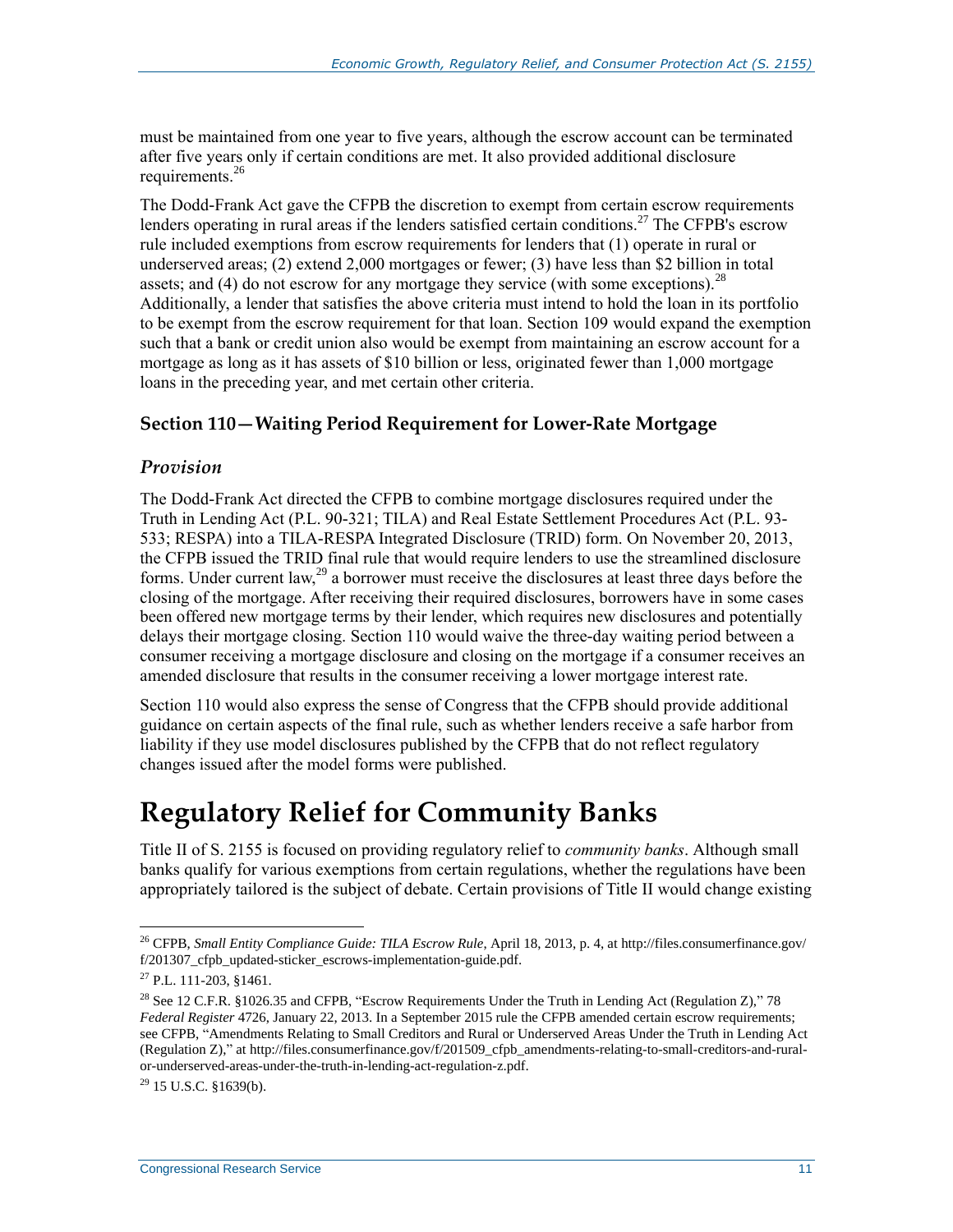asset thresholds or create new ones at which banks and other depositories are exempt from regulation or otherwise qualify for reduced regulatory obligations.

### **Background<sup>30</sup>**

The term community bank typically refers to a small bank focused on a traditional commercial bank business of taking deposits and making loans, and in so doing meeting the financial needs of a particular community. Although conceptually size does not necessarily have to be a determining factor, community banks are nevertheless often identified as such based on having a small asset size. No consensus exists on where asset thresholds should be set, and some observers doubt the effectiveness of size-based measures in identifying community banks.<sup>31</sup>

Community banks differ from large institutions in a number of ways besides size that arguably could result in their being subject to certain regulations that are *unduly burdensome*—meaning the benefit of the regulation does not justify the cost. Community banks are likely to be more concentrated in core commercial bank businesses of making loans and taking deposits and less involved in other activities like securities trading or holding derivatives. Community banks also tend to operate within a smaller geographic area. Also, these banks are generally more likely to practice *relationship lending*, wherein loan officers and other bank employees have a longerstanding and perhaps more personal relationship with borrowers.<sup>32</sup>

Due in part to these characteristics, proponents of community banks assert that these banks are particularly important credit sources to local communities and otherwise underserved groups, as big banks may be unwilling to meet the credit needs of a small market of which they have little direct knowledge. If this is the case, imposing burdens on small banks that potentially restrict the amount of credit they make available could have a cost for these groups. In addition, relative to large banks, small banks individually pose less of a systemic risk to the broader financial system, and are likely to have fewer employees and resources to dedicate to regulatory compliance.<sup>33</sup> Arguably, this means regulation aimed at systemic stability might produce little benefit at a high cost when applied to these banks.<sup>34</sup>

Thus, one rationale for easing the regulatory burden for community banks would be that regulation intended to increase systemic stability need not be applied to such banks. Sometimes the argument is extended to assert that because small banks did not cause the 2007-2009 crisis and pose less systemic risk, they need not be subject to new regulations.

Another potential rationale for easing regulations on small banks would be if there are economies of scale to regulatory compliance costs, meaning that as banks become bigger, their costs do not rise as quickly as asset size. From a cost-benefit perspective, if regulatory compliance costs are subject to economies of scale, then the balance of costs and benefits of a particular regulation will depend on the size of the bank. Although regulatory compliance costs are likely to rise with size,

<sup>30</sup> For more information, see CRS Report R44855, *Banking Policy Issues in the 115th Congress*, by David W. Perkins.

<sup>31</sup> Federal Deposit Insurance Corporation, *FDIC Community Banking Study*, December 2012, at https://www.fdic.gov/ regulations/resources/cbi/report/cbi-full.pdf.

<sup>32</sup> Federal Deposit Insurance Corporation, *FDIC Community Banking Study*, December 2012, at https://www.fdic.gov/ regulations/resources/cbi/report/cbi-full.pdf.

<sup>&</sup>lt;sup>33</sup> Drew Dahl, Andrew Meyer, and Michelle Neely, "Scale Matters: Community Banks and Compliance Costs," *Federal Reserve Bank of St. Louis, The Regional Economist*, July 2016, at https://www.stlouisfed.org/~/media/ Publications/Regional-Economist/2016/July/scale\_matters.pdf.

<sup>34</sup> CRS Report R43999, *An Analysis of the Regulatory Burden on Small Banks*, by Sean M. Hoskins and Marc Labonte.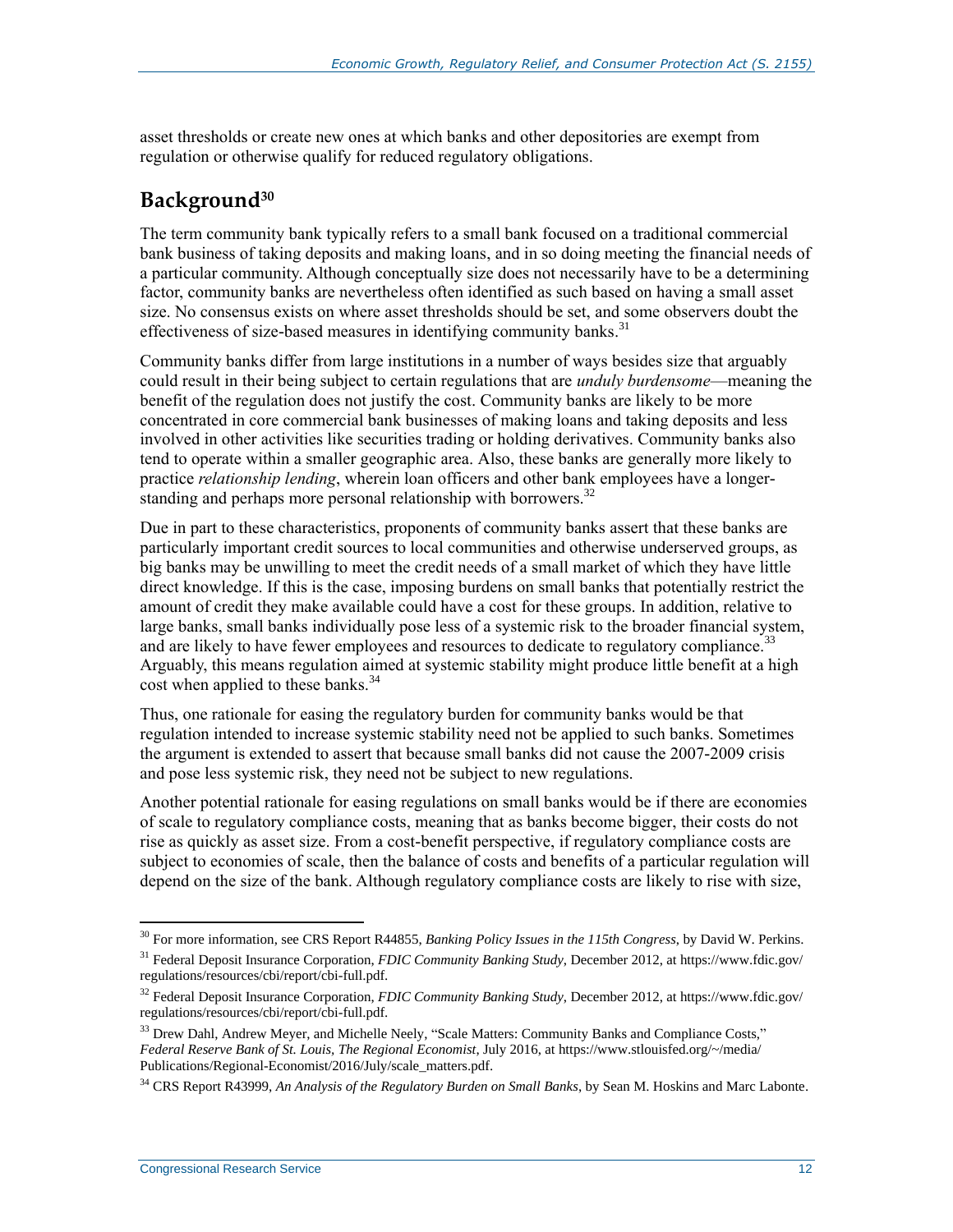those costs as a percentage of overall costs or revenues are likely to fall. In particular, as regulatory complexity increases, compliance may become relatively more costly for small firms.<sup>35</sup> Empirical evidence on whether compliance costs are subject to economies of scale is mixed.<sup>36</sup> Some argue for reducing the regulatory burden on small banks on the grounds that they provide greater access to credit or offer credit at lower prices than large banks for certain groups of borrowers. These arguments tend to emphasize potential market niches small banks occupy that larger banks may be unwilling to fill.<sup>37</sup>

Other observers assert that the regulatory burden facing small banks is appropriate, citing the special regulatory consideration already given to minimizing small banks' regulatory burden. For example, during the rulemaking process, bank regulators are required to consider the effect of rules on small banks. <sup>38</sup> In addition, they note that many regulations already include an exemption for small banks or are tailored to reduce the cost for small banks to comply. Supervision is also structured to put less of a burden on small banks than larger banks, such as by requiring less frequent bank examinations for certain small banks.<sup>39</sup> Furthermore, they counter that although small institutions were not a major cause of the past crisis, they did play a prominent role in the savings and loan crisis of the late 1980s, a systemic event that cost taxpayers \$124 billion, according to one analysis.<sup>40</sup> Also, they note that systemic risk is only one of the goals of regulation, along with prudential regulation and consumer protection, and argue that the failure of hundreds of banks during the crisis illustrates that precrisis prudential regulation for small banks was not stringent enough.<sup>41</sup>

### **Provisions in S. 2155 and Selected Analysis**

This section reviews eight provisions in Title II that would amend various laws that affect depositories, including banks, federal savings associations, and credit unions. Although some provisions would relax certain regulations for all banks, Title II provisions are generally aimed at providing regulatory relief to institutions under certain asset thresholds. Several sections amend prudential regulation rules, including minimum capital requirements and the Volcker Rule, whereas others are designed to reduce supervisory requirements by decreasing exam frequency

<sup>&</sup>lt;sup>35</sup> Drew Dahl, Andrew Meyer, and Michelle Neely, "Scale Matters: Community Banks and Compliance Costs," *Federal Reserve Bank of St. Louis, The Regional Economist*, July 2016, at https://www.stlouisfed.org/~/media/ Publications/Regional-Economist/2016/July/scale\_matters.pdf.

<sup>36</sup> For example, see FDIC, *FDIC Community Banking Study*, p. B-2, December 2012; FDIC Office of Inspector General, *The FDIC's Examination Process for Small Community Banks*, AUD-12-011, August 2012; CFPB, *Understanding the Effects of Certain Deposit Regulations on Financial Institutions' Operations*, November 2013, p. 113; and Independent Community Bankers of America, *2014 ICBA Community Bank Call Report Burden Survey.*

<sup>37</sup> See FDIC, *FDIC Community Banking Study*, pp. 3-6, December 2012, at https://www.fdic.gov/regulations/resources/ cbi/report/cbi-full.pdf.

<sup>&</sup>lt;sup>38</sup> See Regulatory Flexibility Act of 1980 (P.L. 96-354), 5 U.S.C. §§601-612; and the Riegle Community Development and Regulatory Improvement Act (P.L. 103-325), 12 U.S.C. §4802(a).

<sup>&</sup>lt;sup>39</sup> For example, see Federal Reserve System, "Inspection Frequency and Scope Requirements for Bank Holding Companies and Savings and Loan Holding Companies with Total Consolidated Assets of \$10 Billion or Less," SR 13- 21, December 17, 2013, at http://www.federalreserve.gov/bankinforeg/srletters/sr1321.htm.

<sup>40</sup> Timothy Curry and Lynn Shibut, "The Cost of the Savings and Loan Crisis: Truth and Consequences," *FDIC Banking Review*, vol. 13, no. 2 (Fall 2000).

<sup>&</sup>lt;sup>41</sup> An FDIC study found that community banks did not account for a disproportionate share of bank failures between 1975 and 2011, relative to their share of the industry. Because community banks account for more than 90% of organizations (by the FDIC definition, which as noted above is not limited to a size threshold), most bank failures are community banks, however. See FDIC, *FDIC Community Banking Study*, pp. 2-10, December 2012, at https://www.fdic.gov/regulations/resources/cbi/report/cbi-full.pdf.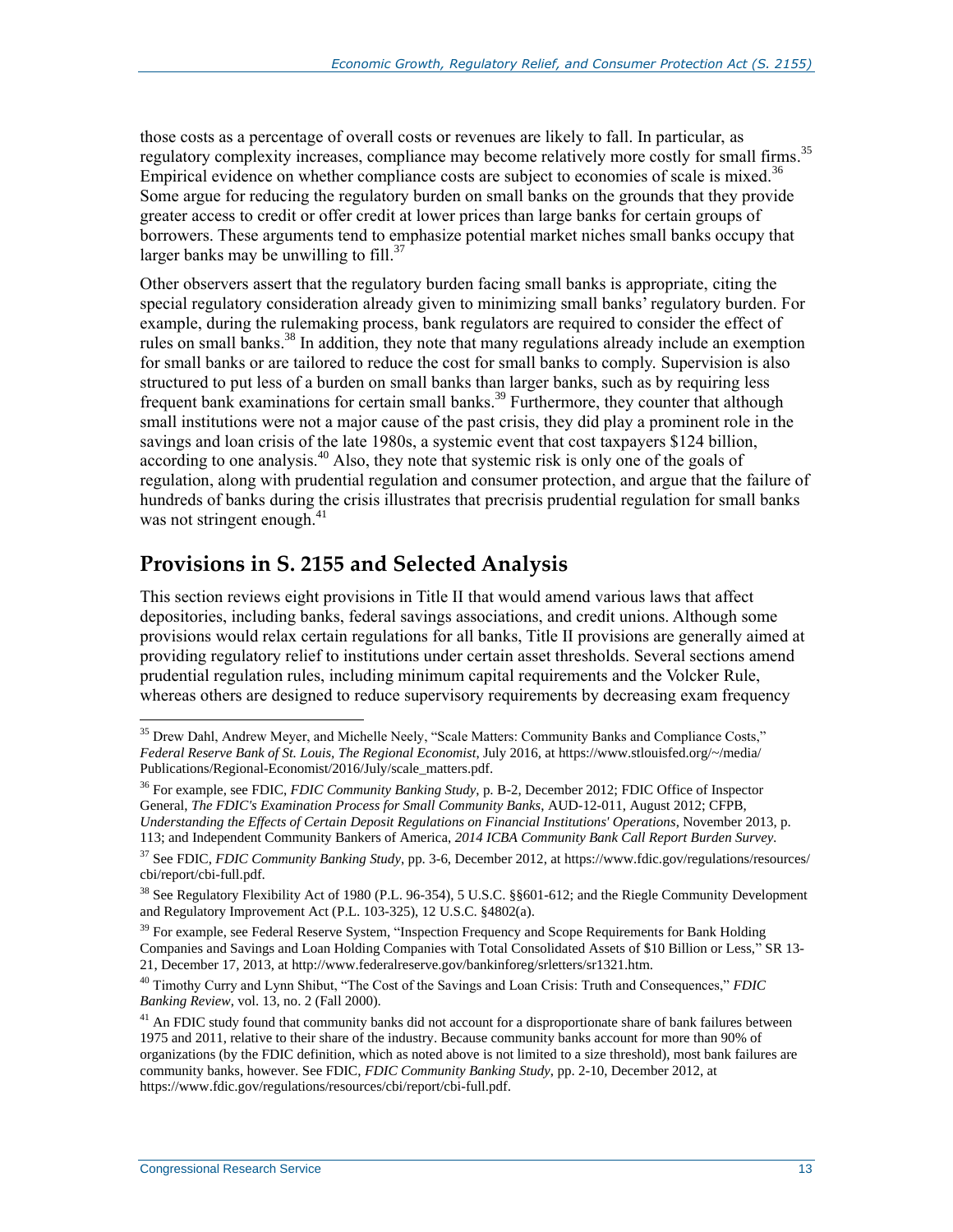and reporting requirements for small banks. Certain sections in Title II are related to public housing, insurance, national securities exchanges, and the National Credit Union Administration and are described in the ["Miscellaneous Proposals](#page-36-0) in [S. 2155"](http://www.congress.gov/cgi-lis/bdquery/z?d115:S.2155:) section.

#### **Section 201—Community Bank Leverage Ratio**

#### *Provision*

Section 201 directs regulators to develop a *Community Bank Leverage Ratio* (CBLR) and set a threshold ratio of between 8% and 10% capital to unweighted assets, compared to a current leverage ratio requirement of 5%, to be considered well capitalized. If a bank with less than \$10 billion in assets maintains a CBLR above that threshold, it will be considered to have met all other leverage and risk-based capital requirements. Banking regulators may determine that a bank with under \$10 billion in assets is not eligible to be exempt from existing capital requirements based on its risk profile.

#### *Analysis*

 $\overline{a}$ 

Capital—defined by the bill as tangible equity (e.g., ownership shares)<sup>42</sup>—gives a bank the ability to absorb losses without failing, and regulators set minimum amounts a bank must hold. These capital requirements are expressed as *capital ratio requirements*—ratios of a bank's assets and capital. The ratios are generally one of two main types— a risk-weighted capital ratio or a leverage ratio. Risk-weighted ratios assign a risk weight—a number based on the riskiness of the asset that the asset value is multiplied by—to account for the fact that some assets are more likely to lose value than others. Riskier assets receive a higher risk weight, which requires banks to hold more capital—to better enable them to absorb losses—to meet the ratio requirement.<sup>43</sup> In contrast, leverage ratios treat all assets the same, requiring banks to hold the same amount of capital against the asset regardless of how risky each asset is.

Whether multiple risk-based capital ratios should be replaced with a single leverage ratio is subject to debate. Some observers argue that it is important to have both risk-weighted ratios and a leverage ratio because the two complement each other. Riskier assets generally offer a greater rate of return to compensate the investor for bearing more risk. Without risk weighting, banks would have an incentive to hold riskier assets because the same amount of capital would be required to be held against risky and safe assets. Therefore, a leverage ratio alone—even if set at higher levels—may not fully account for a bank's riskiness because a bank with a high concentration of very risky assets could have a similar ratio to a bank with a high concentration of very safe assets.<sup>44</sup>

 $42$  The bill's definition of capital differs from the definition used in current leverage ratio regulation. Currently, banks must meet a leverage ratio based on *Tier 1* capital, which includes both Common Equity Tier 1 capital (e.g., common stock and retained earnings) and Additional Tier 1 capital (e.g., noncumulative perpetual preferred stock). For a complete list of instruments included in Tier 1 capital, see FDIC, *Expanded Community Bank Guide to the New Capital Rule for FDIC-Supervised Banks*, pp. 5-11, at https://www.fdic.gov/regulations/capital/capital/ community\_bank\_guide\_expanded.pdf.

<sup>&</sup>lt;sup>43</sup> FDIC, *Risk Management Manual of Examination Policies: Section 2.1 Capital*, pp. 2-9, at https://www.fdic.gov/ regulations/safety/manual/section2-1.pdf.

<sup>44</sup> See Chair Yellen's comments during U.S. Congress, House Committee on Financial Services, *Monetary Policy and the State of the Economy*,  $114^{\text{th}}$  Cong.,  $2^{\text{nd}}$  sess., June 22, 2016, at http://www.cq.com/doc/congressionaltranscripts-4915133?2.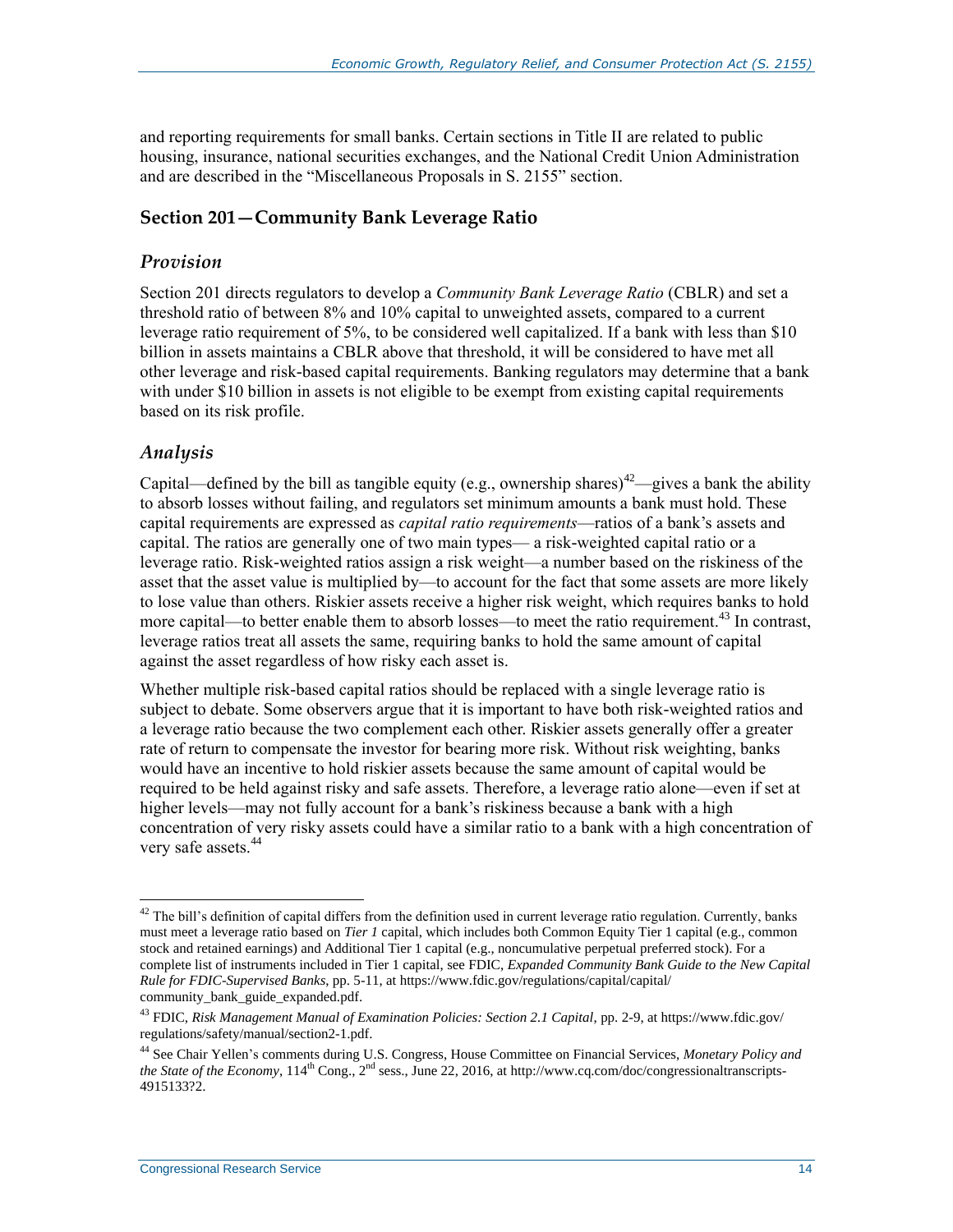However, others assert the use of risk-weighted ratios should be optional, provided a high leverage ratio is maintained.<sup>45</sup> Risk weights assigned to particular classes of assets could potentially be an inaccurate estimation of some assets' true risk, especially because they cannot be adjusted as quickly as asset risk might change. Banks may have an incentive to overly invest in assets with risk weights that are set too low (they would receive the high potential rate of return of a risky asset, but have to hold only enough capital to protect against losses of a safe asset), or inversely to underinvest in assets with risk weights that are set too high. Some observers believe that the risk weights in place prior to the financial crisis were poorly calibrated and "encouraged financial firms to crowd into" risky assets, exacerbating the downturn.<sup>46</sup> For example, banks held highly rated mortgage-backed securities (MBSs) before the crisis, in part because those assets offered a higher rate of return than other assets with the same risk weight. MBSs then suffered unexpectedly large losses during the crisis.

Some critics of the current requirements are especially opposed to their application to small banks. They argue that the risk-weighted system involves "needless complexity" and is an example of regulator micromanagement.<sup>47</sup> Furthermore, they say, that complexity could benefit the largest banks that have the resources to absorb the added regulatory cost compared to small banks that could find compliance costs relatively more burdensome. Thus, they contend that a simpler system should be implemented for small banks to avoid giving large banks a competitive advantage over them.

For further information on leverage and capital ratios, see CRS In Focus IF10809, *Financial Reform: Bank Leverage and Capital Ratios*, by David W. Perkins.

#### **Section 202—Allowing More Banks to Accept Reciprocal Deposits**

#### *Provision*

Section 202 would make *reciprocal deposits*—deposits that two banks place with each other in equal amounts—exempt from the prohibitions against taking *brokered deposits* faced by banks that are not well capitalized (i.e., those that may hold enough capital to meet the minimum requirements, but not by the required margins to be classified as well capitalized), subject to certain limitations.

#### *Analysis*

Certain deposits at banks are not placed there by individuals or companies utilizing the safekeeping, check writing, and money transfer services the banks provide. Instead, brokered deposits are placed by a third-party broker that places clients' savings in accounts paying higher interest rates. Regulators consider these deposits less stable, because brokers are more willing to withdraw them and move them to another bank than individuals and companies who face higher switching costs and inconvenience when switching banks (e.g., filling out and submitting new direct deposit forms to one's employer, getting new checks, and changing automatic bill payment

<sup>45</sup> House Committee on Financial Services, *The Financial CHOICE Act: A Republican Proposal to Reform the Financial Regulatory System*, June 23, 2016, p. 6, at http://financialservices.house.gov/uploadedfiles/ financial\_choice\_act\_comprehensive\_outline.pdf.

<sup>46</sup> Ibid, p. 8.

<sup>47</sup> House Committee on Financial Services, *The Financial CHOICE Act: A Republican Proposal to Reform the Financial Regulatory System*, June 23, 2016, p. 6, at http://financialservices.house.gov/uploadedfiles/ financial\_choice\_act\_comprehensive\_outline.pdf.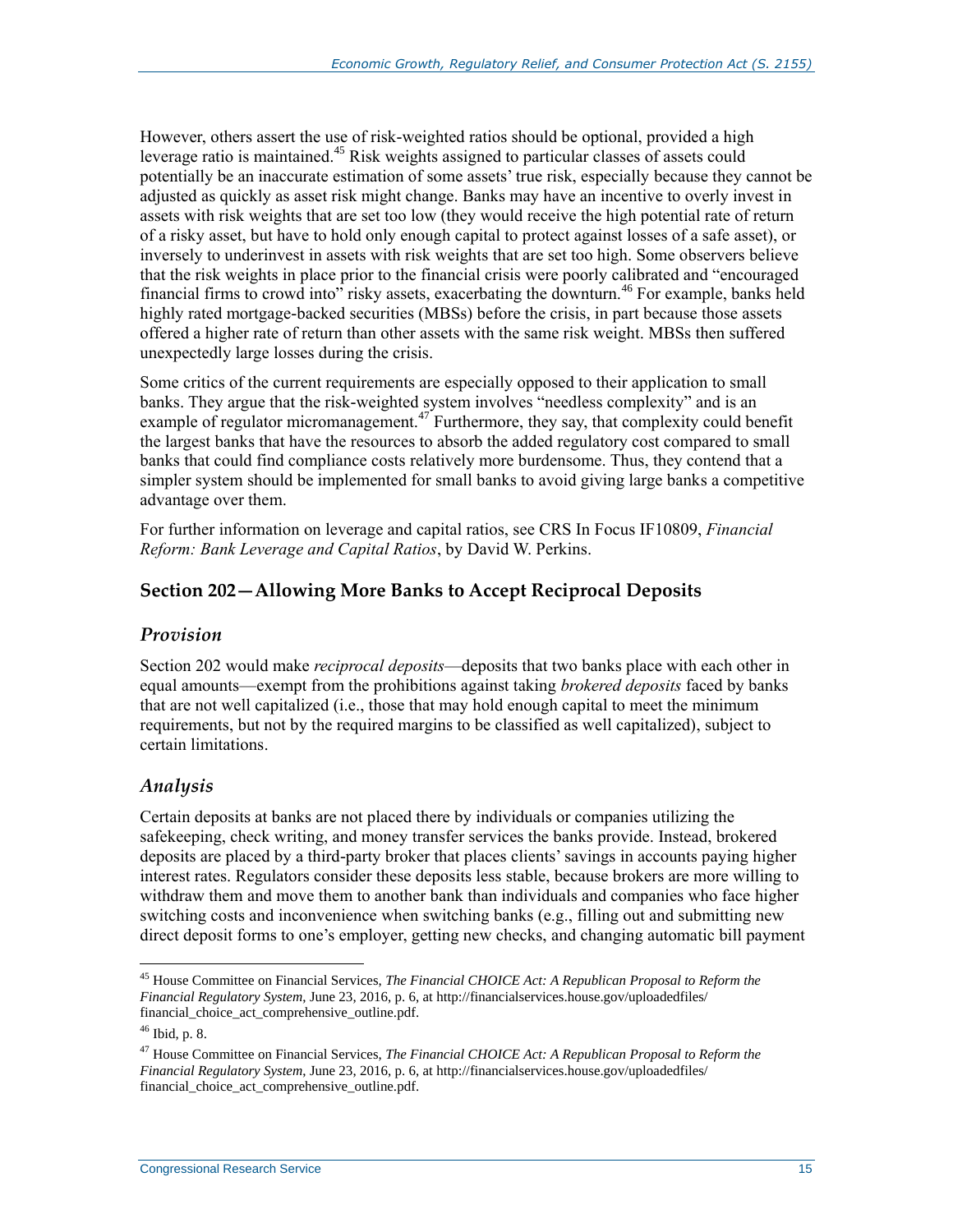information). Due to these characteristics, regulators prohibit not-well-capitalized banks from accepting brokered deposits in order to limit potential losses to the Federal Deposit Insurance Corporation (FDIC) in the event the bank fails.

Section 202 would allow certain not-well-capitalized banks to accept a particular type of brokered deposit called *reciprocal deposits*, an arrangement between two banks in which each bank places a portion of its own customers' deposits with the other bank. Generally, the purpose of this transaction is to ensure that large accounts stay under the \$250,000-per-account deposit insurance limit, with any amount in excess of the limit placed in a separate account at another bank. Like other brokered deposits, reciprocal deposits are funding held by a bank that does not have a relationship with the underlying depositors. However, reciprocal deposits differ from other brokered deposits in that if reciprocal deposits are withdrawn from a bank, the bank receives its own deposits back and thus may better maintain its funding.

#### **Section 203 and 204—Changes to the Volcker Rule**

#### *Provision*

Section 203 would create an exemption from prohibitions on propriety trading—owning and trading securities for the bank's own portfolio with the aim of profiting from price changes—and relationships with certain investment funds for banks with (1) less than \$10 billion in assets, and (2) trading assets and trading liabilities less than 5% of total assets. Currently all banks are subject to these prohibitions pursuant to Section 619 of the Dodd-Frank Act, often referred to as the "Volcker Rule."<sup>48</sup> In addition to Section 203's exemption for small banks, Section 204 eases certain Volcker Rule restrictions on all bank entities, regardless of size, related to sharing a name with hedge funds and private equity funds they organize.

#### *Analysis*

 $\overline{a}$ 

The Volcker Rule generally prohibits banking entities from engaging in proprietary trading or sponsoring a hedge fund or private equity fund. Proponents argue that proprietary trading would add further risk to the inherently risky business of commercial banking. Furthermore, they assert that other types of institutions are very active in proprietary trading and better suited for it, so bank involvement in these markets is unnecessary for the financial system.<sup>49</sup> Finally, proponents assert moral hazard is problematic for banks in these risky activities. Because deposits—an important source of bank funding—are insured by the government, a bank could potentially take on excessive risk without concern about losing this funding. Thus, support for the Volcker Rule has often been posed as preventing banks from "gambling" in securities markets with taxpayerbacked deposits.<sup>50</sup>

Some observers doubt the necessity and the effectiveness of the Volcker Rule in general. They assert that proprietary trading at commercial banks did not play a role in the financial crisis, noting that issues that played a direct role in the crisis—including failures of large investment

<sup>&</sup>lt;sup>48</sup> The rule is named after Paul Volcker, the former Chair of the Federal Reserve (Fed), former Chair of President Obama's Economic Recovery Advisory Board, and a vocal advocate of a prohibition on proprietary trading at commercial banks.

<sup>49</sup> Paul Volcker, "How to Reform Our Financial System," *New York Times*, January 30, 2010.

 $50$  See, for example, House Financial Services Committee, "Waters: Dodd-Frank Repeal Is Truly the Wrong Choice," press release, June 24, 2016, at http://democrats.financialservices.house.gov/news/documentsingle.aspx?DocumentID= .<br>399901.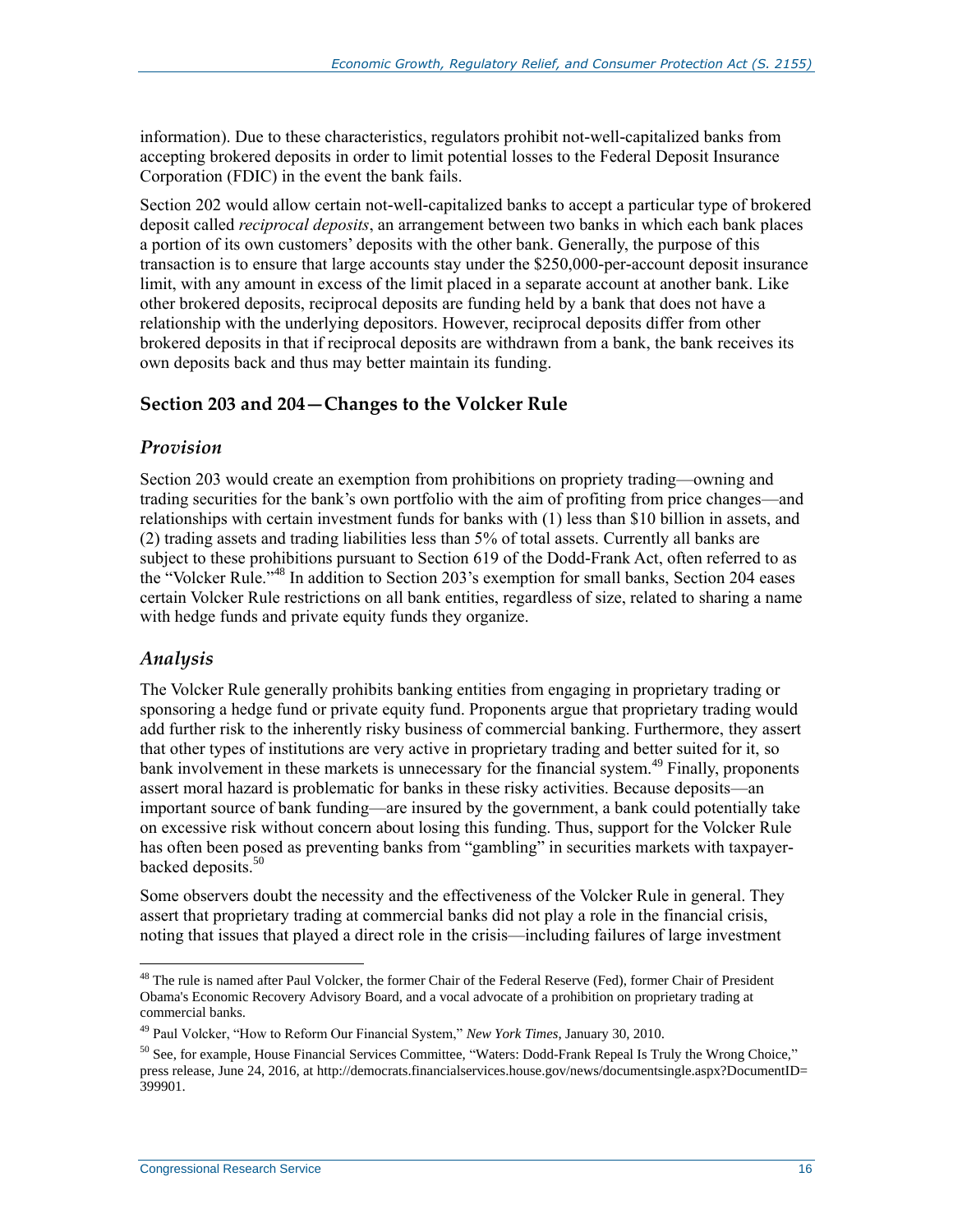banks and insurers, and losses on loans held by commercial banks—would not have been prevented by the rule.<sup>51</sup> In addition, although the activities prohibited under the Volcker Rule pose risks, it is not clear whether they pose greater risks to bank solvency and financial stability than "traditional" banking activities, such as mortgage lending. Taking on additional risks in different markets potentially could diversify a bank's risk profile, making it less likely to fail.<sup>52</sup> Some contend the rule poses practical supervisory problems. The rule includes exceptions for when bank trading is deemed appropriate—such as when a bank is hedging against risks and marketmaking—and differentiating among these motives creates regulatory complexity and compliance costs that could affect bank trading behavior.<sup>53</sup>

In addition to the broad debate over the necessity and efficacy of the Volcker Rule, whether small banks should be subjected to the rule is also a debated issue. Proponents of the rule contend that the vast majority of community banks do not face compliance obligations under the rule, and so do not face an excessive burden by being subject to it. They argue that those community banks that are subject to compliance obligations can comply simply by having clear policies and procedures in place that can be reviewed during the normal examination process. In addition, they assert the small number of community banks that are engaged in complex trading should have the expertise to comply with the Volcker Rule.<sup>54</sup>

Others argue that the act of evaluating the Volcker Rule to ensure banks' compliance is burdensome in and of itself. They support a community bank exemption so that community banks and supervisors would not have to dedicate resources to complying with and enforcing a regulation whose rationale is unlikely to apply to smaller banks.<sup>55</sup>

#### **Section 205—Financial Reporting Requirements for Small Banks**

#### *Provision*

 $\overline{a}$ 

Section 205 would direct the federal banking agencies to issue regulations allowing banks with assets under \$5 billion to face reduced reporting requirements for the first and third quarterly reports of the year. Currently, all banks must submit a report of condition and income to the federal bank agencies at the end of every financial quarter of the year, sometimes referred to as a "call report."<sup>56</sup> Completing the call report involves entering numerous values into forms or "schedules" in order to provide the regulator with a detailed accounting of many aspects of each bank's income, expenses, and balance sheet. Section 205 directs the regulators to shorten or simplify the reports banks with assets under \$5 billion would file in the first and third quarter.

<sup>51</sup> House Financial Services Committee, *The Financial CHOICE Act: Comprehensive Summary*, June 23, 2016, pp. 81- 86, at http://financialservices.house.gov/uploadedfiles/financial\_choice\_act\_comprehensive\_outline.pdf.

<sup>52</sup> Anjan V. Thakor, *The Economic Consequences of the Volcker Rule*, U.S. Chamber of Commerce, Center for Capital Markets Competitiveness, Summer 2012, pp. 28-30, at http://www.centerforcapitalmarkets.com/wp-content/uploads/ 2010/04/17612\_CCMC-Volcker-RuleFINAL.pdf.

<sup>53</sup> House Financial Services Committee, *The Financial CHOICE Act: Comprehensive Summary*, June 23, 2016, pp. 81- 86, at http://financialservices.house.gov/uploadedfiles/financial\_choice\_act\_comprehensive\_outline.pdf.

<sup>54</sup> Thomas Hoenig, speech at the National Press Club, April 15, 2015, at https://www.fdic.gov/news/news/speeches/ spapril1515.html.

<sup>&</sup>lt;sup>55</sup> Federal Reserve Gov. Daniel Tarullo, "A Tiered Approach to Regulation and Supervision of Community Banks," speech at the Community Bankers Symposium, Chicago, Illinois, November, 7, 2014, at http://www.federalreserve.gov/newsevents/speech/tarullo20141107a.htm.

<sup>56</sup> 12 U.S.C. §324; 12 U.S.C. §1817; 12 U.S.C. §161; and 12 U.S.C. §1464.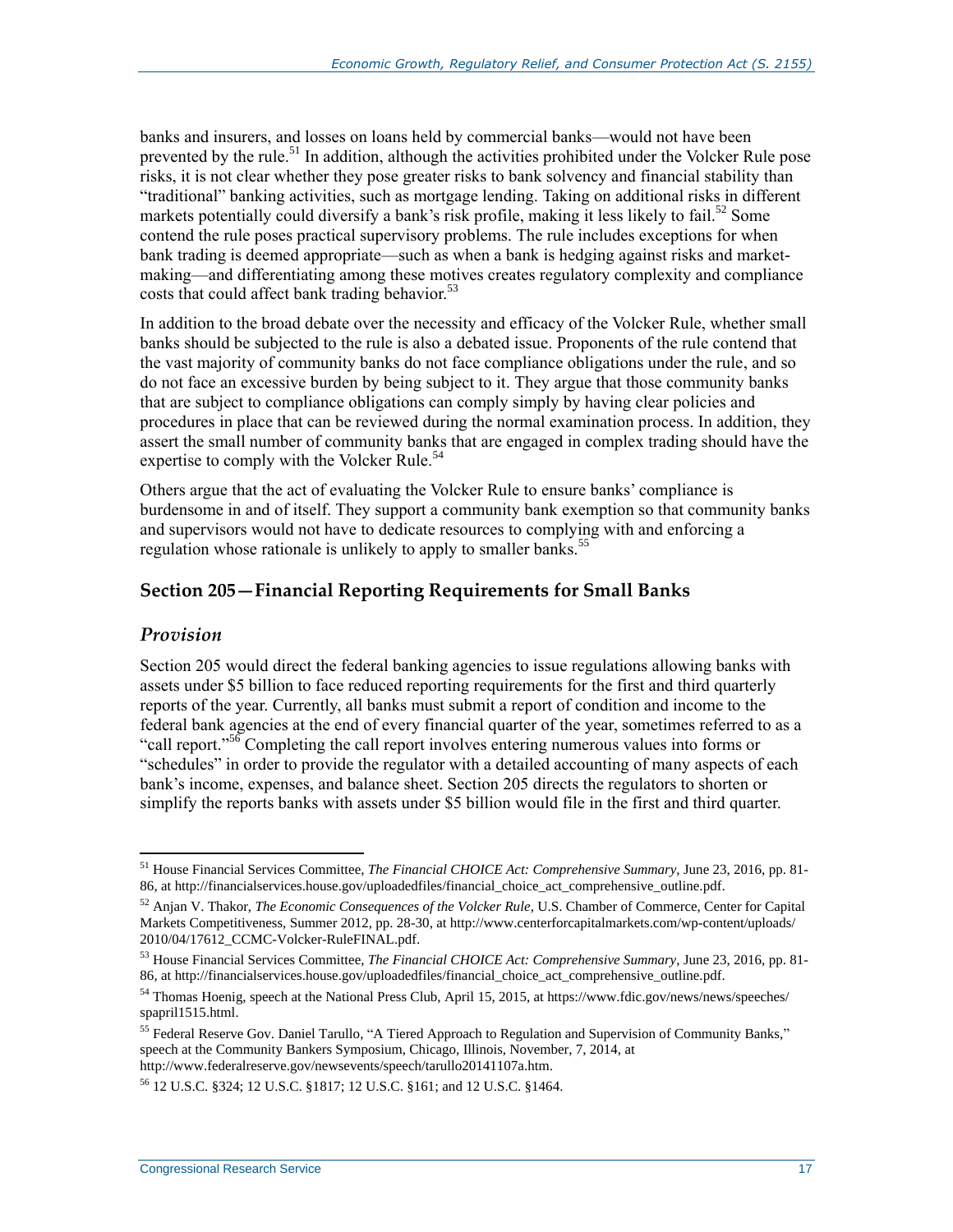For more information about bank supervision, including a discussion about bank financial reporting, see CRS In Focus IF10807, *[Financial Reform: Bank Supervision](http://www.crs.gov/Reports/IF10807)*, by Marc Labonte and David W. Perkins.

#### **Section 206—Allowing Thrifts to Opt-In to National Bank Regulatory Regime**

#### *Provision*

Section 206 would create a mechanism for federal savings associations (or "thrifts") with under \$15 billion in assets to opt out of their current regulatory regime and enter the national bank regulatory regime without having to go through the process of changing their charter. An institution that makes loans and takes deposits can have one of several types of charters including a national bank charter and federal savings association charter, among others—each of which subjects the institutions to regulations that can differ in certain ways.<sup>57</sup> Currently, if an institution wants to switch from one regime to another, it would have to change its charter.

#### *Analysis*

Historically, thrifts were intended to be institutions focused on residential home mortgage lending, and as such they are subject to regulatory limitations on how much of other types of lending they can do. Certain thrifts may want to expand their lending in other business lines, but be unable to do so because of these limitations. Currently, if a thrift wanted to avoid those limitations, it could convert its charter to a national bank charter, but such a conversion could potentially be costly.<sup>58</sup> Section 206 would offer an alternative to avoid lending limitations without having to change charters.

For more information on federal thrift chartering issues, see CRS In Focus IF10818, *Financial Reform: Savings Associations or "Thrifts"*, by Marc Labonte and David W. Perkins.

#### **Section 207—Small Bank Holding Company Policy Statement Threshold**

#### *Provision*

 $\overline{a}$ 

Section 207 would raise the asset threshold in the Federal Reserve Small Bank Holding Company (BHC) and Small Saving and Loan Holding Company Policy Statement from \$1 billion to \$3 billion in total assets. In this statement, the Federal Reserve permits BHCs under \$1 billion in assets to take on more debt in order to complete a merger (provided they meet certain other requirements concerning nonbank activities, off-balance-sheet exposures, and debt and equities outstanding) than would be allowed for a larger BHC.<sup>59</sup> In addition, Section 171 of the Dodd-Frank Act (sometimes referred to as the "Collins Amendment") exempts BHCs subject to this policy statement from the requirement that banking organizations meet the same capital requirements at the holding company level that depository subsidiaries face.<sup>60</sup> The significance of

<sup>57</sup> Federal Financial Institutions Examination Council, *Interagency Statement on Regulatory Conversions (FIL-40- 2009)*, July 7, 2009.

<sup>58</sup> Office of the Comptroller of the Currency, "Summary of Proposed Legislation to Add Flexibility to the Federal Savings Association Charter," November 18, 2014, at https://www.occ.treas.gov/topics/bank-management/mutualsavings-associations/summary-of-proposed-legislation-11-18-2014.pdf.

<sup>59</sup> 12 C.F.R. Appendix C to Part 225.

 $^{60}$  12 U.S.C.  $$5371(b)(5)(C)$ .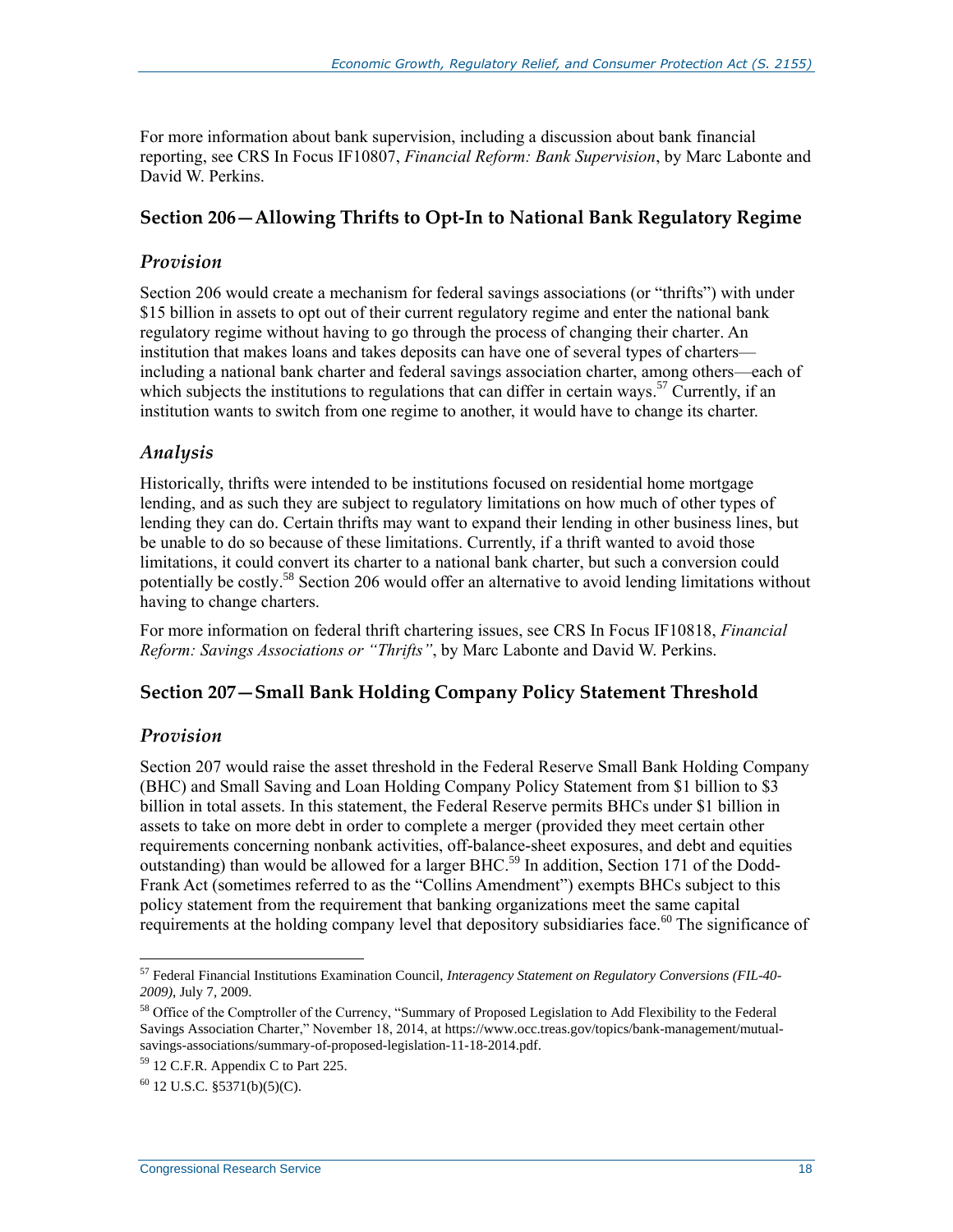the Collins Amendment arguably depends on the extent to which a BHC has activities in nonbank subsidiaries, and many small banks do not have substantial activities in nonbank subsidiaries.

For more information on the Federal Reserve's Small Bank Holding Company Policy Statement, see CRS In Focus IF10837, *[Financial Reform: Small Bank Holding Company Threshold](http://www.crs.gov/Reports/IF10837)*, by Marc Labonte and David W. Perkins.

#### **Section 210—Frequency of Examination for Small Banks**

#### *Provision*

Section 210 would raise the asset threshold below which banks can become eligible for an 18 month examination cycle instead of a 12-month cycle from \$1 billion to \$3 billion. Generally, federal bank regulators must conduct an on-site examination of the banks they oversee at least once in each 12-month period. However, if a bank has less than \$1 billion in assets and meets certain criteria related to capital adequacy and scores received on previous examinations, then it can be examined only once every 18 months.<sup>61</sup> Raising this threshold would allow more banks to be subject to less frequent examination.

For more information about bank supervision, including a discussion about bank examinations, see CRS In Focus IF10807, *Financial Reform: Bank Supervision*, by Marc Labonte and David W. Perkins.

## **Credit Reporting and Consumer Protections**

Title III is intended to address various consumer protection challenges facing the credit reporting industry. Credit reporting accuracy, which may affect consumers' access to financial products or employment opportunities and be adversely affected by fraud and identity theft, has been a longstanding congressional policy issue. In light of the Equifax breach announced in September 2017, Congress has increased its interest in consumer data protection and security measures.<sup>62</sup> A provision in Title III is intended to help protect a consumer's credit report from being used fraudulently. In addition, other provisions exclude certain types of information about veteran medical debt and student loan debt from being included in credit reports.

### **Background<sup>63</sup>**

The credit reporting industry collects and subsequently provides information to companies about behavior when consumers conduct various financial transactions. A credit report typically includes information related to a consumer's identity (such as name, address, and Social Security number), existing or recent credit transactions (including credit card accounts, mortgages, and other forms of credit), public record information (such as court judgments, tax liens, or bankruptcies), and credit inquiries made about the consumer.

 $61$  12 U.S.C. §1820(d).

<sup>62</sup> For more information, see CRS Insight IN10792, *The Equifax Data Breach: An Overview and Issues for Congress*, by N. Eric Weiss.

<sup>63</sup> For more information, see CRS Report R44125, *Consumer and Credit Reporting, Scoring, and Related Policy Issues*, by Darryl E. Getter.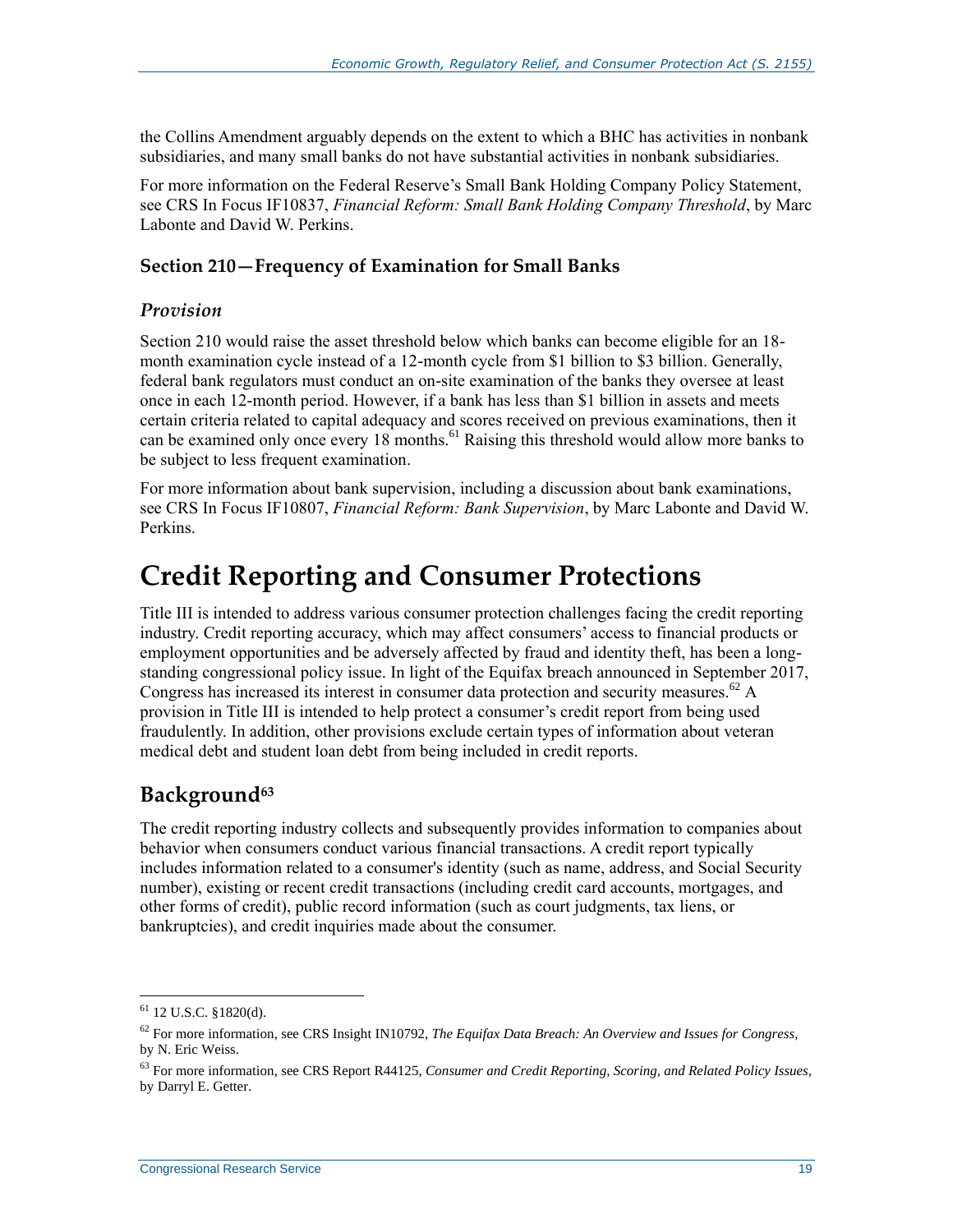Credit reports are prepared by credit reporting agencies (CRAs). The three largest CRAs— Equifax, TransUnion, and Experian—are the most well-known, but they are not the only CRAs. Approximately 400 smaller CRAs either are regional or specialize in collecting specific types of information or information for specific industries, such as information related to payday loans, checking accounts, or utilities.

Companies use credit reports to determine whether consumers have engaged in behaviors that could be costly or beneficial to the companies. For example, lenders rely upon credit reports and scoring systems to determine the likelihood that prospective borrowers will repay mortgage and other consumer loans. Insured depository institutions (i.e., banks and credit unions) rely on consumer data service providers to determine whether to make checking accounts or loans available to individuals. Insurance companies use consumer data to determine what insurance products to make available and to set policy premiums.<sup>64</sup> Employers may use consumer data information to screen prospective employees to determine, for example, the likelihood of fraudulent behavior. In short, numerous firms rely upon consumer data to identify and evaluate the risks associated with entering into financial relationships or transactions with consumers.

Much of what is thought of as the business of credit reporting is regulated through the Fair Credit Reporting Act (P.L. 91-508; FCRA).<sup>65</sup> The FCRA requires "that consumer reporting agencies adopt reasonable procedures for meeting the needs of commerce for consumer credit, personnel, insurance, and other information in a manner which is fair and equitable to the consumer, with regard to the confidentiality, accuracy, relevancy, and proper utilization of such information."<sup>66</sup> The FCRA establishes consumers' rights in relation to their credit reports, as well as permissible uses of credit reports. For example, the FCRA requires that consumers be told when their information from a CRA has been used after an adverse action (generally a denial of a loan) has occurred, and disclosure of that information must be made free of charge.<sup>67</sup> Consumers have a right to one free credit report every year from each of the three largest nationwide credit reporting providers in the absence of an adverse action. Consumers have the right to dispute inaccurate or incomplete information in their report. The CRAs must investigate and correct, usually within 30 days. The FCRA also imposes certain responsibilities on those who collect, furnish, and use the information contained in consumers' credit reports.

Although the FCRA originally delegated rulemaking and enforcement authority to the Federal Trade Commission (FTC), the Dodd-Frank Act transferred that authority to the CFPB. The CFPB coordinates enforcement efforts with the FTC's enforcements under the Federal Trade Commission Act.<sup>68</sup> Since 2012, the CFPB has subjected the "larger participants" in the consumer

<sup>64</sup> See CRS Report RS21341, *Credit Scores: Credit-Based Insurance Scores*, by Baird Webel.

<sup>65</sup> P.L. 91-508. Title VI, §601, 84 Stat. 1128 (1970), codified as amended at 15 U.S.C. §§1681-1681x. For the legal definition, see 12 C.F.R. §1090.104, "Consumer Reporting Market," at http://www.ecfr.gov/cgi-bin/text-idx?SID= c13cb74ad55c0e8d6abf8d2d1b26a2bc&mc=true&node=se12.9.1090\_1104&rgn=div8. The Fair Credit Reporting Act, the Fair Debt Collection Practices Act, and the Equal Credit Opportunity Act are all consumer credit protection amendments included in the Consumer Credit Protection Act (P.L. 90-321). The complete list of consumer protection provisions that have been amended to the Consumer Credit Protection Act are in out-of-print CRS Report RL30889, *The Consumer Credit Protection Act: An Overview of Its Major Components*, by Margaret Mikyung Lee (available upon request).

<sup>66</sup> 15 U.S.C. §1681.

<sup>67</sup> See FTC, *A Summary of your Rights Under the Fair Credit Reporting Act*, at https://www.consumer.ftc.gov/articles/ pdf-0096-fair-credit-reporting-act.pdf.

<sup>&</sup>lt;sup>68</sup> Memorandum of Understanding Between the Consumer Financial Protection Bureau and the Federal Trade Commission, at https://www.ftc.gov/system/files/120123ftc-cfpb-mou.pdf.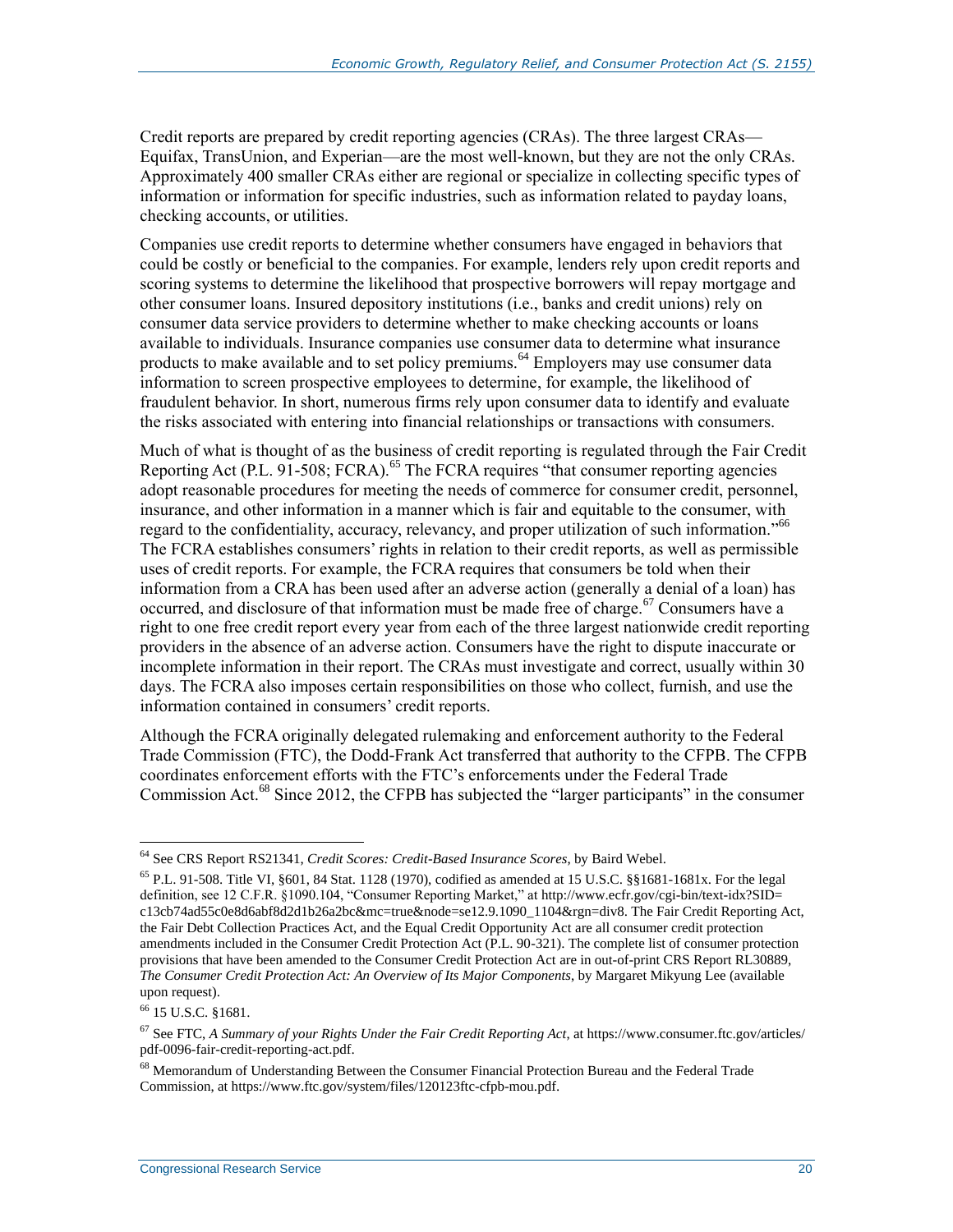reporting market to supervision.<sup>69</sup> Previously, CRAs were not actively supervised for FCRA compliance on an ongoing basis.

Cybersecurity threats have raised concerns about the oversight of CRAs for data protection. CRAs are subject to the data protection requirements of Section 501(b) of the Gramm-Leach-Bliley Act [\(P.L. 106-102;](http://www.congress.gov/cgi-lis/bdquery/R?d106:FLD002:@1(106+102)) GLBA), which requires the federal financial institution regulators to

establish appropriate standards for the financial institutions subject to their jurisdiction relating to administrative, technical, and physical safeguard—(1) to insure the security and confidentiality of customer records and information; (2) to protect against any anticipated threats or hazards to the security or integrity of such records; and (3) to protect against unauthorized access or use of such records or information which could result in substantial harm or inconvenience to any customer.<sup>70</sup>

As the "federal functional regulator" of CRAs and other nonbank financial institutions, the FTC has promulgated regulations implementing this requirement and subjecting CRAs to its provisions.<sup>71</sup> The FTC has authority, under GLBA, to enforce this regulation with respect to the CRAs through its authority under the Federal Trade Commission Act. The FTC, however, has little *ex ante* supervisory or enforcement authority, making it difficult to prevent an incident from occurring and instead often relying on enforcement after the fact. As mentioned above, the CFPB does have supervisory authority over the CRAs, but that authority appears to be limited. The CFPB has asserted that Dodd-Frank "excluded financial institutions' information security safeguards under GLBA Section 501(b) from the CFPB's rulemaking, examination, and enforcement authority."<sup>72</sup>

How consumers' personal information is used and protected is a debated subject. The Equifax breach highlighted the importance of this question, as Equifax has estimated that sensitive information for 145.5 million U.S. consumers was potentially compromised. <sup>73</sup> One possible response to these issues is to strengthen consumer protections through the FCRA in order to assist consumers after their information may have been breached (rather than modifying standards to GLBA that could reduce the probability of a breach occurring). As discussed below, this is the approach proposed by S. 2155.

 $69$  The definition of larger participants includes entities with more than \$7 million in annual receipts from consumer reporting activities. At the time the rule was published in 2012, this definition covered approximately 30 of the 410 consumer reporting agencies. Bureau of Consumer Financial Protection, "12 CFR Part 1090: Defining Larger Participants of the Consumer Reporting Market," 77 *Federal Register* 42874-42900, July 20, 2012.

<sup>70</sup> 15 U.S.C. §6801.

<sup>71</sup> 15 C.F.R. §341.

<sup>72</sup> CFPB, "Laws and Regulations: Gramm-Leach-Bliley Act," October 2016, p. GLBA Privacy 1, footnote 5, at https://s3.amazonaws.com/files.consumerfinance.gov/f/documents/102016\_cfpb\_GLBAExamManualUpdate.pdf.

 $^{73}$  See Equifax, "Equifax Announces Cybersecurity Incident Involving Consumer Information," press release, September 7, 2017, at https://www.equifaxsecurity2017.com/2017/09/07/equifax-announces-cybersecurity-incidentinvolving-consumer-information/; and Equifax, "Equifax Announces Cybersecurity Firm has Concluded Forensic Investigation of Cybersecurity Incident," press release, October 2, 2017, at https://investor.equifax.com/news-andevents/news/2017/10-02-2017-213238821.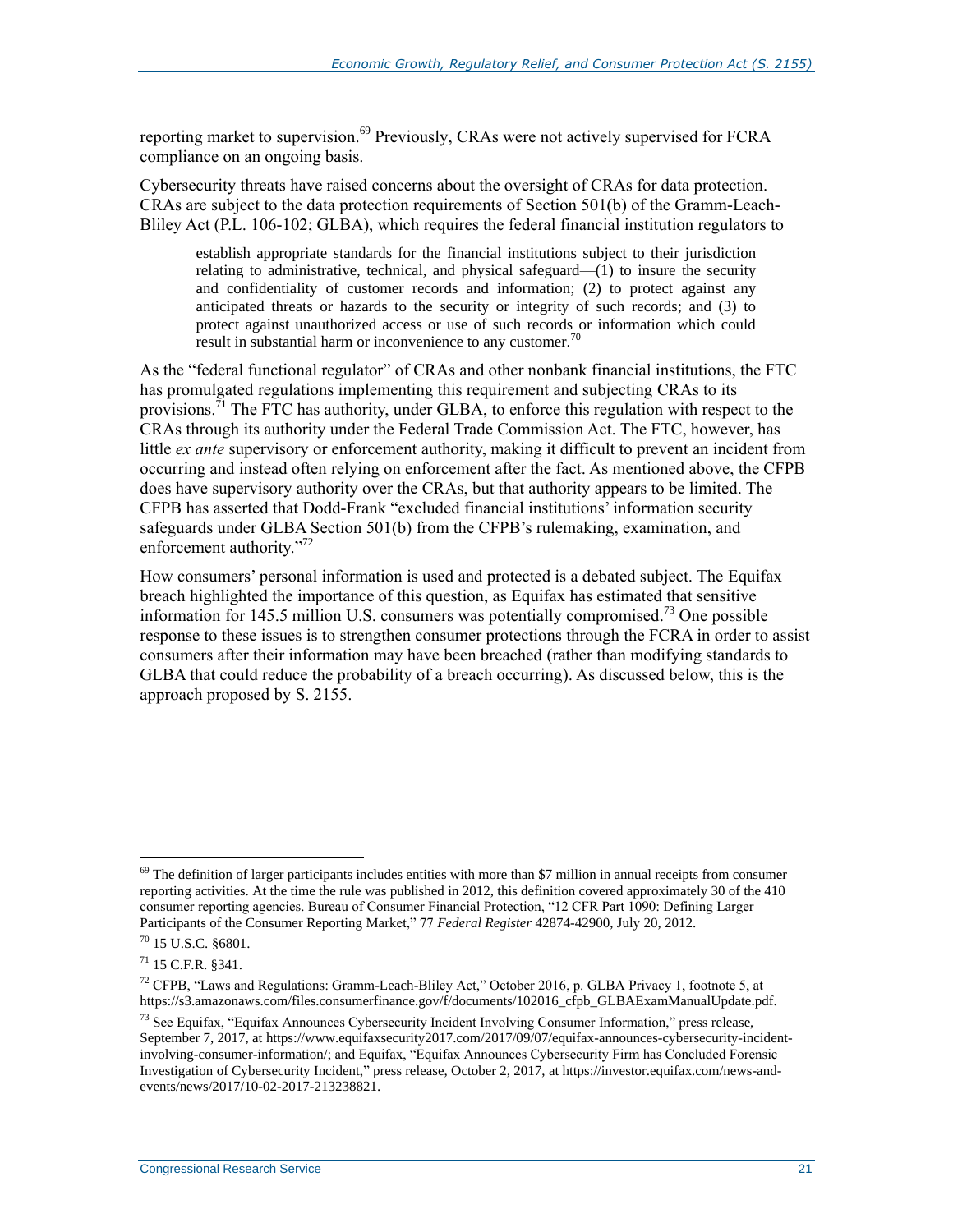### **Provisions and Selected Analysis**

#### **Section 301—Fraud Alerts and Credit Report Security Freezes**

#### *Provisions*

Section 301 would amend the FCRA to require credit bureaus to provide fraud alerts for consumer files for at least one year (up from 90 days) when notified by an individual who believes he or she has been or may become a victim of fraud or identity theft. It also provides consumers the right to place (and remove) a security freeze on their credit reports free of charge. In addition, Section 301 would create new protections for the credit reports of minors.

A fraud alert is the inclusion in an individual's report, at the request of the individual, of a notice that the individual has reason to believe they might be the victim of fraud or identity theft. Generally, when a lender receives a credit report on a prospective borrower that includes a fraud alert, the lender must take reasonable steps to verify the identity of the prospective borrower, thus making it more difficult for a fraudster or identity thief to take out loans using the victim's identity. Currently, when an individual requests a fraud alert, the CRAs are required to include the alert in the credit report for 90 days, unless the individual asks for its removal sooner. Section 301 would increase this period to one year.

A security freeze can be placed on an individual's credit report at the request of the individual (or in the case of a minor, at the request of an authorized representative), and generally prohibits the CRAs from disclosing the contents of the credit report for the purposes of new extensions of credit. If a consumer puts a security freeze on his or her credit report, it would make it harder to fraudulently open new credit lines using that consumer's identity.

#### *Analysis*

By lengthening the time fraud alerts stay on credit reports and by allowing consumers to place security freezes on their credit reports, Section 301 would give consumers the ability to make it more difficult for identity thieves to get credit using a victim's identity. Reducing the prevalence of erroneous information appearing on credit reports as a result of fraud would reduce the occurrence of defrauded consumers being unfairly denied credit. However, these protections can create some potential costs for lenders and consumers. While a fraud alert is active, the increased verification requirements could potentially increase costs for the lender. A security freeze restricts the use of credit report information in a credit transaction, reducing the information available to lenders and possibly reducing the consumer's access to credit. Although requesting a fraud alert or credit freeze be turned off or "lifted" during a period when a consumer expects to apply for new credit is not especially difficult, doing so is an additional step facing consumers seeking credit and requires some time and attention.<sup>74</sup>

Section 301 also is related to broader debates over the availability, use, and control of personal financial information. Information that financial institutions and service providers have about consumers allows those firms to make better assessments of the consumers' needs and creditworthiness. Credit reports that contain accurate and complete information may improve the efficiency of consumer credit markets, potentially reducing the cost of consumer credit and the

<sup>74</sup> Lisa Weintraub Schifferle, "Fraud Alert or Credit Freeze—Which Is Right for You?," *Federal Trade Commission Consumer Information*, September 14, 2017.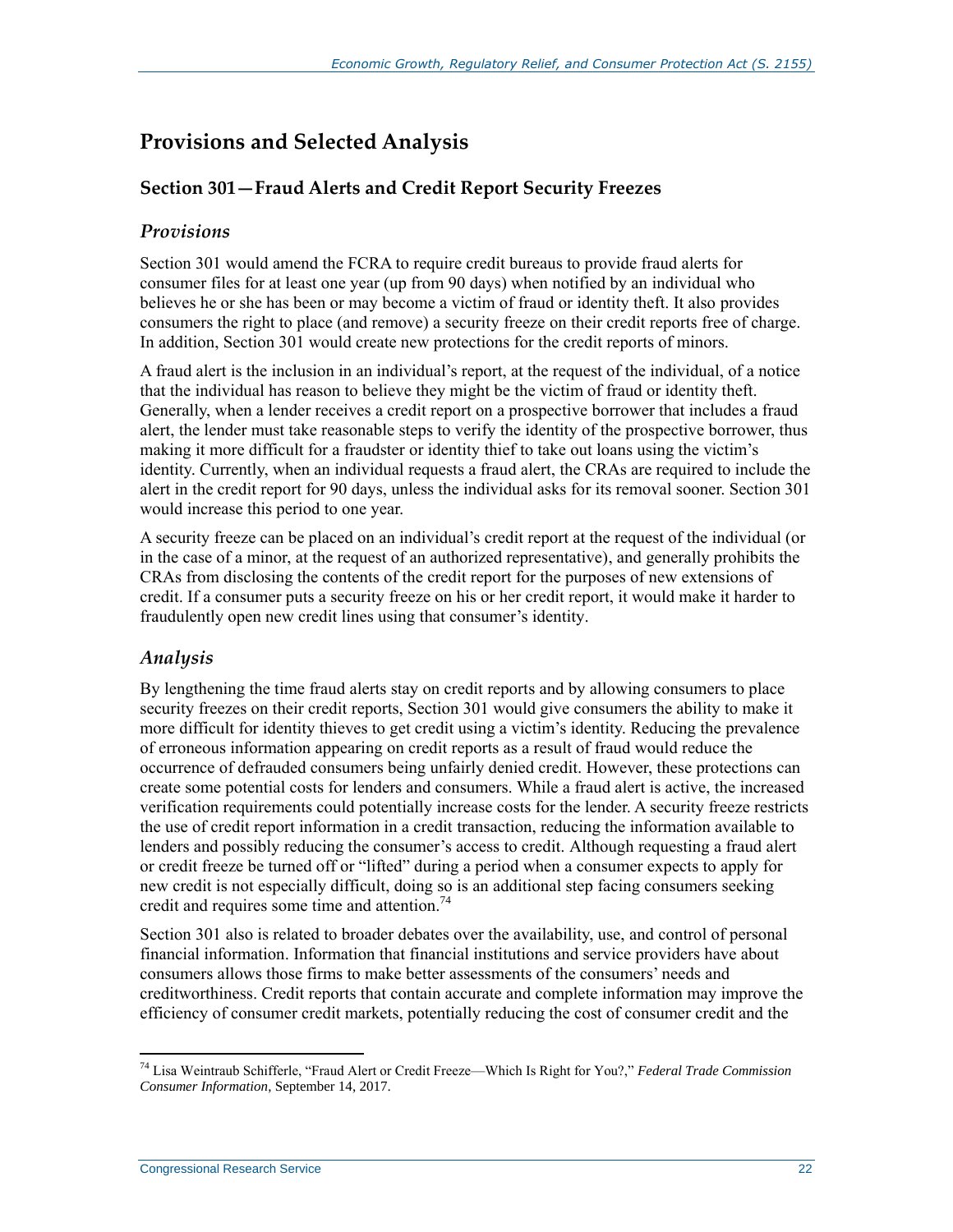frequency of loan default while also increasing the availability of credit. However, as availability of personal financial information increases, it raises questions about what control individuals have over their own personal, sensitive financial information, particularly in cases in which firms use the information to make adverse decisions against an individual and in which an individual's information is in some way compromised as in the case of fraud. By requiring CRAs to place security freezes at the request of consumers and lengthening the time fraud alerts placed by consumers stay on their reports, Section 301 would give greater control to individuals over how and when their credit reports are used.

#### **Section 302—Certain Medical Debt in Veterans' Credit Reports**

#### *Provisions*

Section 302 would amend the FCRA to mandate that certain information related to medical debt incurred by a veteran be excluded from the veteran's credit report. Medical debt could not be included in the credit report until one year had passed from when the medical service was provided. The CRAs have already implemented a six-month delay on reporting medical debt for all individuals, so Section 302 would give veterans an additional six months before their medical debts are reported. In addition, Section 302 would require that any information related to medical debt that had been characterized as delinquent, charged off, or in collection be removed once the debt was fully paid or settled. Finally, Section 302 establishes a dispute process for veterans wherein a CRA must remove information related to a debt if the veterans notifies and provides documentation to a CRA showing that the Department of Veterans Affairs is in the process of making payment.

#### **Section 307—Certain Student Loan Debt in Credit Reports**

#### *Provisions*

Section 307 would amend the FCRA to allow a consumer to request that information related to a default on a qualified private student loan be removed from a credit report if the borrower satisfies the requirements of a loan rehabilitation program offered by a private lender (with the approval of prudential regulators).

Borrowers who default on some federal student loan programs (defined as not having made a payment in more than 270 days<sup>75</sup>) have a one-time loan rehabilitation option.<sup>76</sup> If the defaulted borrower makes nine on-time monthly payments during a period of 10 consecutive months, the loan would be considered rehabilitated.<sup>77</sup> The borrower's credit report would then be updated to show that the loan is no longer in default, although the information pertaining to the late payments that led up to the rehabilitation generally would still remain on the report for seven years.<sup>78</sup> Students who default on private loans do not necessarily have a similar rehabilitation

 $\overline{a}$ <sup>75</sup> 34 C.F.R. §§682.200 and 685.102.

<sup>&</sup>lt;sup>76</sup> See CFPB, "What Does It Mean to 'Default' on My Federal Student Loans?" press release, August 4, 2016, at https://www.consumerfinance.gov/ask-cfpb/what-does-it-mean-to-default-on-my-federal-student-loans-en-649/.

<sup>77</sup> See CRS Report R40122, *Federal Student Loans Made Under the Federal Family Education Loan Program and the William D. Ford Federal Direct Loan Program: Terms and Conditions for Borrowers*, by David P. Smole.

<sup>78</sup> See Experian, "I've Defaulted on My Student Loans. Should I Consider Loan Rehabilitation?" press release, October 18, 2016, at https://www.experian.com/blogs/ask-experian/defaulted-on-student-loans-should-i-consider-loanrehabilation/.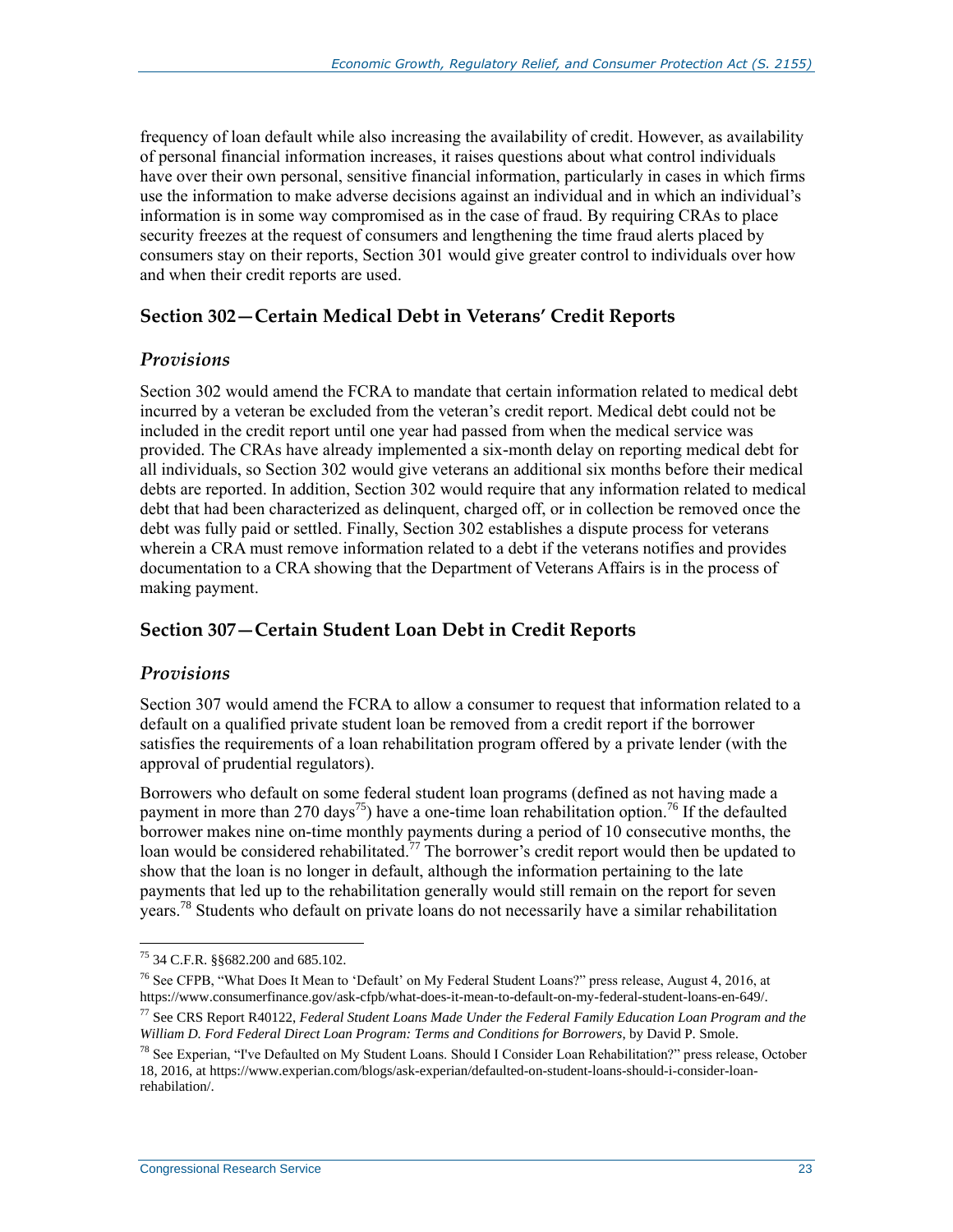option.<sup>79</sup> Section 307 does not require banks to offer rehabilitations, and each bank would offer them only if the rehabilitations are beneficial to the bank in light of various business, accounting, and regulatory considerations. However, if a financial institution does choose to offer a rehabilitation program—after getting permission from its federal bank regulator—and the consumer completes the terms of the program, Section 307 would allow for the exclusion of default information related to the rehabilitated loan from the consumer's credit report.

## **Regulatory Relief for Large Banks**

Title IV is intended to provide regulatory relief to certain large banks. Generally, there is widespread agreement that the largest, most complex financial institutions that could pose a risk to the stability of the financial system were one to fail or become distressed should be regulated differently than other institutions. However, identifying which institutions fit this description and how their regulatory treatment should differ are subjects of debate.

### **Background**

The 2007-2009 financial crisis highlighted the problem of "too big to fail" (TBTF) financial institutions—the concept that the failure of a large financial firm could trigger financial instability, which in several cases prompted extraordinary federal assistance to prevent their failure. In addition to fairness issues, economic theory suggests that expectations that a firm will not be allowed to fail create *moral hazard*—if the creditors and counterparties of a TBTF firm believe that the government will protect them from losses, they have less incentive to monitor the firm's riskiness because they are shielded from the negative consequences of those risks.

Enhanced prudential regulation is one pillar of the policy response to addressing financial stability and ending TBTF. Under this regime, the Federal Reserve is required to apply a number of safety and soundness requirements to large banks that are more stringent than those applied to smaller banks. Enhanced regulation is tailored, with the largest banks facing more stringent regulatory requirements than medium-sized and smaller banks. Specifically, organizations are divided into the following three tiers that determine which enhanced regulations they are subject to:

- 1. about 38 U.S. bank holding companies or the U.S. operations of foreign banks with more than \$50 billion in assets;
- 2. a subset of 15 *advanced approaches* banks with \$250 billion or more in assets or \$10 billion or more in foreign exposure; $^{80}$  and
- 3. a further subset of *globally systemically important banks* (G-SIBs), designated as such based on a bank's cross-jurisdictional activity, size, interconnectedness, substitutability, and complexity. There are currently 8 G-SIBs headquartered in the United States out of 30 G-SIBs worldwide.<sup>81</sup>

<sup>79</sup> CFPB, *Private Student Loans*, Report to the Senate Committee on Banking, Housing, and Urban Affairs, the Senate Committee on Health, Education, Labor, and Pensions, the House of Representatives Committee on Financial Services, and the House of Representatives Committee on Education and the Workforce, August 29, 2012, at http://files.consumerfinance.gov/f/201207\_cfpb\_Reports\_Private-Student-Loans.pdf.

 $80$  The term "advanced approaches" comes from a Basel III rule that applies capital requirements to the activities undertaken primarily by large banks and is a more complex, sophisticated set of requirements than those applying to smaller institutions. Basel III is a nonbinding international agreement that the United States is currently implementing.

 $81$  Since 2011, the Financial Stability Board (FSB), an international forum that coordinates the work of national (continued...)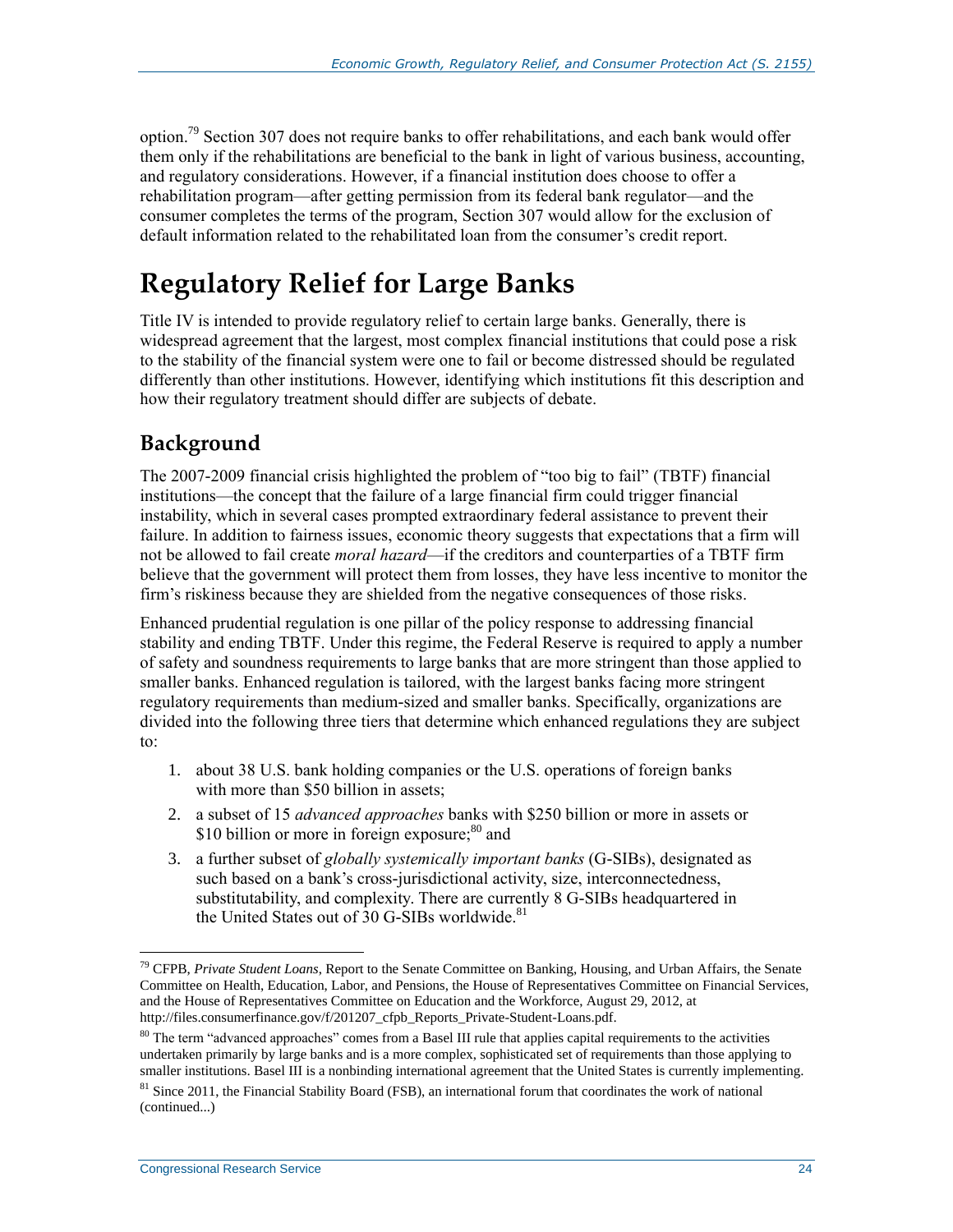Title I of the Dodd-Frank Act created a new enhanced prudential regulatory regime that applies to all banks with more than \$50 billion in assets (unless noted below):

- **Stress tests and capital planning** ensure banks hold enough capital to survive a crisis.
- **Living wills** provide a plan to safely wind down a failing bank.
- **Liquidity requirements** ensure that banks are sufficiently liquid if they lose access to funding markets. These liquidity requirements are being implemented through three rules: (1) a 2014 final rule implementing firm-run liquidity stress tests,  $8^{82}$  (2) a 2014 final rule implementing a Fed-run liquidity coverage ratio (LCR) to ensure that banks hold sufficient "high quality liquid assets,"<sup>83</sup> and (3) a 2016 proposed rule that would implement the Fed-run net stable funding ratio (NSFR) to ensure that banks have adequate sources of stable funding.<sup>84</sup>
- **Counterparty limits** restrict the bank's exposure to counterparty default through a single counterparty credit limit (SCCL) and credit exposure reports.
- **Risk management standards** require publicly traded companies with more than \$10 billion in assets to have risk committees on their boards, and banks with more than \$50 billion in assets to have chief risk officers.
- **Financial stability requirements** mandate that a number of regulatory interventions can be taken only if a bank poses a threat to financial stability. For example, the Fed may limit a firm's mergers and acquisitions, restrict specific products it offers, terminate or limit specific activities, or require it to divest assets.<sup>85</sup>

Most of these requirements are already in place, but some proposed rules have not yet been finalized. Some of these requirements have been tailored so that more stringent regulatory or compliance requirements were applied to advanced approaches banks or G-SIBs. For example, versions of the LCR, NSFR, and SCCL applied to advanced approaches banks are more stringent than those applied to banks with more than \$50 billion in assets that are not advanced approaches banks. The SCCL as proposed also includes a third, most stringent requirement that applies only to G-SIBs.

<sup>(...</sup>continued)

financial authorities and international standard-setting bodies, has annually designated G-SIBs. U.S. bank regulators have incorporated the advanced approaches and G-SIB definitions into U.S. regulation for purposes of applying the following regulations. In addition, several of the foreign G-SIBs have U.S. subsidiaries. Financial Stability Board, "Policy Measures to Address Systemically Important Financial Institutions," November 4, 2011, at

http://www.financialstabilityboard.org/publications/r\_111104bb.pdf. The identification methodology is described in Basel Committee on Banking Supervision, "Global Systemically Important Banks: Assessment Methodology," *Consultative Document*, July 2011, at http://www.bis.org/publ/bcbs201.pdf.

<sup>82</sup> Federal Reserve, "Enhanced Prudential Standards," 79 *Federal Register* 59, p. 17240, March 27, 2014, at https://www.gpo.gov/fdsys/pkg/FR-2014-03-27/pdf/2014-05699.pdf.

<sup>&</sup>lt;sup>83</sup> The Office of the Comptroller of the Currency, the Federal Reserve System, and the Federal Deposit Insurance Corporation, "Liquidity Coverage Ratio: Liquidity Risk Measurement Standards," 79 *Federal Register*, October 10, 2014.

<sup>&</sup>lt;sup>84</sup> The Office of the Comptroller of the Currency, the Federal Reserve System, and the Federal Deposit Insurance Corporation, "Net Stable Funding Ratio; Liquidity Risk Measurement Standards and Disclosure Requirements; Proposed Rule," 81 *Federal Register* 105, June 1, 2016.

<sup>85</sup> For a comprehensive list of these provisions, see CRS Report R45036, *Bank Systemic Risk Regulation: The \$50 Billion Threshold in the Dodd-Frank Act*, by Marc Labonte and David W. Perkins.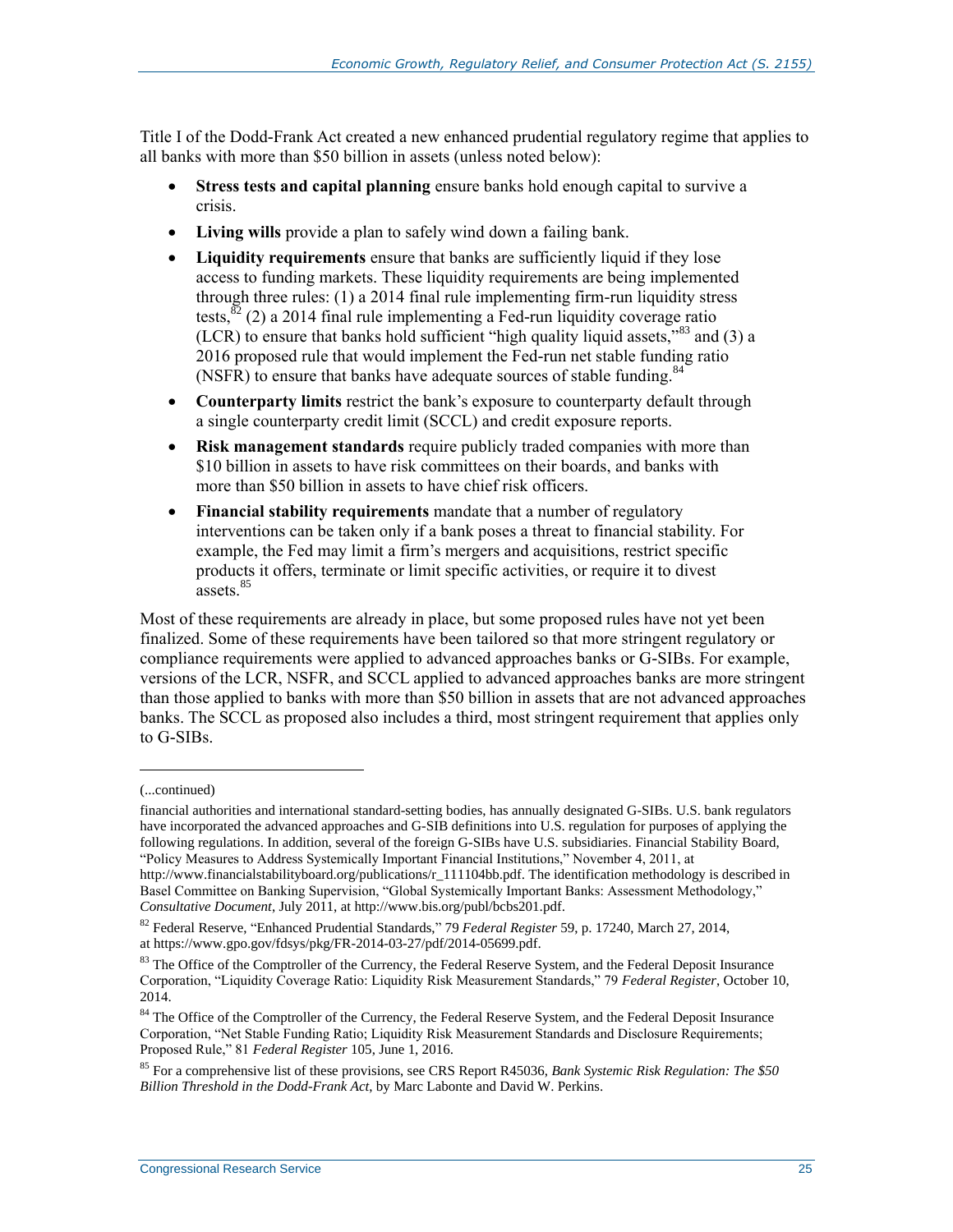Pursuant to Basel III, banking regulators have implemented additional prudential regulations that apply only to large banks. For these requirements, \$50 billion in assets was not used as a threshold. The following requirement applies to advanced approaches banks, with a more stringent version applied to G-SIBs, and would be affected by a provision in [S. 2155:](http://www.congress.gov/cgi-lis/bdquery/z?d115:S.2155:)

 **Supplementary Leverage Ratio (SLR).** Leverage ratios determine how much capital banks must hold relative to their assets without adjusting for the riskiness of their assets. Advanced approaches banks must meet a 3% SLR, which includes off-balance-sheet exposures. G-SIBs are required to meet an SLR of 5% at the holding company level in order to pay all discretionary bonuses and capital distributions and 6% at the depository subsidiary level to be considered well capitalized as of 2018. 86

Large banks are also subject to other Basel III regulations that would not be directly affected by S. 2155. The *countercyclical capital buffer* requires advanced approaches banks to hold more capital than other banks when regulators believe that financial conditions make the risk of losses abnormally high. It is currently set at zero (as it has been since it was introduced), but can be modified over the business cycle.<sup>87</sup> The *G-SIB capital surcharge* requires G-SIBs to hold relatively more capital than other banks in the form of a common equity surcharge of at least 1% and as high as  $4.5\%$  to "reflect the greater risks that they pose to the financial system."<sup>88</sup> G-SIBs are also required to hold a minimum amount of capital and long-term debt at the holding company level to meet *total loss-absorbing capacity* (TLAC) requirements. To further the policy goal of preventing taxpayer bailouts of large financial firms, TLAC requirements are intended to increase the likelihood that equity- and debt-holders can absorb losses and be "bailed in" in the event of the firm's insolvency.<sup>89</sup>

### **Provisions and Selected Analysis**

#### **Section 401—Enhanced Prudential Regulation and the \$50 Billion Threshold**

#### *Provision*

 $\overline{a}$ 

Section 401 of [S. 2155](http://www.congress.gov/cgi-lis/bdquery/z?d115:S.2155:) would automatically exempt banks with assets between \$50 billion and \$100 billion from enhanced regulation, except for the risk committee requirements. Banks with between \$100 billion and \$250 billion in assets would still be subject to supervisory stress tests, and the Fed would have discretion to apply other individual enhanced prudential provisions (except those included in the "Financial Stability" bullet above) to these banks if it would promote financial stability or the institutions' safety and soundness. Banks that have been designated as domestic G-SIBs and banks with more than \$250 billion in assets would remain subject to enhanced regulation. To illustrate how specific firms might be affected by S. 2155,

<sup>86</sup> Office of the Comptroller of the Currency et al., "Regulatory Capital Rules," 79 *Federal Register* 84, May 1, 2014, p. 24528, at https://www.gpo.gov/fdsys/pkg/FR-2014-05-01/pdf/2014-09367.pdf.

<sup>&</sup>lt;sup>87</sup> Federal Reserve, "Regulatory Capital Rules: The Federal Reserve Board's Framework for Implementing the U.S. Basel III Countercyclical Capital Buffer," 81 *Federal Register* 180, September 16, 2016, p. 63682, at https://www.federalreserve.gov/newsevents/press/bcreg/20160908b.htm.

<sup>88</sup> Bank for International Settlements, *Basel III Summary Table*, at http://www.bis.org/bcbs/basel3/b3summarytable.pdf.

<sup>89</sup> Federal Reserve, "Total Loss-Absorbing Capacity, Long-Term Debt, And Clean Holding Company Requirements For Systemically Important U.S. Bank Holding Companies," 82 *Federal Register* 8266, January 24, 2017, p. 8266, at https://www.federalreserve.gov/newsevents/pressreleases/bcreg20161215a.htm.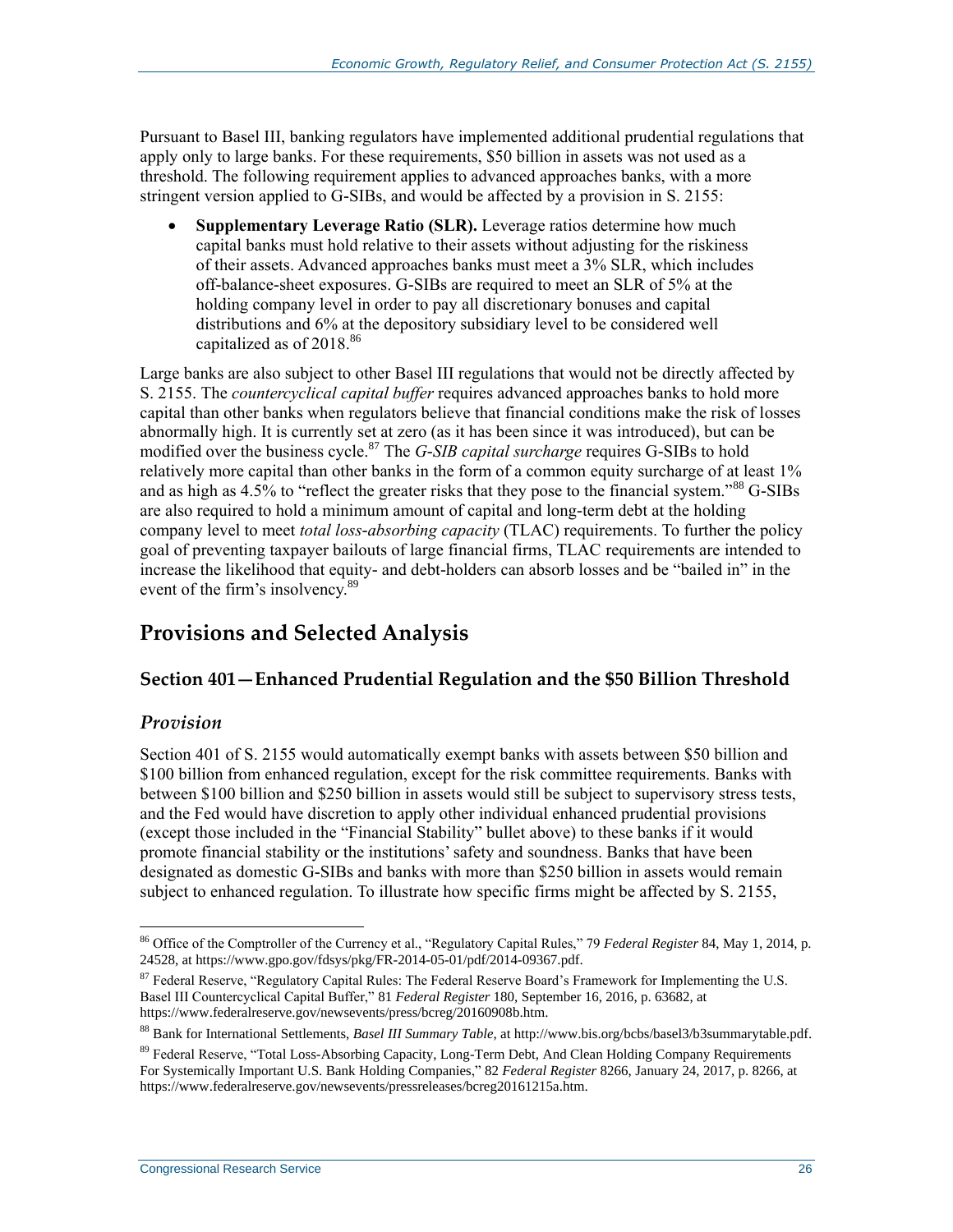**[Table 2](#page-31-0)** matches the criteria found in the three categories created by the bill to firms' assets as of June 30, 2017. The \$250 billion threshold matches one of the two thresholds used to identify advanced approaches banks (it does not include the foreign exposure threshold).

Currently, foreign banking organizations that have more than \$50 billion in *global* assets and operate in the United States are also potentially subject to enhanced regulatory regime requirements. [S. 2155](http://www.congress.gov/cgi-lis/bdquery/z?d115:S.2155:) would replace that threshold with \$250 billion in global assets (with Fed discretion to impose individual standards between \$100 billion and \$250 billion). In practice, the implementing regulations have imposed significantly lower requirements on foreign banks with less than \$50 billion in *U.S.* nonbranch assets compared to those with more than \$50 billion in U.S. nonbranch assets. Foreign banks with more than \$50 billion in U.S. nonbranch assets must form intermediate holding companies (IHCs) for their U.S. operations, which are essentially treated as equivalent to U.S. banks for purposes of applicability of the enhanced regime and bank regulation more generally. For these reasons, the U.S. assets of foreign IHCs are presented in **[Table 2](#page-31-0)** to be consistent with the current implementation of most enhanced prudential regulatory requirements, but implementation of S. 2155 would remain at the Fed's discretion. All of the IHCs in **Table 2** belong to a foreign parent with more than \$250 billion in global assets.<sup>90</sup>

<span id="page-31-0"></span>

| <b>Institution Name</b>                             | <b>Assets</b> |
|-----------------------------------------------------|---------------|
|                                                     |               |
| Banks With Over \$250 Billion in Assets or G-SIBs   |               |
| JPMorgan Chase & Co.                                | \$2,563       |
| <b>Bank of America Corporation</b>                  | \$2,256       |
| <b>Wells Fargo &amp; Company</b>                    | \$1,931       |
| Citigroup Inc.                                      | \$1,864       |
| Goldman Sachs Group, Inc.                           | \$907         |
| <b>Morgan Stanley</b>                               | \$841         |
| U.S. Bancorp                                        | \$464         |
| PNC Financial Services Group, Inc.                  | \$372         |
| <b>Bank of New York Mellon Corporation</b>          | \$355         |
| Capital One Financial Corporation                   | \$351         |
| TD Group U.S. Holdings LLC <sup>a</sup>             | \$349         |
| HSBC North America Holdings Inc. <sup>a</sup>       | \$308         |
| <b>State Street Corporation</b>                     | \$238         |
| Banks With \$100 Billion to \$250 Billion in Assets |               |
| <b>BB&amp;T</b> Corporation                         | \$221         |
| Credit Suisse Holdings (USA), Inc. <sup>a</sup>     | \$215         |
| Suntrust Banks, Inc.                                | \$207         |
| DB USA Corporation <sup>a</sup>                     | \$191         |

#### **Table 2. BHCs and IHCs with Over \$50 Billion in Assets** (as of June 30, 2017; dollar amounts in billions)

<sup>90</sup> See Federal Reserve, "Enhanced Prudential Standards," 79 *Federal Register* 59, p. 17269, March 27, 2014, at https://www.gpo.gov/fdsys/pkg/FR-2014-03-27/pdf/2014-05699.pdf.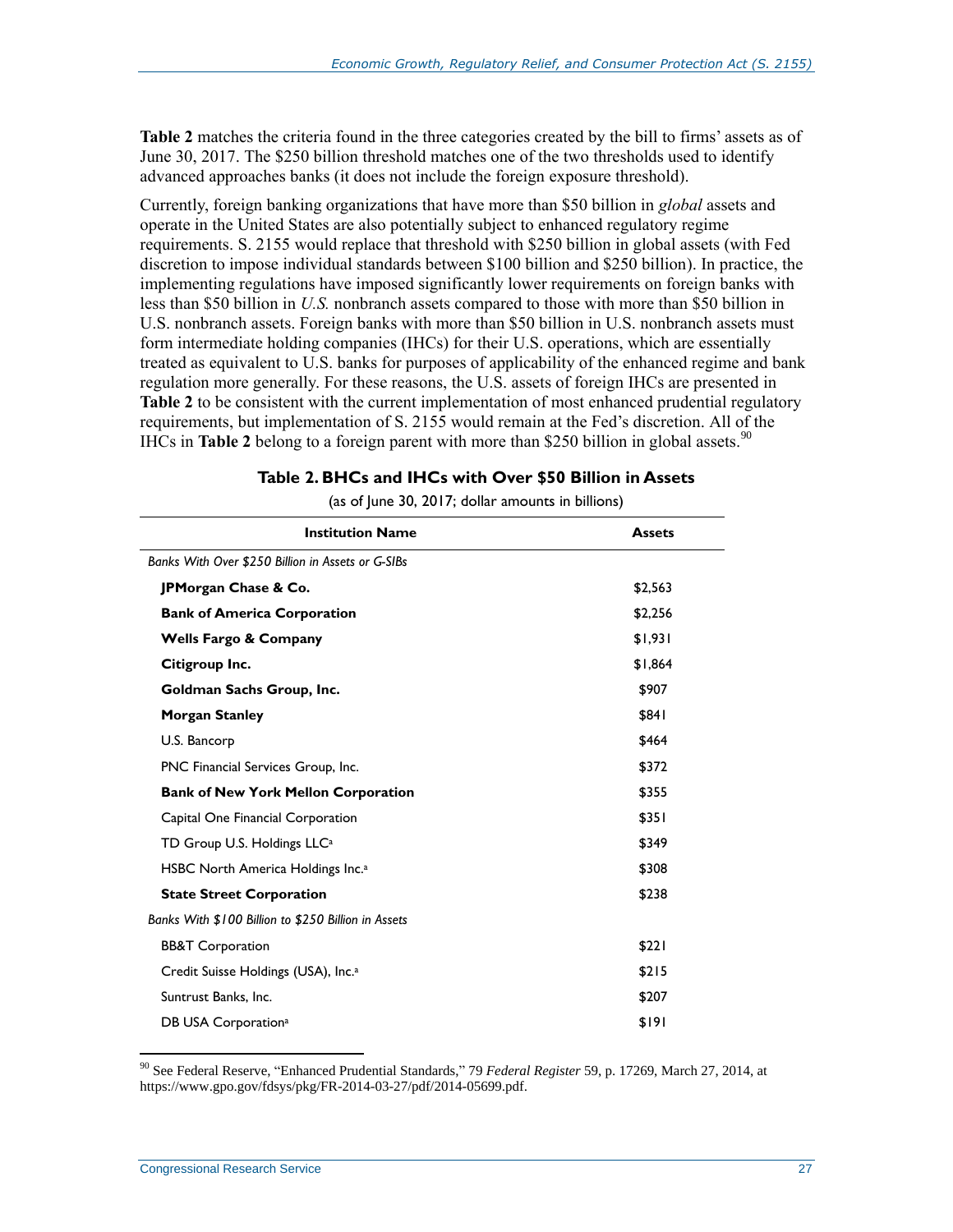| <b>Institution Name</b>                            | <b>Assets</b> |
|----------------------------------------------------|---------------|
| Barclays US LLC <sup>a</sup>                       | \$179         |
| American Express Company                           | \$167         |
| Ally Financial Inc.                                | \$164         |
| Citizens Financial Group, Inc.                     | \$152         |
| <b>MUFG Americas Holdings Corporationa</b>         | \$151         |
| RBC USA Holdco Corporation <sup>a</sup>            | \$147         |
| UBS Americas Holding LLC <sup>a</sup>              | \$143         |
| Fifth Third Bancorp                                | \$141         |
| BNP Paribas USA, Inc. <sup>a</sup>                 | \$140         |
| Keycorp                                            | \$136         |
| Santander Holdings USA, Inc. <sup>a</sup>          | \$135         |
| <b>BMO Financial Corp.</b>                         | \$130         |
| Northern Trust Corporation                         | \$126         |
| Regions Financial Corporation                      | \$125         |
| M&T Bank Corporation                               | \$121         |
| Huntington Bancshares Incorporated                 | \$101         |
| Banks With \$50 Billion to \$100 Billion in Assets |               |
| <b>Discover Financial Services</b>                 | \$94          |
| BBVA Compass Bancshares, Inc. <sup>a</sup>         | \$87          |
| Comerica Incorporated                              | \$72          |
| Zions Bancorporation                               | \$65          |
| CIT Group Inc.                                     | \$50          |

**Source:** CRS, using Federal Reserve data reported on Form Y-9C; S&P Global.

**Notes:** Domestic G-SIBs are bolded. IHC = intermediate holding company. BHC = bank holding company.

a. IHC whose foreign parent has more than \$250 billion in assets.

<span id="page-32-0"></span>[S. 2155](http://www.congress.gov/cgi-lis/bdquery/z?d115:S.2155:) would make tailoring of the regime (e.g., imposing different compliance standards on different banks) mandatory instead of discretionary. For banks with less than \$100 billion in assets, the changes would be effective immediately. For banks with more than \$100 billion in assets, the changes would be effective in 18 months.

The bill would also make changes to specific enhanced prudential requirements. Section 401 would give regulators the discretion to reduce the number of scenarios used in stress tests and to reduce the frequency of certain stress tests for banks with less than \$250 billion in assets. It would increase the asset thresholds for company-run stress tests from \$10 billion to \$250 billion and for a mandatory risk committee at publicly traded banks from \$10 billion to \$50 billion. The bill would make the implementation of credit exposure report requirements discretionary for the Federal Reserve instead of mandatory. To date, the Fed has not finalized a rule implementing credit exposure reports.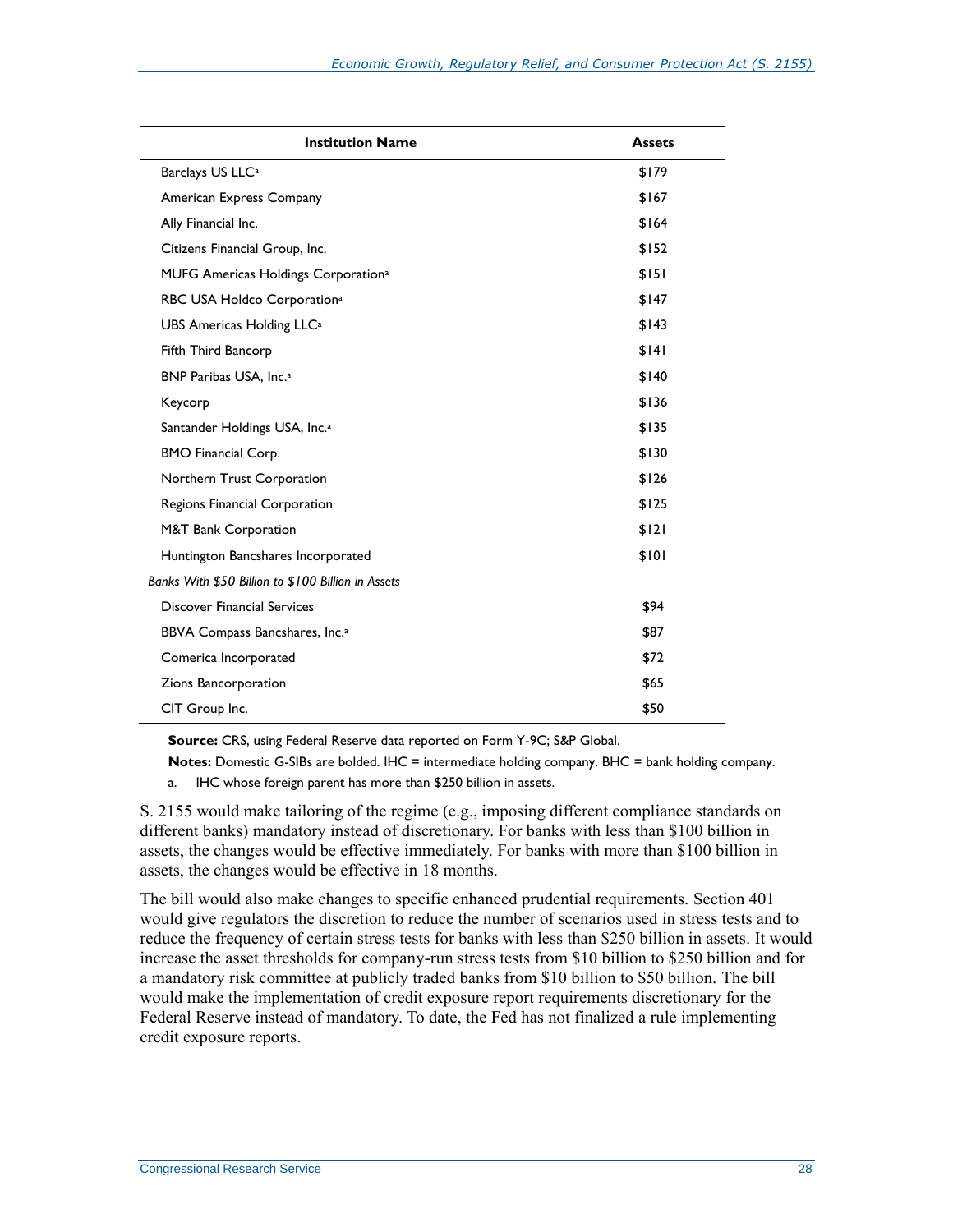#### *Analysis*

Supporters and opponents of S. 2155 generally agree that enhanced prudential regulation should apply to systemically important banks, but disagree about which banks could pose systemic risk. There has been widespread support for raising the \$50 billion threshold, including from certain prominent regulators, but no consensus on how it should be modified.<sup>91</sup> In particular, critics of the \$50 billion threshold distinguish between *regional banks* (which tend to be at the lower end of the asset range and, it is claimed, have a traditional banking business model comparable to community banks) and *Wall Street banks* (a term applied to the largest, most complex organizations that tend to have significant nonbank financial activities).<sup>92</sup> If there are economies of scale to regulatory compliance, the regulatory burden of enhanced regulation is disproportionately higher for the banks with closer to \$50 billion in assets. Thus, if the bill reduces the number of banks that are subject to enhanced regulation but are not systemically important, a significant reduction in cost could be achieved without a significant increase in systemic risk.

Definitively identifying banks that are systemically important is not easily accomplished, in part because potential causes and mechanisms through which a bank could disrupt the financial system and spread distress are numerous and not well understood in all cases. In addition, there is not an exact correlation between size and traditional banking activities.

Many economists believe that the economic problem of "too big to fail" is really a problem of firms that are too complex or too interdependent to fail. Size correlates with complexity and interdependence, but not perfectly. Size is a much simpler and more transparent metric than complexity or interdependence, however. As a practical matter, if size is well correlated with systemic importance, a dollar threshold could serve as a good proxy that is inexpensive and easy to administer. Designating banks on a case-by-case basis could raise similar issues that have occurred in the designation of nonbanks, such as the slow pace of designations; difficulty in finding objective, consensus definitions of what constitutes systemic importance; and legal challenges to overturn their designation.

[S. 2155](http://www.congress.gov/cgi-lis/bdquery/z?d115:S.2155:) attempts to maximize the benefits and minimize the problems by using both approaches—an automatic designation for banks with assets of more than \$250 billion and a caseby-case application of standards for banks with assets between \$100 billion and \$250 billion. This approach can mitigate the drawbacks inherent in both approaches, but cannot eliminate them. Any dollar threshold still potentially includes banks that do not pose systemic risk with assets above that threshold. Compared to a dollar threshold, any case-by-case application of standards would be more expensive, time-consuming, and subjective, and could potentially create opportunities for legal challenges.

Aside from the effects on financial stability, reducing the number of banks subject to enhanced regulation also reduces second-order benefits, such as protecting taxpayers against FDIC insurance losses. It could also worsen the "too big to fail" problem if market participants perceive the banks subject to enhanced regulation as officially too big to fail. This could lead to greater moral hazard—if the creditors and counterparties of a TBTF firm believe that the government will protect them from losses, they have less incentive to monitor the firm's riskiness because

 $\overline{a}$  $91$  See, for example, Daniel Tarullo, "Rethinking the Aims of Prudential Regulation," speech at the Federal Reserve Bank of Chicago, May 8, 2014, at https://www.federalreserve.gov/newsevents/speech/tarullo20140508a.htm.

<sup>&</sup>lt;sup>92</sup> See, for example, Deron Smithy, testimony before the Senate Banking Committee, March 24, 2015, at http://www.banking.senate.gov/public/index.cfm?FuseAction=Files.View&FileStore\_id=14d286e0-9c50-4b96-87cffe999112550f.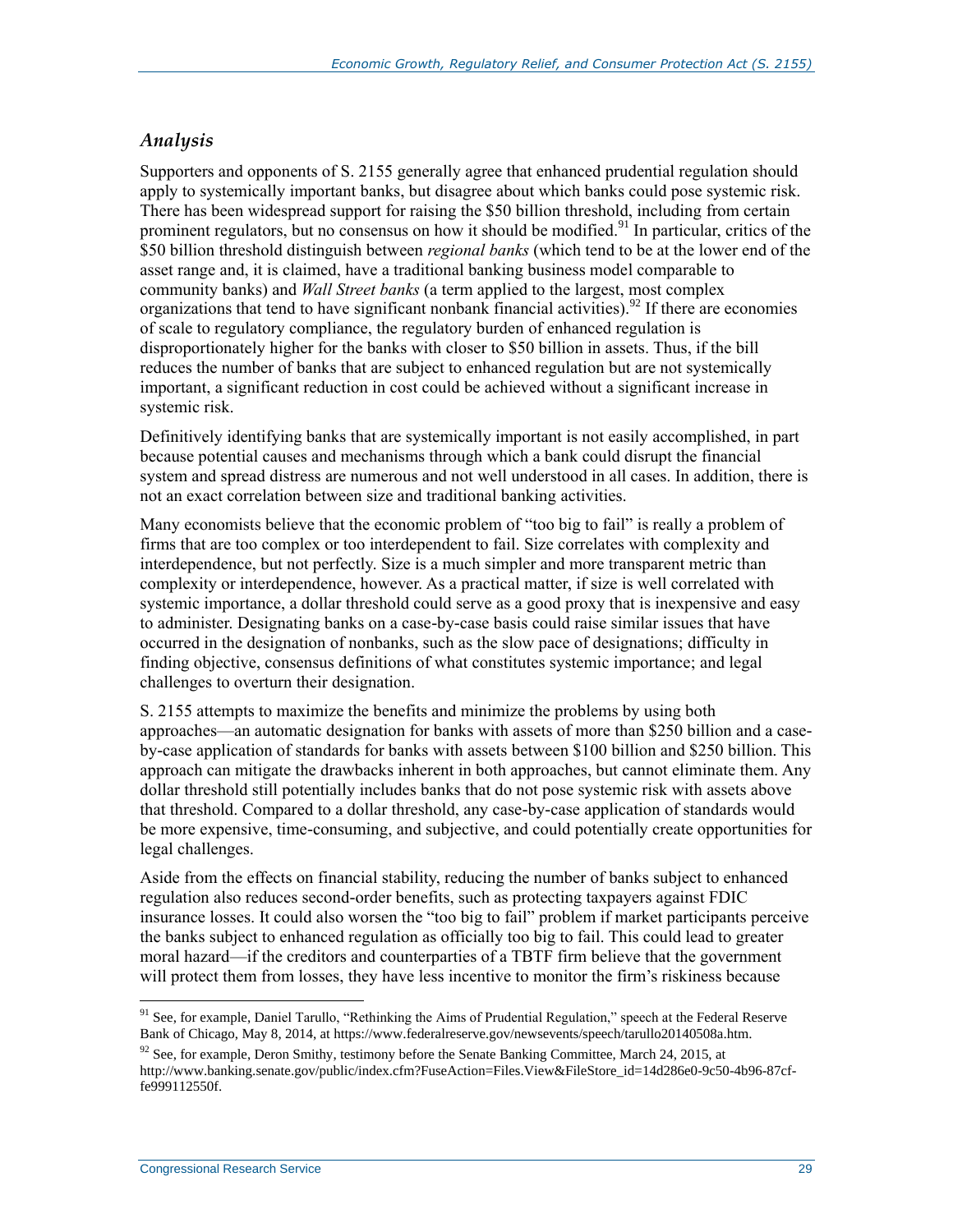they are shielded from the negative consequences of those risks. One rationale for (1) setting the asset threshold low and (2) subjecting any bank above it to enhanced prudential regulation automatically is that this method would reduce the likelihood that banks in the regime would be viewed as having a de facto TBTF designation.

The bill would make tailoring of the regime mandatory instead of discretionary, and would likely result in more tailored regulation for banks with between \$100 billion and \$250 billion in assets because the Fed would consider the application of each provision separately. In contrast, systemic risk regulation would be less tailored overall, because the bill would mostly eliminate two existing tiers of regulations—those that apply at \$10 billion and \$50 billion in assets. However, expanding beyond systemic risk regulation, overall bank regulation would be more tailored because of the new size-based exemptions included in other titles of the bill.

For more information about the enhanced prudential regulation threshold, see CRS Report R45036, *Bank Systemic Risk Regulation: The \$50 Billion Threshold in the Dodd-Frank Act*, by Marc Labonte and David W. Perkins.

#### **Section 402—Custody Banks and the Supplementary Leverage Ratio**

#### *Provision*

Under Section 402, custody banks, defined by the bill as banks predominantly engaged in custody, safekeeping, and asset servicing activities, would no longer have to hold capital against funds deposited at certain central banks to meet the SLR.<sup>93</sup> They may exempt deposits up to an amount equal to their assets under custody. As discussed in the leverage section above, under the current SLR, the same amount of capital must be held against any asset, irrespective of risk.

#### *Analysis*

 $\overline{a}$ 

Custody banks provide a unique set of services not offered by many other banks, but are generally subject to the same regulatory requirements as other banks. Custodian banks hold securities, receive interest or dividends on those securities, provide related administrative services, and transfer ownership of securities on behalf of financial market asset managers, including investment companies such as mutual funds. Asset managers access central counterparties and payment systems via custodian banks. Custodian banks play a passive role in their clients' decisions, carrying out instructions. Currently, all banks must hold capital against their deposits at central banks under the leverage or supplemental leverage ratio, but custody banks argue that this disproportionately burdens them because of their business model.<sup>94</sup> However, other observers argue that the purpose of the leverage ratio is to measure the amount of bank capital against assets regardless of risk, and to exempt "safe" assets undermines the usefulness of that measure.<sup>95</sup>

<sup>&</sup>lt;sup>93</sup> The central banks that currently qualify for this exemption include all countries belonging to the Organization for Economic Cooperation and Development (OECD) except Mexico and Turkey. For a list, see OECD, Country Risk Classifications of the Participants to the Arrangement on Officially Supported Export Credits, January 26, 2018, at http://www.oecd.org/trade/xcred/cre-crc-current-english.pdf.

<sup>&</sup>lt;sup>94</sup> Bank of New York Mellon, Northern Trust, and State Street, letter to the Honorable Mike Crapo and Honorable Sherrod Brown, April 14, 2017, at https://www.banking.senate.gov/public/\_cache/files/1c835896-8b5e-4387-8431 b3c5c41810b9/AFC62A5DEEDEF3838A75891481F5471F.custody-bank-coalition-submission.pdf.

<sup>&</sup>lt;sup>95</sup> Federal Reserve Governor Daniel K. Tarullo, "Departing Thoughts," Remarks at the Woodrow Wilson School, Princeton University, Princeton, NJ, April 4, 2017, pp. 11-13, https://www.federalreserve.gov/newsevents/speech/files/ (continued...)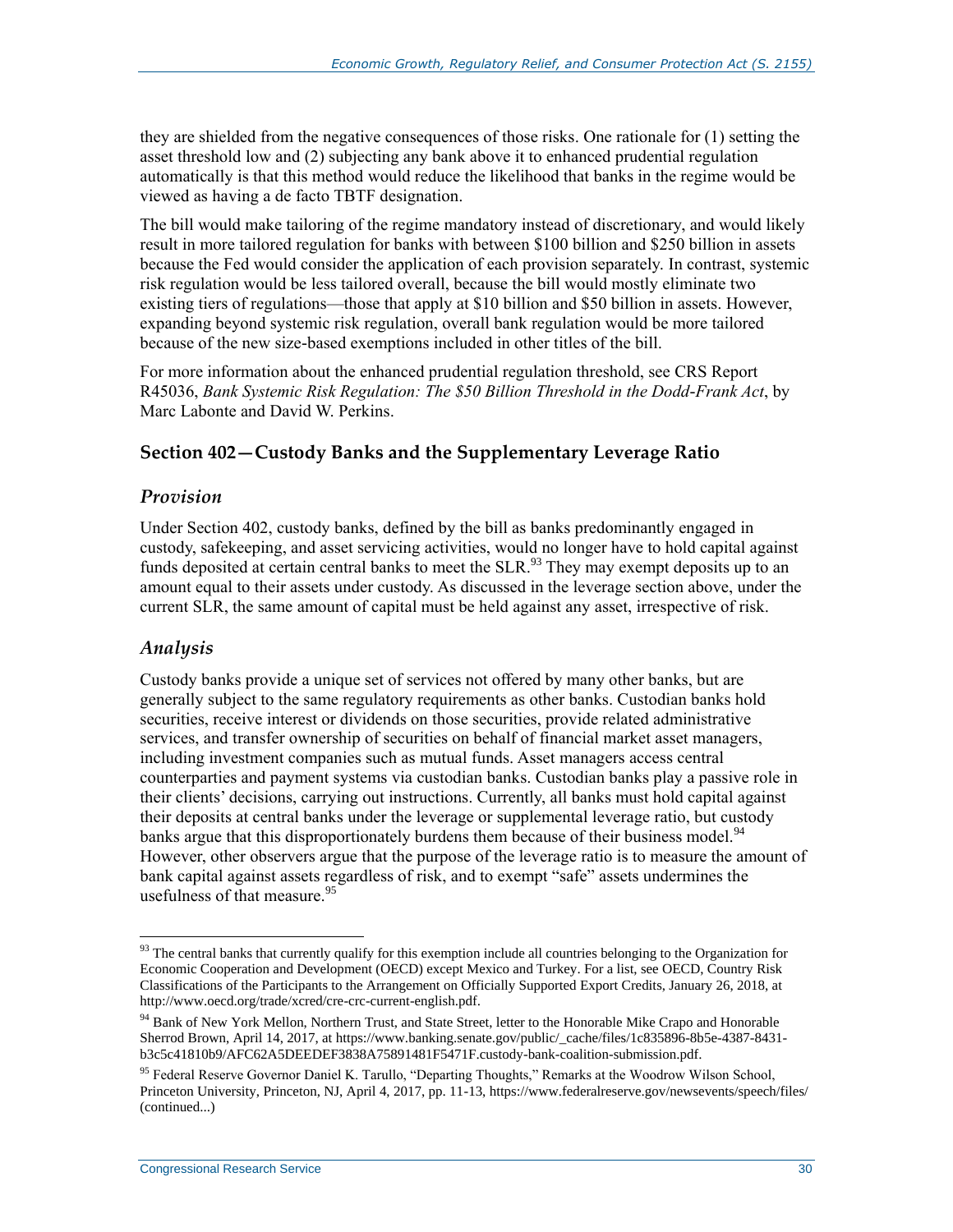[S. 2155](http://www.congress.gov/cgi-lis/bdquery/z?d115:S.2155:) leaves it to bank regulators to define which banks meet the definition of "predominantly engaged in custody, safekeeping, and asset servicing activities." A CRS analysis of call report  $data<sup>96</sup>$  identified three banks that had a significantly greater amount of assets under custody than total exposures—Bank of New York Mellon, Northern Trust, and State Street.<sup>97</sup> Under the bill, Northern Trust, as an advanced approaches bank, would be able to reduce its capital by \$3 for every \$100 it deposits at central banks, whereas Bank of New York Mellon and State Street, as G-SIBs, would be able to reduce their capital by \$6 for every \$100 of banking subsidiary deposits at central banks. The FDIC reports that Bank of New York Mellon held \$35 billion, Northern Trust held \$21 billion, and State Street held \$16 billion of deposits at the Federal Reserve at the end of September 2017.<sup>98</sup> The FDIC does not separately report bank deposits at foreign central banks, which would also receive capital relief under the bill.

For more information on custody banks and the SLR, see CRS In Focus IF10812, *Financial Reform: Custody Banks and the Supplementary Leverage Ratio*, by Rena S. Miller.

#### **Section 403—Municipal Bonds and Liquidity Coverage Ratio**

#### *Provision*

Section 403 would require any municipal bond "that is both liquid and readily marketable and investment grade" to be treated as a level 2B high-quality liquid asset for purposes of complying with the LCR. Municipal bonds are debt securities issued by state and local governments or public entities. The Fed currently allows banks to count a limited amount of municipal securities as level 2B assets, but the FDIC and the Office of the Comptroller of the Currency (OCC) do not. Half of the value of a level 2B asset may be counted toward fulfilling the LCR, and level 2B assets may not exceed 15% of total high-quality liquid assets (HQLA).

#### *Analysis*

To the extent that the LCR reduces the demand for bank holding companies to hold municipal securities, it would be expected to increase the borrowing costs of states and municipalities. The impact of the LCR on the municipal bond market may be limited by the fact that relatively few banks are subject to the LCR. Finally, even banks subject to the LCR are still allowed to hold municipal bonds, as long as they have a stable funding source to back their holdings. CRS estimates that banks subject to the LCR held \$187 billion in state and municipal bonds in the third quarter of 2017, compared to total outstanding municipal debt of \$3.8 trillion.<sup>99</sup> CRS was unable

l

<sup>(...</sup>continued)

tarullo20170404a.pdf.

<sup>96</sup> Federal Financial Institutions Examination Council, *Banking Organization Systemic Risk Report (FR Y-15), Fourth Quarter 2016*.

 $97$  Each of those three had at least 48 times as many assets under custody as total exposures. The bank with the next highest ratio, Charles Schwab, had more than 12 times as many. These are the same three banks that noted that they lead the custody banking business in a letter to the Senate Banking Committee requesting the provision. See Bank of New York Mellon, Northern Trust, and State Street, letter to the Honorable Mike Crapo and Honorable Sherrod Brown, April 14, 2017, at https://www.banking.senate.gov/public/\_cache/files/1c835896-8b5e-4387-8431-b3c5c41810b9/ AFC62A5DEEDEF3838A75891481F5471F.custody-bank-coalition-submission.pdf.

<sup>&</sup>lt;sup>98</sup> These totals are less than the amounts that the banks report as held in their custody and safekeeping accounts, as required by the bill to be eligible for capital relief. Data from Federal Financial Institutions Examination Council, Consolidated Report of Condition and Income (FFIEC 031), Schedule RC-A and Schedule RC-T, Third Quarter 2017.

 $99$  Federal Reserve Y-9C data accessed on December 27, 2017, at https://www.chicagofed.org/applications/bhc/bhc-(continued...)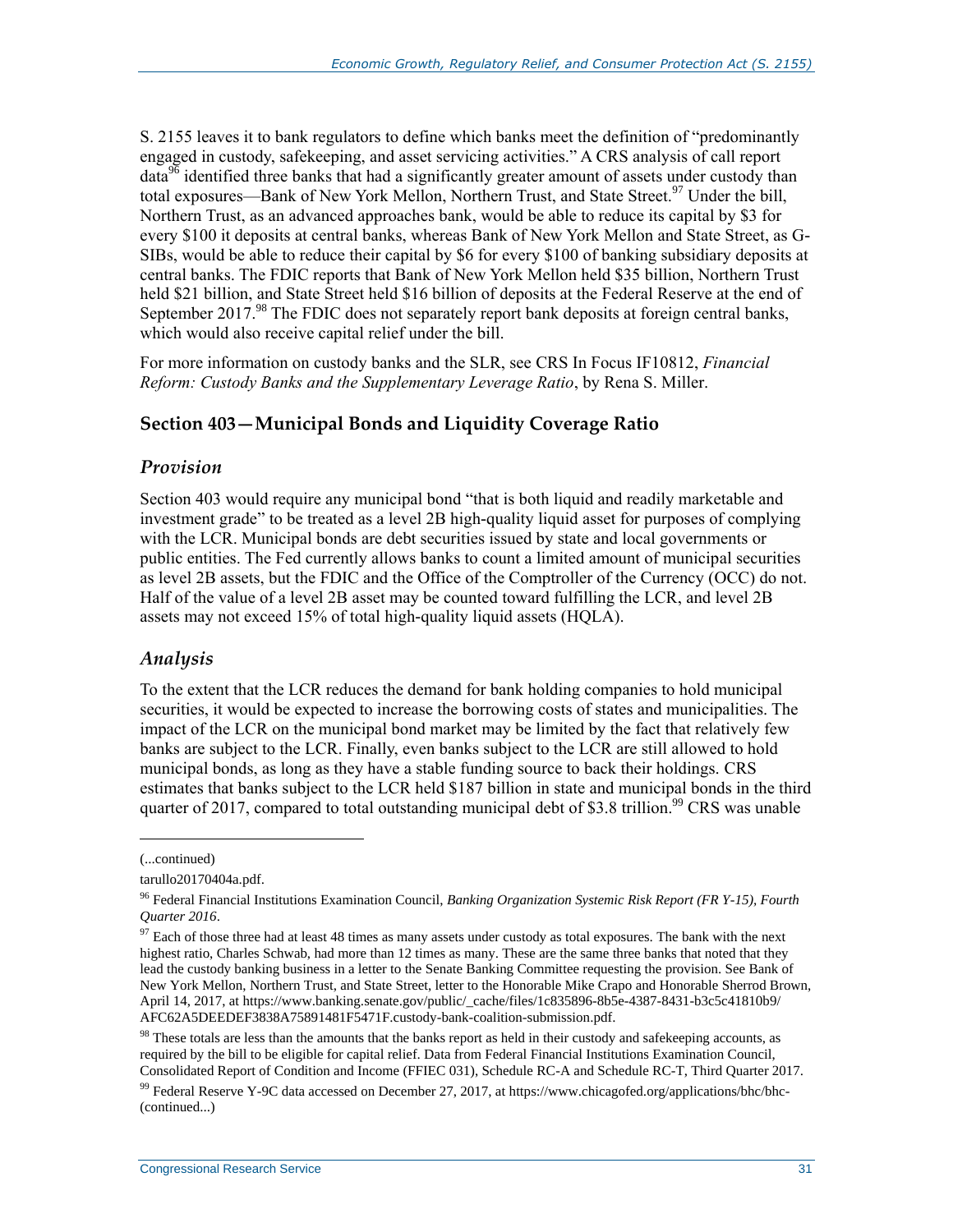to determine what portion of these bonds would meet the "liquid and readily marketable and investment grade" criteria.

Arguments that municipal bonds should qualify as HQLA because most pose little default risk confuse default risk, which is addressed by capital requirements, with liquidity risk, which is addressed by the LCR. The purpose of the LCR is to ensure that banks have ample assets that can be easily liquidated in a stress scenario; a municipal bond may pose very little default risk, but nevertheless be illiquid (i.e., hard to sell quickly).

For more information on municipal bonds and the liquidity coverage ratio, see CRS In Focus IF10804, *[Financial Reform: Muni](http://www.crs.gov/Reports/IF10804) Bonds and the LCR*, by Marc Labonte and David W. Perkins.

## <span id="page-36-0"></span>**Miscellaneous Proposals in S. 2155**

The Economic Growth, Regulatory Relief, and Consumer Protection Act contains a number of provisions that do not necessarily pertain directly to the issue areas examined above, including the following:

- **Deposits in U.S. Territories.** Section 208 would extend the applicability of Expedited Funds Availability Act [\(P.L. 100-86\)](http://www.congress.gov/cgi-lis/bdquery/R?d100:FLD002:@1(100+86)) requirements (which relate to how quickly deposits, once made, are available to account holders) to American Samoa and the North Mariana Islands.
- **Small Public Housing Agencies.** Section 209 would classify public housing agencies administering 550 housing units or fewer that predominately operate in rural areas as *small public housing agencies* (SPHAs) and reduce administrative requirements faced by such agencies, including less frequent inspections and reduced environmental review requirements. In addition, Section 209 creates a process for corrective action to be undertaken for troubled SPHAs and an incentive program for SPHAs to reduce energy consumption.<sup>100</sup>
- **Family Self Sufficiency Program**. Section 306 would make alterations to the Family Self Sufficiency Program (FSS), an asset-building program for residents of public and assisted housing. The changes are designed to harmonize separate FSS programs into one, unified program; expand the range of services that can be provided to participating residents; and make other technical changes to the program.
- **National Securities Exchanges.** Section 211 would change the definition of covered securities exempt from state regulation to include securities qualified for trading on the national market system, replacing the current criteria referencing specific exchanges and SEC regulation.
- **Insurance.** Section 212 would create an "Insurance Policy Advisory Committee on International Capital Standards and Other Insurance Issues" at the Federal Reserve made up of 21 members with expertise on various aspects of insurance. It would require an annual report and testimony from the Federal Reserve and the

<sup>(...</sup>continued)

home; Securities Industry and Financial Markets Association, U.S. Bond Market Issuance and Outstanding data, accessed on January 3, 2018, at https://www.sifma.org/wp-content/uploads/2017/06/cm-us-bond-market-sifma.xls.

<sup>&</sup>lt;sup>100</sup> For more information on public housing, see CRS Report R41654, *Introduction to Public Housing*, by Maggie McCarty.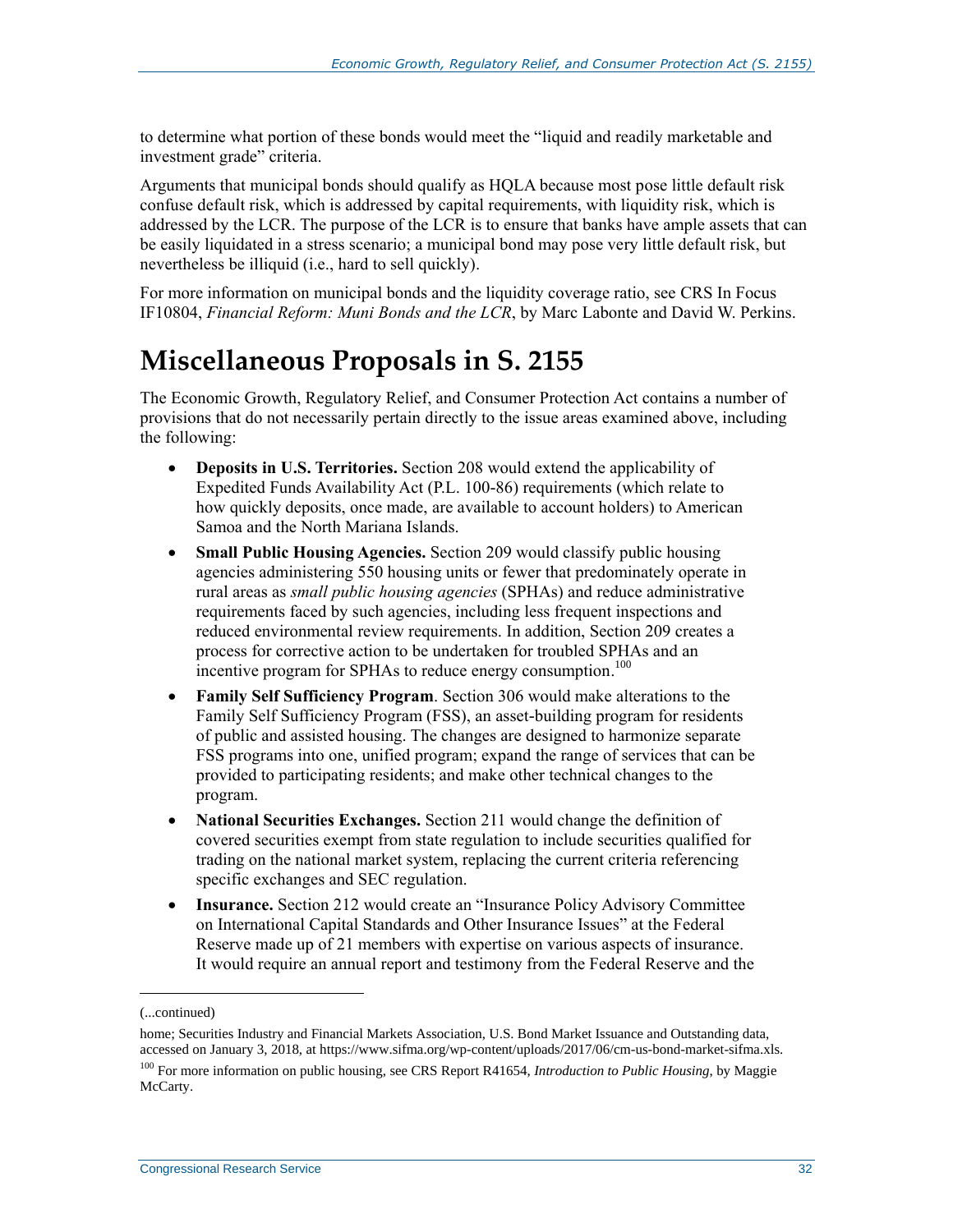Department of the Treasury on the ongoing discussions at the International Association of Insurance Supervisors through 2022, and a report prior to supporting any specific international insurance standards.<sup>101</sup>

- **National Credit Union Administration Budget.** Section 213 would require the National Credit Union Administration to publish a draft of its annual budget in the *Federal Register* and hold public hearings on the draft.
- **Identification When Opening an Online Account.** Section 214 would permit financial institutions to use a scan, make a copy, or receive the image of a driver's license or identification card to record the personal information of a person requesting to open an account or for some other service through the Internet.
- **Whistleblowers on Senior Exploitation.** Section 303 would protect certain employees of financial institutions from liability for disclosing suspected fraudulent or unauthorized use of the resources or assets of a person 65 years of age or older by another individual, such as a caregiver or fiduciary.
- **Tenants at Foreclosure.** Section 304 would repeal the sunset provision of the Protecting Tenants at Foreclosure Act (P.L. 111-22), which expired at the end of 2014, thus restoring certain notification and eviction requirements related to renters living in foreclosed-upon properties.
- **Remediating Lead and Asbestos Hazards.** Section 305 would direct the Secretary of the Treasury to use loan guarantees and credit enhancements to remediate lead and asbestos hazards in residential properties backing mortgages acquired by the Treasury.
- **Studies.** Section 501 would require a Treasury report on cyber threats to financial institutions. Section 502 would require an SEC report on algorithmic trading. Section 503 would require a Government Accountability Office report on consumer reporting.

<sup>101</sup> For more information on international insurance issues, see CRS Report R44820, *Selected International Insurance Issues in the 115th Congress*, by Baird Webel and Rachel F. Fefer and CRS Report R44958, *Insurance Regulation: Legislation in the 115th Congress*, by Baird Webel.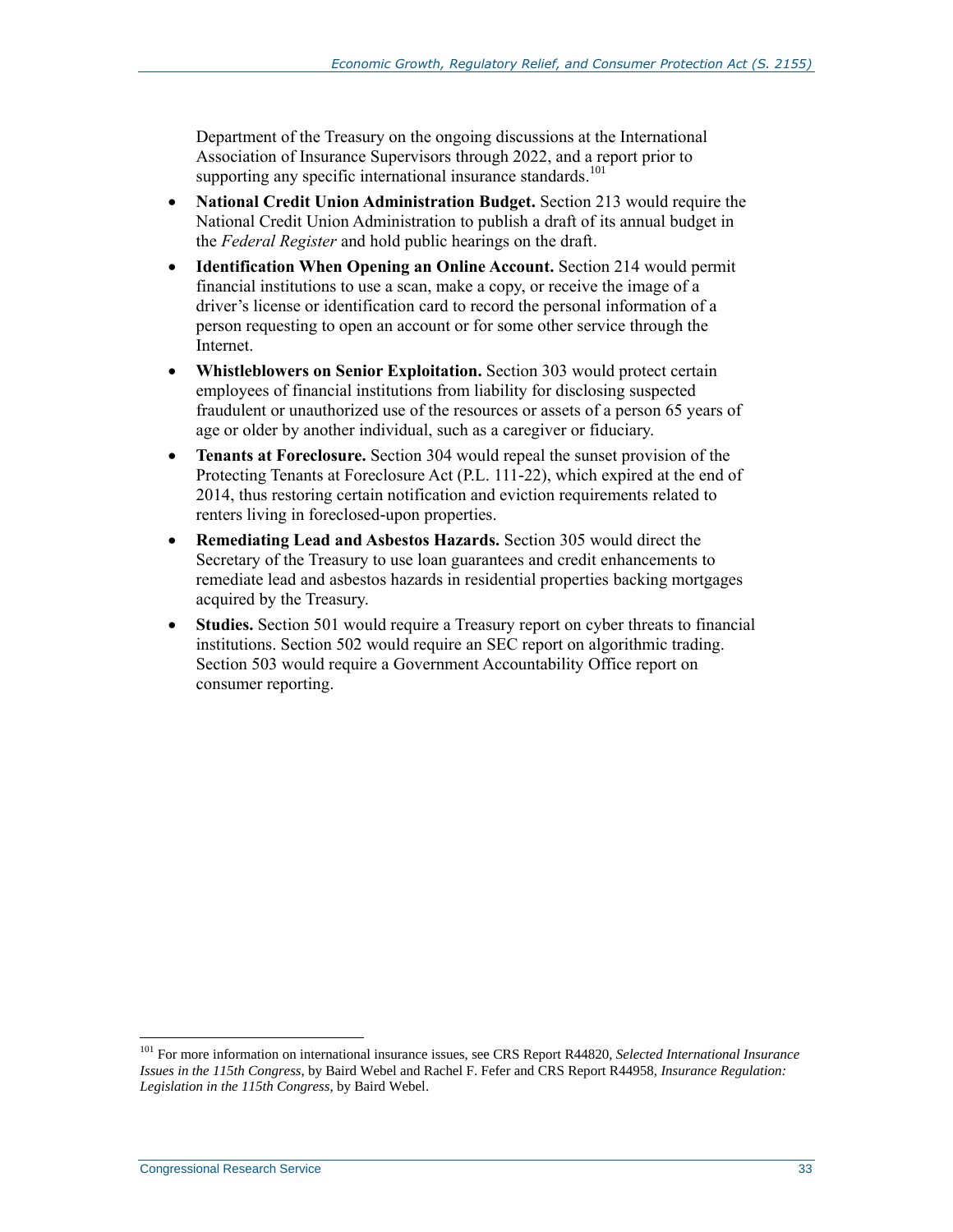## <span id="page-38-0"></span>**Appendix A. Asset Size and Other Thresholds in S. 2155**

As shown in **[Table A-1](#page-38-1)**, many of the provisions in [S. 2155](http://www.congress.gov/cgi-lis/bdquery/z?d115:S.2155:) subject or exempt certain institutions or activities based on asset-size thresholds or some other threshold criteria.

<span id="page-38-1"></span>

| S. 2155<br><b>Section</b><br><b>Number</b> | <b>New Size</b><br><b>Threshold</b> | <b>Existing Size</b><br>Threshold                                           | <b>Provision Description</b>                                                                                                                                                                                                    |
|--------------------------------------------|-------------------------------------|-----------------------------------------------------------------------------|---------------------------------------------------------------------------------------------------------------------------------------------------------------------------------------------------------------------------------|
|                                            | <b>Asset Size Threshold</b>         |                                                                             |                                                                                                                                                                                                                                 |
| 207                                        | \$3 billion                         | \$1 billion                                                                 | BHCs below this threshold, subject to other requirements, would<br>not be subject to the same capital requirement as depository<br>subsidiaries and would be permitted to take on more debt to<br>acquire other banks.          |
| 210                                        | \$3 billion                         | \$1 billion                                                                 | Banks below this threshold, subject to other requirements, would<br>be eligible for less frequent examination.                                                                                                                  |
| 205                                        | \$5 billion                         | None                                                                        | Banks below this threshold would be eligible for reduced reporting<br>requirements to federal regulators.                                                                                                                       |
| 101                                        | \$10 billion                        | \$2 billion                                                                 | Mortgages originated and retained by banks or credit unions below<br>this threshold, subject to other requirements, would be considered<br>"qualified mortgages" for the purposes of the Ability-to-Repay Rule.                 |
| 109                                        | \$10 billion                        | \$2 billion                                                                 | Banks or credit unions below this threshold, subject to other<br>requirements, would be exempted from certain escrow<br>requirements.                                                                                           |
| 201                                        | \$10 billion                        | None                                                                        | Banks below this threshold, possibly subject to other regulatory<br>requirements, would be considered as meeting all capital and<br>leverage requirements if they maintain at least a minimum<br>Community Bank Leverage Ratio. |
| 203                                        | \$10 billion                        | None                                                                        | Banking organizations below this threshold would be exempt from<br>the Volcker Rule, provided their trading assets and liabilities are<br>less than 5% of total assets.                                                         |
| 206                                        | \$15 billion                        | None                                                                        | Federal savings associations below this threshold, subject to other<br>requirements, can opt-in to the national bank charter regulatory<br>regime.                                                                              |
| 40 I                                       | \$50 billion                        | \$10 billion                                                                | Publicly traded BHCs below this threshold are exempt from certain<br>risk committee requirements.                                                                                                                               |
| 40 I                                       | \$100 billion                       | \$50 billion                                                                | BHCs below this threshold would be exempt from Dodd-Frank<br>enhanced prudential regulation (except for the risk committee<br>requirement).                                                                                     |
| 40 I                                       | $$100 billion -$<br>\$250 billion   | \$50 billion                                                                | Regulatory discretion to apply Dodd-Frank enhanced prudential<br>regulation to BHCs in this range, except stress testing<br>requirements to which these BHCs would still be subject.                                            |
| 40 I                                       | \$250 billion<br>or G-SIB           | \$10 billion for<br>company-run<br>stress tests; \$50<br>billion for others | BHCs above this threshold would be automatically subject to<br>Dodd-Frank enhanced prudential regulation.                                                                                                                       |

#### **Table A-1. Asset Size and Other Thresholds in S. 2155**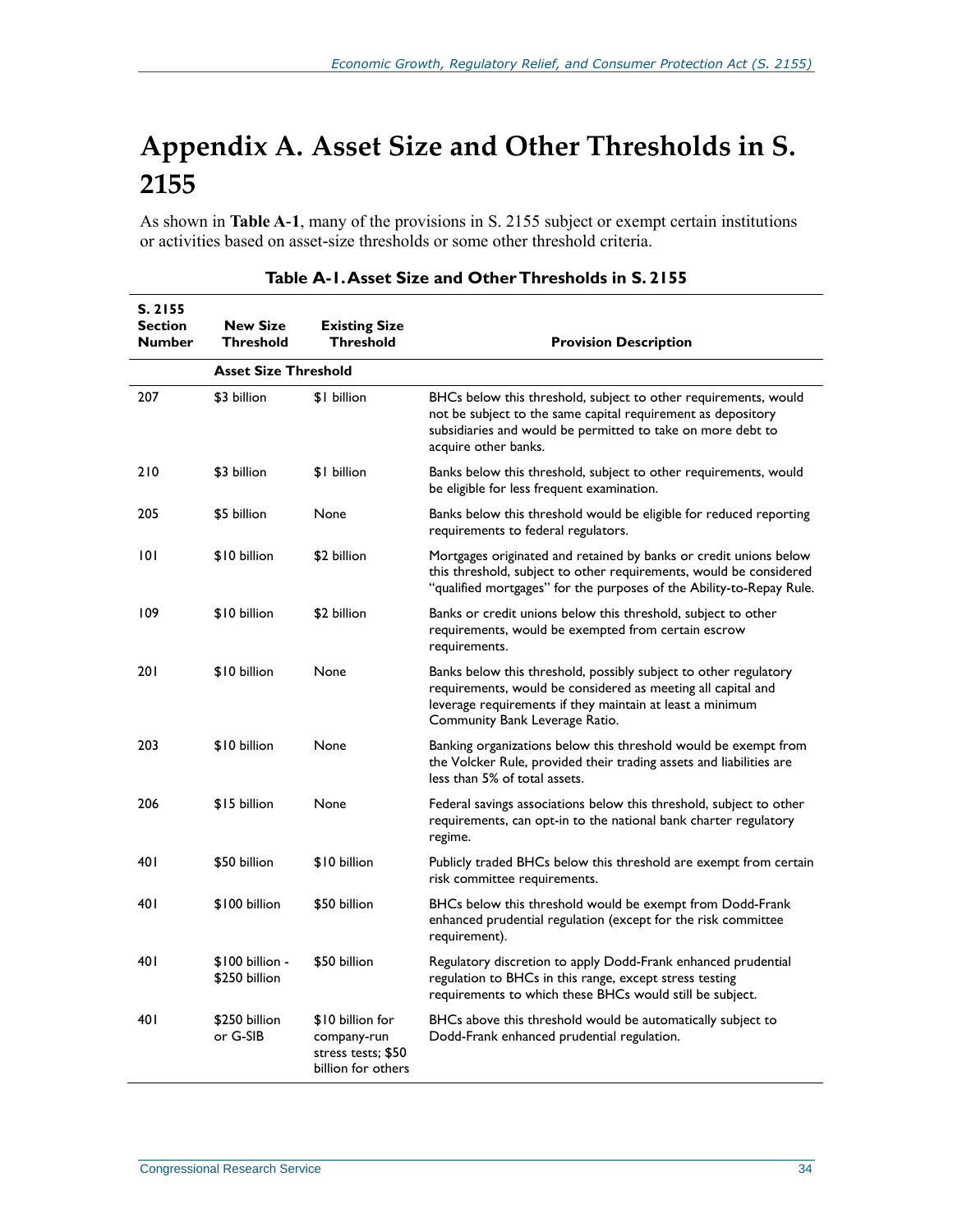| S. 2155<br><b>Section</b><br><b>Number</b> | <b>New Size</b><br><b>Threshold</b>                        | <b>Existing Size</b><br><b>Threshold</b> | <b>Provision Description</b>                                                                                                                                                                           |
|--------------------------------------------|------------------------------------------------------------|------------------------------------------|--------------------------------------------------------------------------------------------------------------------------------------------------------------------------------------------------------|
|                                            |                                                            | <b>Other Institution Threshold</b>       |                                                                                                                                                                                                        |
| 209                                        | $550$ -unit<br>public housing<br>agency                    | None                                     | An agency of small size would be subject to less frequent<br>inspection, provided it predominately operates in a rural area.                                                                           |
|                                            |                                                            | <b>Product/Activity Limitations</b>      |                                                                                                                                                                                                        |
| 202                                        | Lesser of \$5<br>billion or 20%<br>of total<br>liabilities | None                                     | Reciprocal deposits below this threshold would not be considered<br>brokered deposits for the purposes of prohibitions from accepting<br>brokered deposits facing banks that are not well capitalized. |
| 103                                        | \$400,000<br>mortgage                                      | \$250,000<br>mortgage                    | Loans below this threshold, subject to other requirements, would<br>not require an appraisal of the property in rural areas.                                                                           |

**Source: Congressional Research Service.** 

**Notes:** BHC = bank holding company. Some existing thresholds are statutory, whereas others are applied through regulation.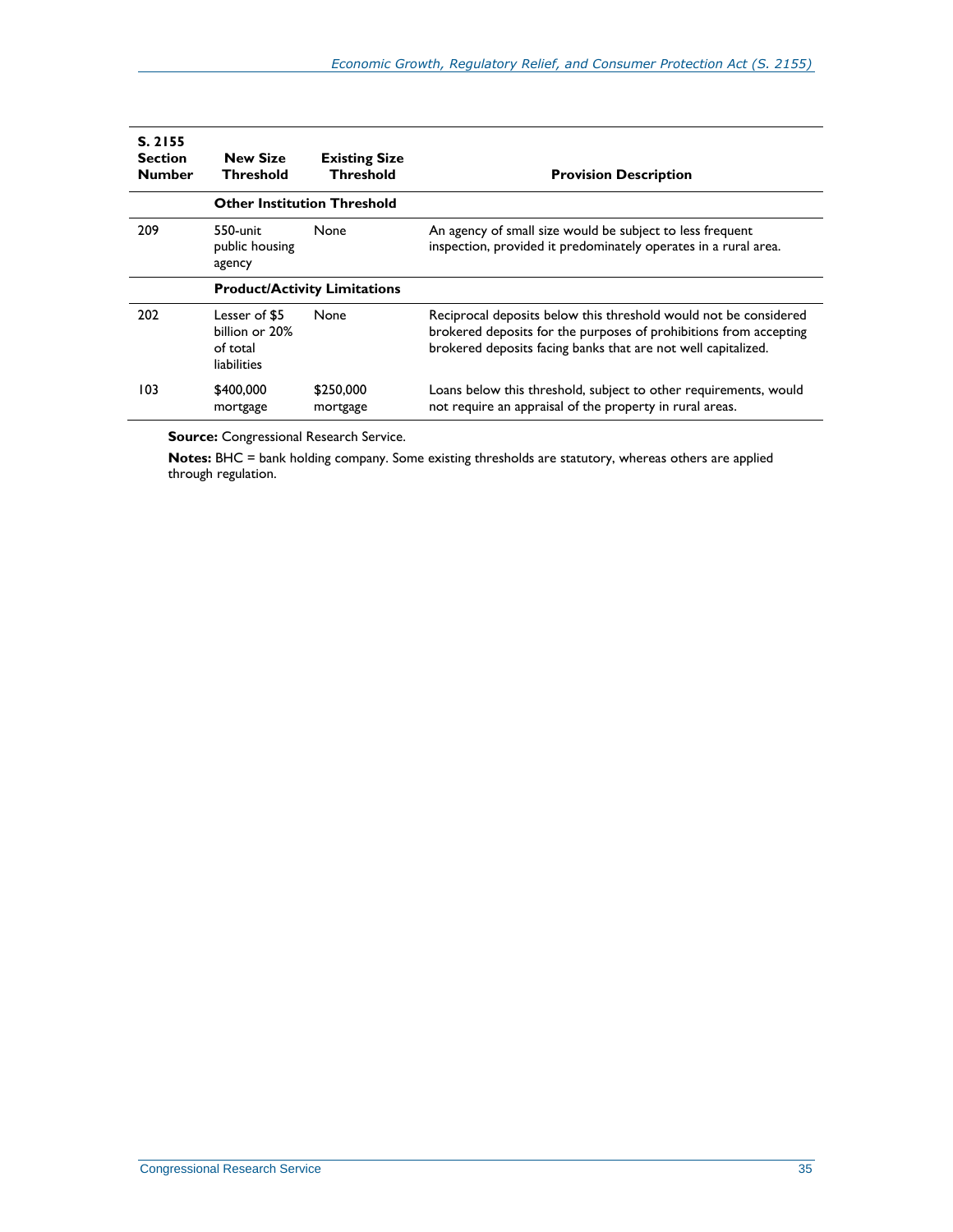## **Appendix B. Similar Policy Issues in Selected House Bills**

S. 2155 addresses a number of policy issues that are also addressed by the Financial CHOICE Act [\(H.R. 10\)](http://www.congress.gov/cgi-lis/bdquery/z?d115:H.R.10:), which was passed by the House on June 8, 2017, and other House bills that have seen legislative action in the 115<sup>th</sup> Congress. **[Table B-1](#page-40-0)** lists such policy issues and identifies the sections of S. 2155, the sections of [H.R. 10,](http://www.congress.gov/cgi-lis/bdquery/z?d115:H.R.10:) and House bills that have seen action that propose changes in those areas. It should be noted, however, that while certain issues addressed in the various pieces of legislation are similar, how the bills address them may differ to varying degrees, some quite significantly. An examination and discussion of how the various proposals differ across the each piece legislation is beyond the scope of this report.

| <b>Policy Issue</b>                                                       | S. 2155<br><b>Section</b> | <b>H.R. 10</b><br><b>Section</b> | <b>Other House bills</b><br>(status in parentheses) |
|---------------------------------------------------------------------------|---------------------------|----------------------------------|-----------------------------------------------------|
| Qualified Mortgages                                                       | 101                       | 516                              | H.R. 3354, Div. D, Sec 917 (Passed, 211-198)        |
|                                                                           |                           |                                  | H.R. 2226 (Rept. by Comm., 55-0)                    |
|                                                                           |                           |                                  | H.R. 2133, Sec 15 (Hearings held)                   |
| Charitable donation of home<br>appraisals                                 | 102                       | 591                              | H.R. 2255, Title I (Passed, voice)                  |
| Rural or low value home appraisals                                        | 103                       |                                  | H.R. 2133, Sec 3 (Hearings held)                    |
|                                                                           |                           |                                  | H.R. 3221 (Ord. to be Rept., 32-26)                 |
| <b>HMDA</b> reporting                                                     | 104                       | 576                              | H.R. 2954 (Passed, 243-184)                         |
|                                                                           |                           |                                  | H.R. 3354, Div. D, Sec 923 (Passed, 211-198)        |
|                                                                           |                           |                                  | H.R. 2133, Sec 8 (Hearings held)                    |
| Loan originators during license                                           | 106                       | 556                              | H.R. 3978, Title V (Passed, 271-145)                |
| changes                                                                   |                           |                                  | H.R. 3354, Div. D, Sec 921 (Passed, 211-198)        |
|                                                                           |                           |                                  | H.R. 2948 (Rept. by Comm., 60-0)                    |
| Manufactured homes retailers'                                             | 107                       | 501                              | H.R. 1699 (Passed, 256-163)                         |
| obligations                                                               |                           |                                  | H.R. 3354, Div. D, Sec 914 (Passed, 211-198)        |
| Escrow requirements exemptions                                            | 109                       | 531                              | H.R. 3971 (Passed, 294-129)                         |
|                                                                           |                           |                                  | H.R. 3354, Div. D, Sec 919 (Passed, 211-198)        |
|                                                                           |                           |                                  | H.R. 2133, Sec 2 (Hearings held)                    |
| Mortgage waiting period requirements                                      | 110                       |                                  | H.R. 2133, Sec 12 (Hearings held)                   |
| Bank leverage ratio criteria for<br>exemption from other ratios and rules | 201                       | 601-602                          |                                                     |
| Reciprocal deposits restrictions                                          | 202                       |                                  | H.R. 2133, Sec 14 (Hearings held)                   |
| Federal Reserve Small BHC Policy                                          | 203                       | 526                              | H.R. 4771 (Passed, 280-139)                         |
| Statement asset threshold                                                 |                           |                                  | H.R. 2133, Sec 4 (Hearings held)                    |
| Volcker Rule trading restrictions                                         | 204                       | 901                              | H.R. 3354, Div. D, Sec 932 (Passed, 211-198)        |
| Volcker Rule naming restrictions                                          | 205                       | 901                              | H.R. 3093 (Passed, voice)                           |
|                                                                           |                           |                                  | H.R. 3354, Div. D, Sec 932 (Passed, 211-198)        |
| Bank financial reporting requirements                                     | 206                       | 566                              | H.R. 4725 (Rept. by Comm. 55-0)                     |

#### <span id="page-40-0"></span>**Table B-1. Policy Issues Addressed in S.2155 and Selected House Legislation**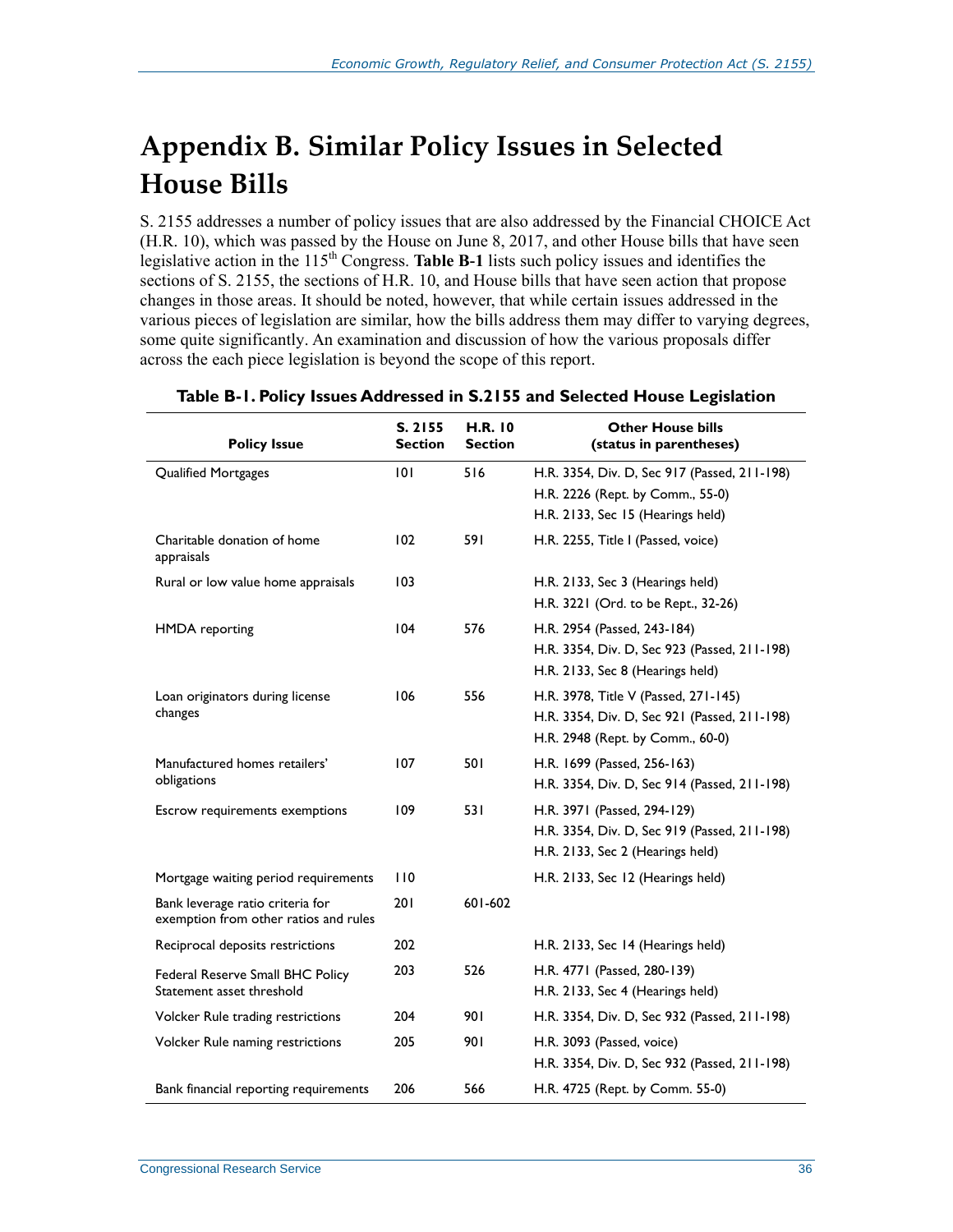<span id="page-41-0"></span>

| <b>Policy Issue</b>                                                           | S. 2155<br><b>Section</b> | $H.R.$ 10<br><b>Section</b> | <b>Other House bills</b><br>(status in parentheses)                      |
|-------------------------------------------------------------------------------|---------------------------|-----------------------------|--------------------------------------------------------------------------|
| Federal thrift charter flexibility                                            | 207                       | 55 I                        | H.R. 1426 (Passed, voice)                                                |
| <b>Expedited Funds in U.S. Territories</b>                                    | 208                       | 521                         |                                                                          |
| National exchange definition<br>exempting securities from state<br>regulation | 211                       | 496                         | H.R. 4546 (Rept. by Comm., 46-14)                                        |
| International insurance                                                       | 212                       |                             | H.R. 4537 (Rept. by Comm. 56-4)                                          |
| NCUA budget transparency                                                      | 213                       | 541                         |                                                                          |
| Scanned images of ID cards and online<br>banking                              | 214                       |                             | H.R. 1457 (Passed, 397-8)                                                |
| Veterans' medical debt in credit<br>reports                                   | 302                       |                             | H.R. 2683 (Hearings held)                                                |
| Whistleblower protection for<br>identifying cases of defrauding seniors       | 303                       | 491-493                     | H.R. 2255, Title III (Passed, voice)<br>H.R. 3758 (Rept. by Comm., 60-0) |
| BHC threshold for enhanced<br>regulation, stress tests                        | 401                       |                             | H.R. 3312 (Passed, 288-130),<br>H.R. 4293 (Rept. by Comm., 38-21)        |
| SLR for custodial banks                                                       | 402                       |                             | H.R. 2121 (Rept. by Comm., 60-0)                                         |
| Treatment of municipal debt under<br><b>LCR</b>                               | 403                       |                             | H.R. 1624 (Passed, voice)                                                |

#### **Source:** CRS.

**Notes:** The table identifies bills that have seen legislative action as of February 27, 2018. "Rept. by Comm." refers to the House Financial Services Committee unless otherwise noted and includes bills that were ordered to be reported.

#### **Author Contact Information**

David W. Perkins, Coordinator Analyst in Macroeconomic Policy dperkins@crs.loc.gov, 7-6626

Darryl E. Getter Specialist in Financial Economics dgetter@crs.loc.gov, 7-2834

Marc Labonte Specialist in Macroeconomic Policy [mlabonte@crs.loc.gov,](mailto:mlabonte@crs.loc.gov) 7-0640

N. Eric Weiss Specialist in Financial Economics [eweiss@crs.loc.gov,](mailto:eweiss@crs.loc.gov) 7-6209

#### **CRS Contacts for Areas Covered by Report**

| <b>Issue Area</b>               | <b>Name and Telephone Number</b> |
|---------------------------------|----------------------------------|
| Mortgage Lending                | Eric Weiss, 7-6209               |
| <b>Community Bank Tailoring</b> | David Perkins, 7-6626            |
| <b>Credit Reporting</b>         | Darryl Getter, 7-2834            |
| Large Bank Tailoring            | Marc Labonte, 7-0640             |
| <b>Public Housing</b>           | Maggie McCarty, 7-2163           |